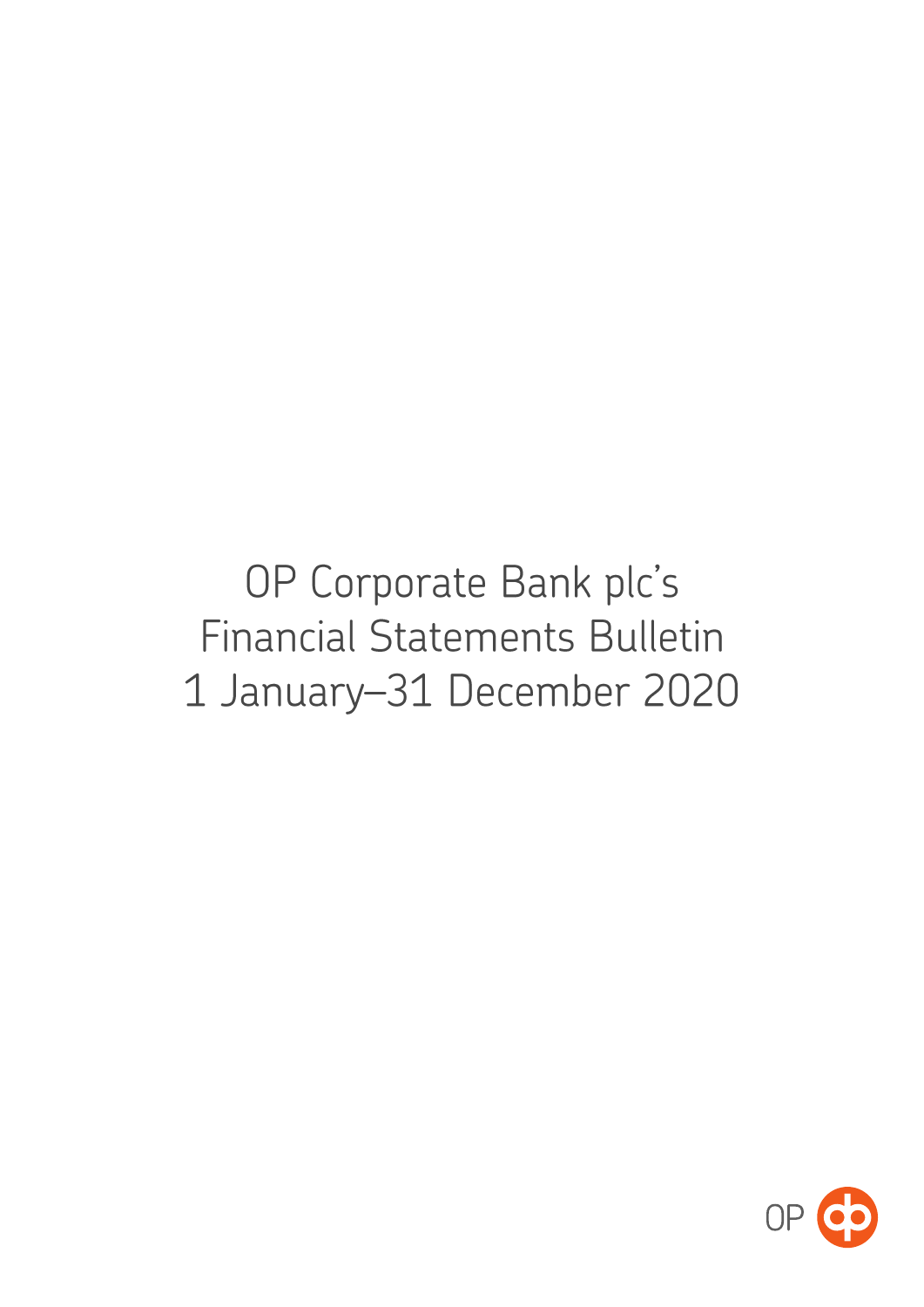

# OP Corporate Bank plc's Financial Statements Bulletin for 1 January–31 December 2020

| Earnings before tax | Net interest income | Net insurance income | CET1 ratio  |
|---------------------|---------------------|----------------------|-------------|
| $01 - 4/2020$       | $Q1 - 4/2020$       | $Q1 - 4/2020$        | 31 Dec 2020 |
| $£529$ million      | $+10%$              | $+38%$               | 15.1%       |

- **Consolidated** earnings before tax rose to EUR 529 million (412). Net insurance income increased by 38% to EUR 555 million (402) and net interest income by 10% to EUR 325 million (295). Transferring the rest of the management of the statutory earnings-related pension insurance to Ilmarinen Mutual Pension Insurance Company at the end of 2020 lowered the Group's and the Insurance segment's pension costs by EUR 85 million. Excluding the effect of the pension liability transfer, total expenses increased by 1% to EUR 641 million. The consolidated earnings were decreased by a fall of 41% in investment income to EUR 228 million (384).
- **Corporate Banking** earnings before tax increased by 15% to EUR 301 million (262). Net investment income increased by 22% to EUR 140 million (115) and net interest income by 3% to EUR 395 million (383). Corporate Banking earnings were weakened by an increase in expenses to EUR 231 million (220). Impairment loss on receivables totalled EUR 53 million (51). The loan portfolio grew in the year to December by 1% to EUR 24.0 billion (23.7).
- **Insurance** earnings before tax rose by 44% to EUR 288 million (200). Net insurance income increased by 38% to EUR 556 million (402). The reduction in the discount rate for insurance liability increased non-life insurance claims incurred by EUR 45 million (136). Investment income fell by 69% to EUR 75 million (242). The operating combined ratio improved to 87.8% (92.7).
- **Other Operations** earnings before tax were EUR –58 million (–50). Liquidity remained good despite the Covid-19 crisis.
- **The Group's** CET1 ratio was 15.1% (14.9).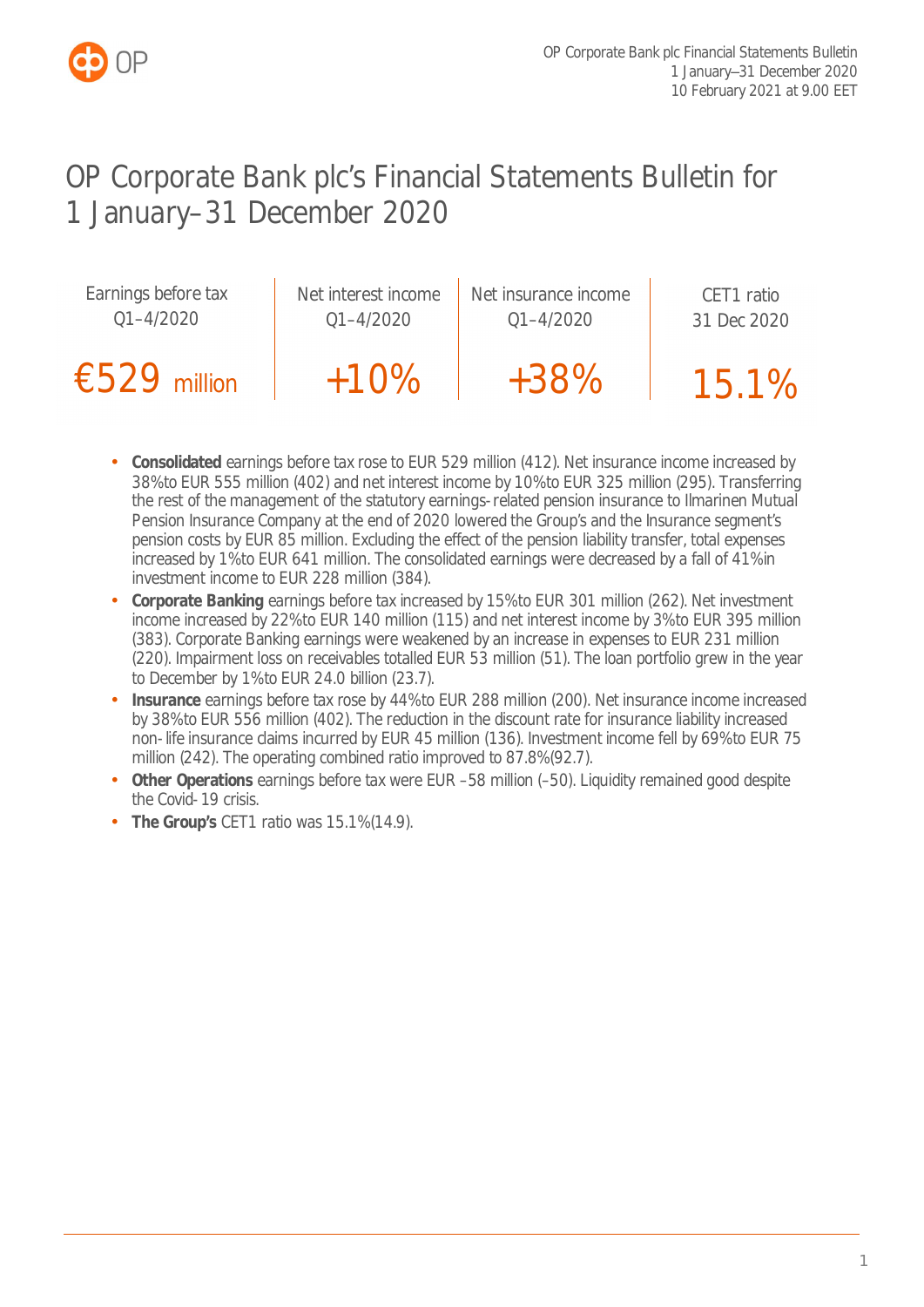

# <span id="page-2-0"></span>OP Corporate Bank plc's key indicators

| Earnings before tax, $\epsilon$ million                                                                                                            | $01 - 4/2020$ | $01 - 4/2019$ | Change, % |
|----------------------------------------------------------------------------------------------------------------------------------------------------|---------------|---------------|-----------|
| Corporate Banking                                                                                                                                  | 301           | 262           | 14.5      |
| Insurance                                                                                                                                          | 288           | 200           | 44.3      |
| <b>Other Operations</b>                                                                                                                            | $-58$         | $-50$         |           |
| Group total                                                                                                                                        | 529           | 412           | 28.5      |
|                                                                                                                                                    |               |               |           |
| Return on equity (ROE), %                                                                                                                          | 9.2           | 7.8           | $1.4*$    |
| Return on assets (ROA), %                                                                                                                          | 0.55          | 0.49          | $0.06*$   |
|                                                                                                                                                    | 31 Dec 2020   | 31 Dec 2019   | Change, % |
| CET1 ratio, %                                                                                                                                      | 15.1          | 14.9          | $0.1*$    |
| Loan portfolio, $\epsilon$ million                                                                                                                 | 24,485        | 23,829        | 2.8       |
| Deposits, $\epsilon$ million                                                                                                                       | 13,300        | 11.103        | 19.8      |
| Ratio of non-performing receivables to loan and guarantee portfolio, %<br>Ratio of impairment loss on receivables to loan and guarantee portfolio, | 1.1           | 0.5           | $0.5*$    |
| $\%$                                                                                                                                               | 0.20          | 0.19          | $0.01*$   |

Comparatives deriving from the income statement are based on figures reported for the corresponding periods a year ago. Unless otherwise specified, balance-sheet and other cross-sectional figures on 31 December 2019 are used as comparatives. \*Change in ratio



Common Equity Tier1 ratio (CET1), %

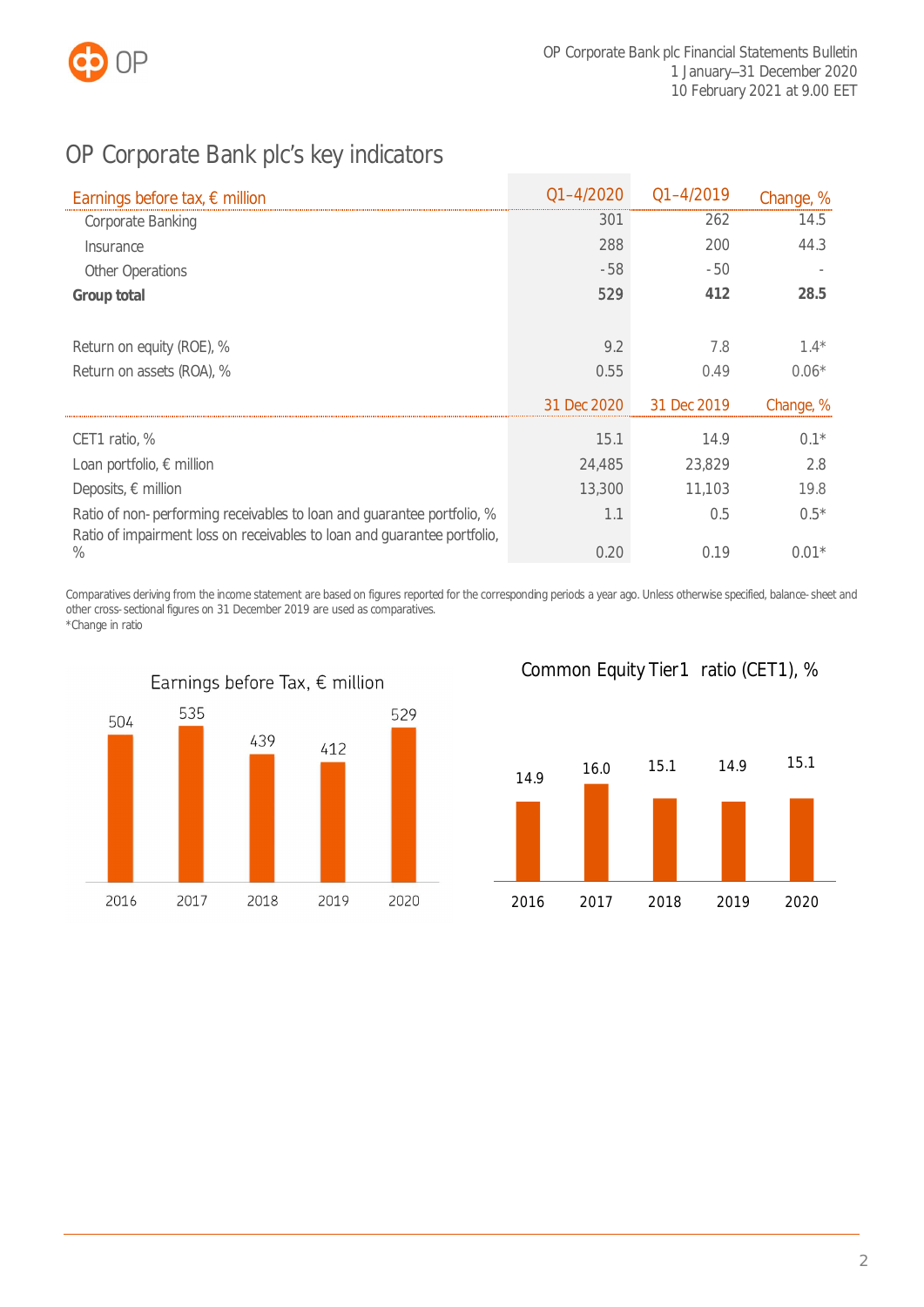

# OP Corporate Bank plc's Financial Statements Bulletin for 1 January-31 December 2020

## Tables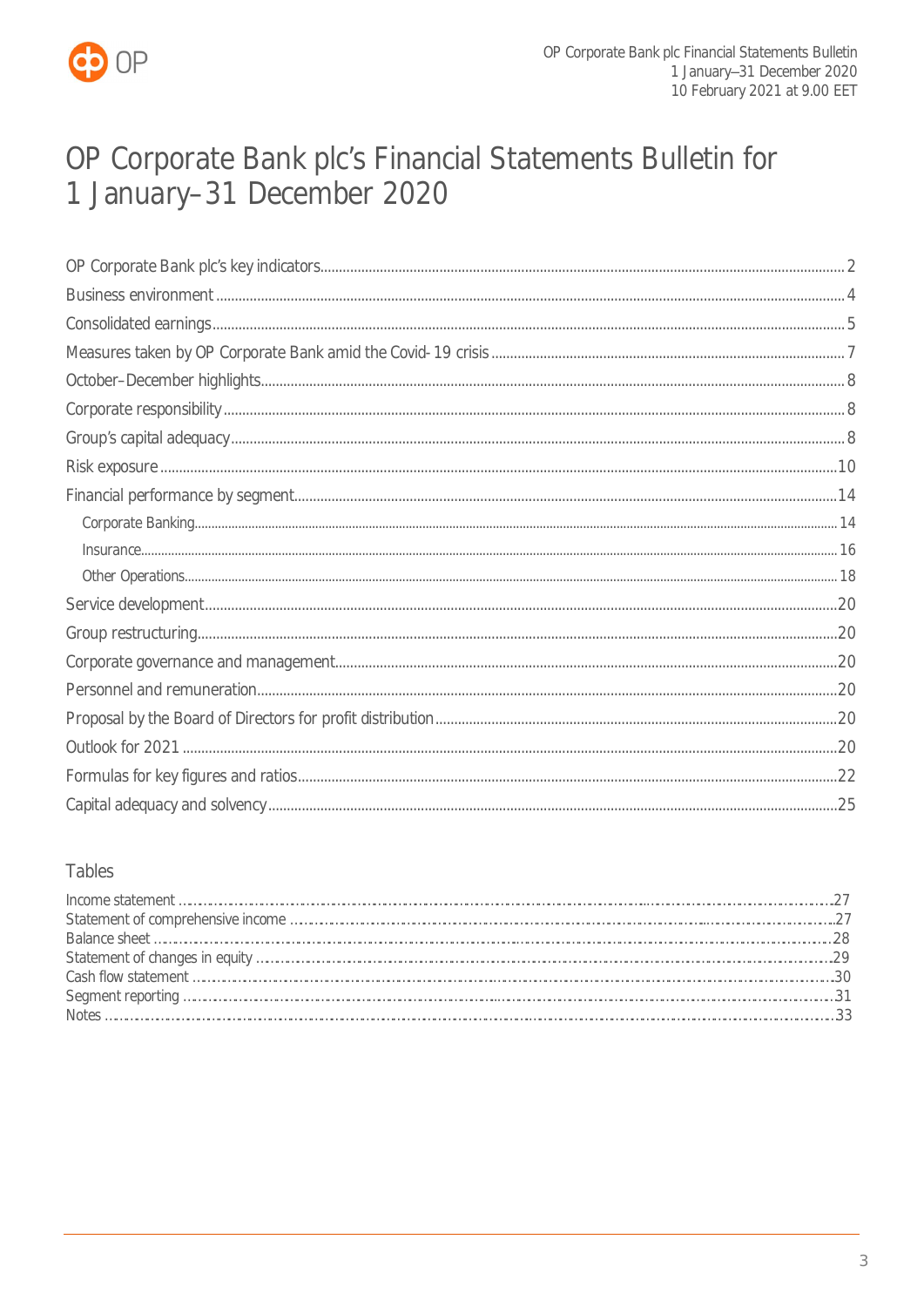

# <span id="page-4-0"></span>Business environment

The world economy was hit hard by the Covid-19 pandemic in 2020. After its sharp contraction in spring, the economy started to recover in the summer, but recovery slowed down again towards the year end due to the second wave of the pandemic. Nevertheless, the economy suffered from the rise in infections considerably less than in spring.

Aided by central banks, the financial market recovered quickly from the spring crisis. Stock prices have risen along with optimism brought by the introduction of vaccinations and economic stimulus measures. Towards the year end, accommodative policy measures and recovery expectations were extensively reflected in other investments, too.

The ECB extended its accommodative monetary policy measures in December while emphasising that the main refinancing rates will remain low for a long time. Market interest rates have remained low in every respect.

Following a more moderate drop than in the rest of the euro area, the Finnish economy started to recover in the third quarter, similarly to the rest of the euro area. During the last quarter, recovery slowed down but did not stop altogether.

The economy has been afflicted by the recession in an uneven way. Hardship has affected some sectors suffering from the Covid-19 pandemic, such as tourism and restaurant services. Otherwise, the financial standing of households and companies largely remained good during the rest of the year. The housing market picked up towards the year end and the slight drop caused by the pandemic remained short-lived.

The Covid-19 pandemic will continue to cause uncertainty over the economic outlook. Increasing Covid-19 vaccination rates will support economic recovery. However, the interest rate environment is expected to remain low in the euro area.

In banking, the pandemic intensified the growth in loans and deposits. April–May saw the greatest increase in loans at an annual rate of 6.8%. In December, the growth rate was 4.6%. At the end of December, corporate loans grew by 6.7% and consumer loans by 3.3%. Companies and public-sector entities lay behind the intensified growth in loans in the spring. In household loans, an increase in home loans was balanced by slowdown in consumer credit. Home loans grew by 3.3% in December as against 2.6% at the beginning of the year. Home loan drawdowns clearly decreased in spring but repayment holidays kept total loans on the increase. Home loan drawdowns increased during the rest of the year.

Growth in total deposits was at an exceptional level in 2020. Growth abated towards the year end from the peak of 16.8% reached in the summer, coming to 14.8% in December. In December, corporate deposits increased by 20.1% and household deposits by 8.5%.

The value of mutual funds registered in Finland increased by EUR 7.5 billion to EUR 132.2 billion in 2020. EUR 6.3 billion of this increase was caused by a positive value change triggered by the strong rise in stock prices after the Covid-19 shock in spring.

Low interest rates and the volatile equity market have hindered insurance companies' investment activities. Reduced economic activity decreased claims volumes in spring but the long-term effects of the pandemic on insurance and on customers' financial standing are still unclear.

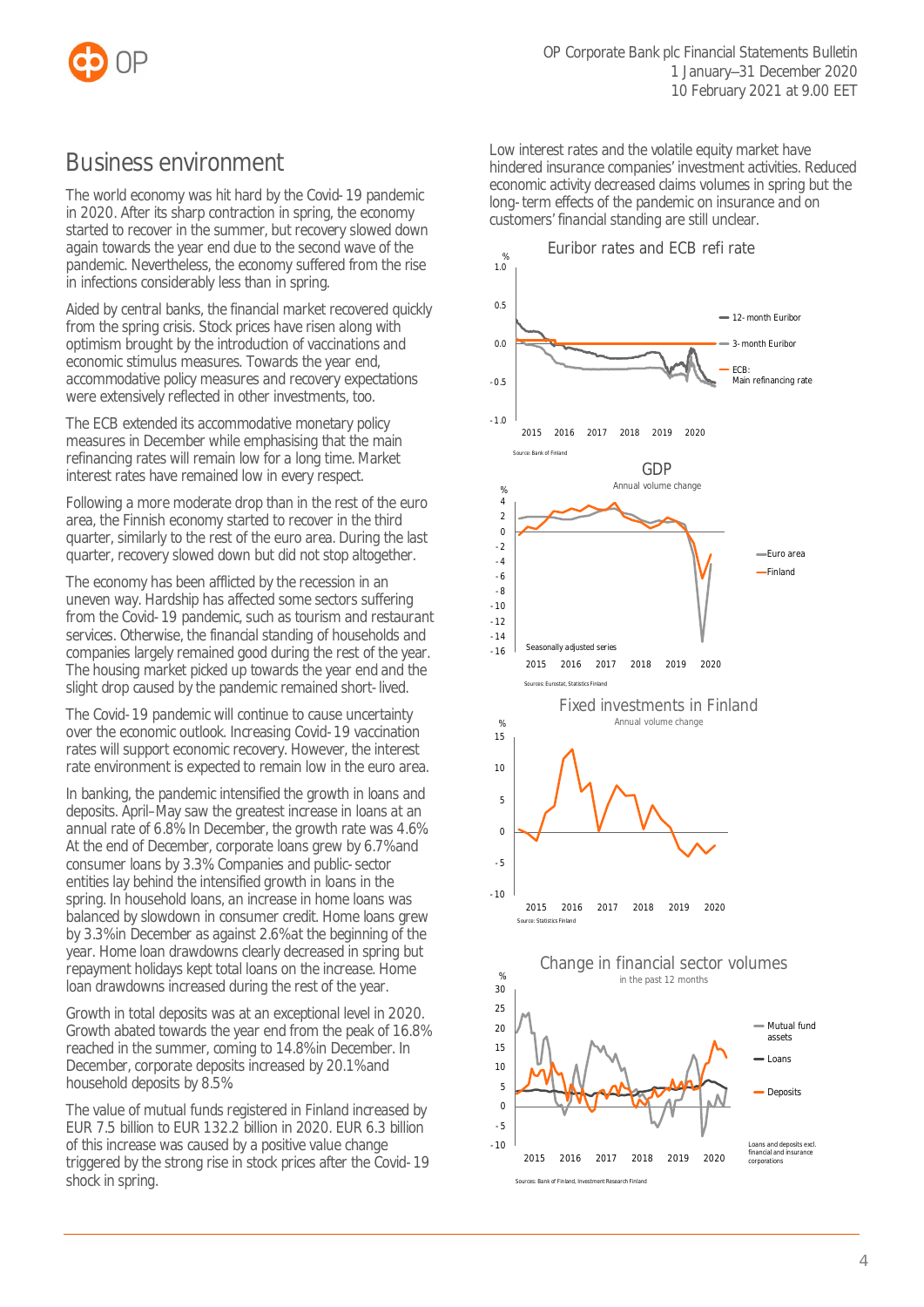

# <span id="page-5-0"></span>Consolidated earnings

| $\epsilon$ million                                          | $Q1 - 4/$<br>2020 | $Q1 - 4/$<br>2019 | Change,<br>$\%$ | Q <sub>4</sub><br>2020 | Q4/<br>2019 | Change,<br>$\%$ |
|-------------------------------------------------------------|-------------------|-------------------|-----------------|------------------------|-------------|-----------------|
| Net interest income                                         | 325               | 295               | 10.3            | 81                     | 84          | $-3.6$          |
| Net insurance income                                        | 555               | 402               | 38.3            | 93                     | 3           |                 |
| Net commissions and fees                                    | 5                 | $-28$             |                 | 8                      | $-12$       |                 |
| Net investment income                                       | 233               | 450               | $-48.2$         | 119                    | 227         | $-47.6$         |
| Other operating income                                      | 29                | 47                | $-37.0$         | 10                     | 9           | 13.2            |
| <b>Total income</b>                                         | 1,148             | 1,165             | $-1.5$          | 310                    | 311         | $-0.2$          |
| Personnel costs                                             | 196               | 184               | 6.5             | 56                     | 46          | 21.5            |
| Transfer of statutory earnings-related<br>pension liability | $-85$             |                   |                 | -85                    |             |                 |
| Depreciation/amortisation and<br>impairment loss            | 53                | 63                | $-15.6$         | 15                     | 25          | $-42.0$         |
| Other operating expenses                                    | 393               | 386               | 1.8             | 98                     | 99          | $-1.6$          |
| <b>Total expenses</b>                                       | 557               | 632               | $-12.0$         | 84                     | 171         | $-51.0$         |
| Impairment loss on receivables                              | $-53$             | $-51$             | 4.2             | 12                     | $-40$       |                 |
| OP bonuses to owner-customers                               | -5                | $-4$              | 3.5             | $-1$                   | $-1$        | $-13.0$         |
| Overlay approach                                            | $-5$              | -66               |                 | $-28$                  | $-19$       |                 |
| Total earnings before tax                                   | 529               | 412               | 28.5            | 210                    | 81          | 160.3           |

## January–December

Consolidated earnings before tax rose to EUR 529 million (412). As regards income from customer business, net insurance income and net interest income increased. The Group's total income decreased by 1.5% to EUR 1,148 million, but including the overlay approach, income increased by 4.0% to EUR 1,143 million. The effect of the Covid-19 pandemic on capital market developments weakened investment income particularly in the first quarter. Investment income fell by 40.6% year on year to EUR 228 million. Total expenses decreased by 12.0% to EUR 557 million. This decrease was affected by the transfer of the remainder of the management of statutory earnings-related pension insurance and the related portfolio to Ilmarinen Mutual Pension Insurance Company, which reduced personnel costs by EUR 85 million. Excluding the effect of the pension liability transfer, expenses increased by 1%. Impairment loss on receivables totalled EUR 53 million (51).

Net interest income rose to EUR 325 million (295). Interest income increased by 20.4% to EUR 485 million and interest expenses by 43.3% to EUR 156 million. Higher interest income was mainly due to the Corporate Banking segment's higher lending margins and growth in the loan portfolio plus a decrease in the negative interest expenses for TLTRO (Targeted longer-term refinancing operations) funding granted by the European Central Bank. Furthermore, the negative interest rates for income on deposits made with OP Corporate Bank by OP Financial Group's member credit institutions increased interest income. Higher interest expenses were explained by higher negative interest

expenses for central bank deposits and higher interest expenses for Tier 2 bonds and senior non-preferred bonds. During the reporting period, OP Corporate Bank borrowed EUR 6 billion under TLTRO funding offered by the European Central Bank to banks, which increased to EUR 8 billion. Senior non-preferred bonds increased by EUR 0.5 billion to EUR 1.7 billion and Tier 2 bonds by EUR 1.0 billion to EUR 2.4 billion. OP Corporate Bank Group's loan portfolio grew in the first quarter but began to decrease at the end of the second quarter. However, the loan portfolio grew in the year to December by 2.8% to EUR 24.5 billion. The volume of total deposits increased vigorously from the beginning of the second quarter until the last quarter, at the end of which the deposit portfolio partly decreased. During the reporting period, the deposit portfolio increased by 19.8% to EUR 13.3 billion.

Net insurance income increased by EUR 154 million to EUR 555 million. Insurance premium revenue increased by 1.9% and claims incurred decreased by 12.1%. The reduction in the discount rate for insurance liability increased claims incurred by EUR 45 million (136). Claims incurred, excluding the reduction in the discount rate, decreased by 3.7%. Within the Insurance segment, the operating combined ratio improved to 87.8% (92.7) and operating risk ratio to 61.1% (65.1).

Net commissions and fees increased by EUR 33 million to EUR 5 million. Commission income totalled EUR 169 million (171). Lower commission income from health and wellbeing services reduced commission income. Commission income from securities brokerage, issue and payment transfers increased from the previous year. Commission expenses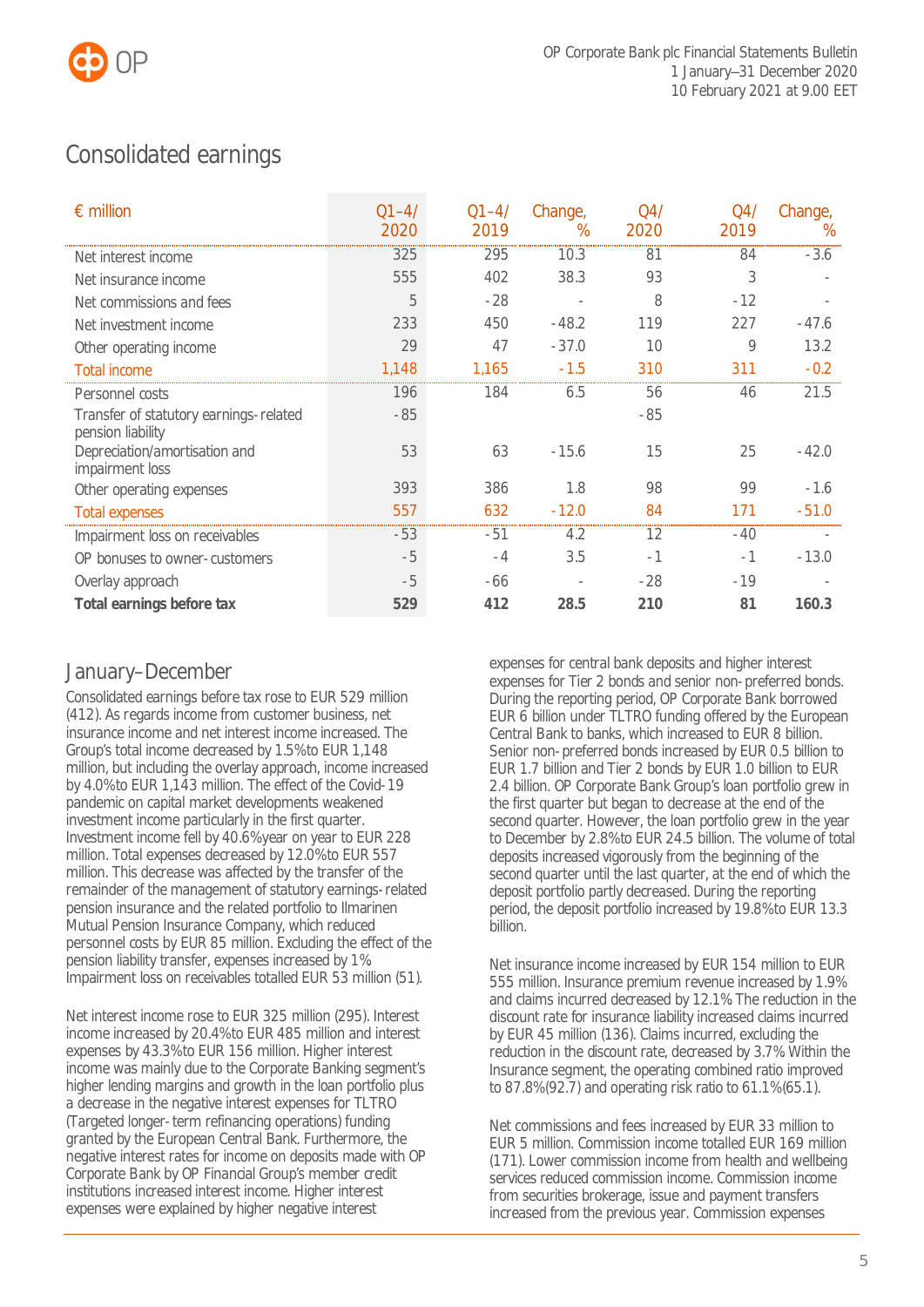

were EUR 35 million lower than the year before. Commission expenses were reduced by lower expenses from insurance brokerage and from health and wellbeing services. Commission expenses paid to OP Financial Group's member banks decreased by EUR 15 million year on year. This decrease was affected by the change in the commission model related to derivatives within OP Financial Group.

Net investment income decreased by EUR 217 million to EUR 233 million. Net income from financial assets recognised at fair value through other comprehensive income decreased by EUR 72 million to EUR 19 million. Capital gains on notes and bonds that were lower than a year ago mainly decreased these items through other comprehensive income. Net income from financial assets recognised at fair value through profit or loss fell by EUR 137 million to EUR 238 million. This fall was mainly caused by lower year-on-year income from value changes in equities and derivative transactions. The value changes in equities as well as dividends and shares of profit dropped by EUR 93 million. An item corresponding to the change in the discount rate of the non-life insurance insurance liability, EUR 45 million (136), is shown in a positive value change in net investment income. In addition, income from derivative transactions was increased a year ago by the earnings effect of EUR 16 million arising from the discontinuance of fair value hedge accounting related to TLTRO II funding. Net income from investment property, EUR –5 million, decreased by EUR 13 million. This decrease was mainly affected by property revaluation losses and higher maintenance charges and expenses. Rental income from property was EUR 1 million lower than a year ago.

Net investment income reported by the Insurance segment fell by EUR 228 million to EUR 80 million and by EUR 16 million to EUR 10 million reported by Other Operations but rose by EUR 25 million to EUR 140 million in the Corporate Banking segment. Changes made in the valuation models of derivatives reduced Corporate Banking net investment income a year ago. The overlay approach is applied to nonlife insurance equity instruments recognised at fair value through profit or loss, which reduced investment income for the reporting period by EUR 5 million. A year ago, it decreased earnings by EUR 66 million. Changes in the fair value of investments within the scope of the overlay approach are presented under the fair value reserve under shareholders' equity. Including the overlay approach, Group investment income, EUR 228 million, decreased by EUR 156 million year on year. Investment income reported by the Insurance segment decreased by EUR 167 million to EUR 75 million. Return on investments by non-life insurance at fair value was 4.8% (8.4).

Other operating income, EUR 29 million, was EUR 17 million lower than the year before. A year ago, the rise in other operating income was explained by the sale of occupational healthcare service business. The reporting period saw a change in the commission structure model related to OP Financial Group's internal derivatives, which decreased internal service charges presented in other operating income. Total expenses fell by EUR 76 million year on year, to EUR 557 million. Personnel costs, EUR 111 million, decreased by EUR 73 million. The personnel costs decreased by EUR 85 million due to the transfer of the remainder of the management of the statutory earnings-related pension insurance and the related portfolio to Ilmarinen Mutual Pension Insurance Company. Excluding the effect of the pension liability transfer, expenses increased by 1%. Excluding the effect of this transfer, personnel costs year on year increased by EUR 12 million totalling EUR 196 million. Depreciation/amortisation and impairment loss on receivables, EUR 53 million, decreased by EUR 10 million. Impairment write-downs were EUR 16 million lower than the year before. Depreciation on right-of-use assets increased by EUR 3 million. Other operating expenses rose by EUR 7 million to EUR 393 million. This increase is mainly explained by higher amounts charged by OP Cooperative and higher ICT costs and higher year-on-year charges of financial authorities.

The impairment loss on receivables recognised that reduces earnings totalled EUR 53 million (51). Impairment loss on receivables during the reporting period was increased by the effects of the Covid-19 pandemic on the loan portfolio quality and the adoption of a new definition of default in the first quarter due to regulatory change. Other factors increasing impairment loss on receivables included changes in the credit risk models used in the calculation of expected credit losses and the Covid-19-related update of macroeconomic parameters as well as the transfer of loans between impairment stages. Final net loan losses recognised for the reporting period totalled EUR 55 million (3). Growth in final net loan losses was affected by rearrangements of receivables. Loss allowance was EUR 318 million (318) at the end of the reporting period. The ratio of non-performing exposures to the loan and guarantee portfolio rose to 1.1% (0.5). Impairment loss on loans and receivables accounted for 0.20% (0.19) of the loan and guarantee portfolio.

Comprehensive income for the reporting period, EUR 446 million increased by EUR 37 million year on year. This increase came from change in the fair value reserve. The fair values of equities, and notes and bonds decreased significantly in the first quarter but rebounded in the beginning of the second quarter. In the third quarter, the fair value reserve returned to almost its year-end level and continued to improve during the last quarter. The fair value reserve before tax increased by EUR 55 million year on year, amounting to EUR 125 million on 31 December 2020. The fair values of notes and bonds recognised through other comprehensive income increased by EUR 65 million, and the fair values of equities within the scope of the overlay approach increased by EUR 1 million.

## October–December

Earnings before tax for the fourth quarter rose by EUR 129 million amounting to EUR 210 million. Total income of EUR 310 million was at the previous year's level. Total expenses decreased by 51.0% to EUR 84 million. The decrease was mainly caused by the transfer of the management of the remaining statutory earnings-related pension cover and the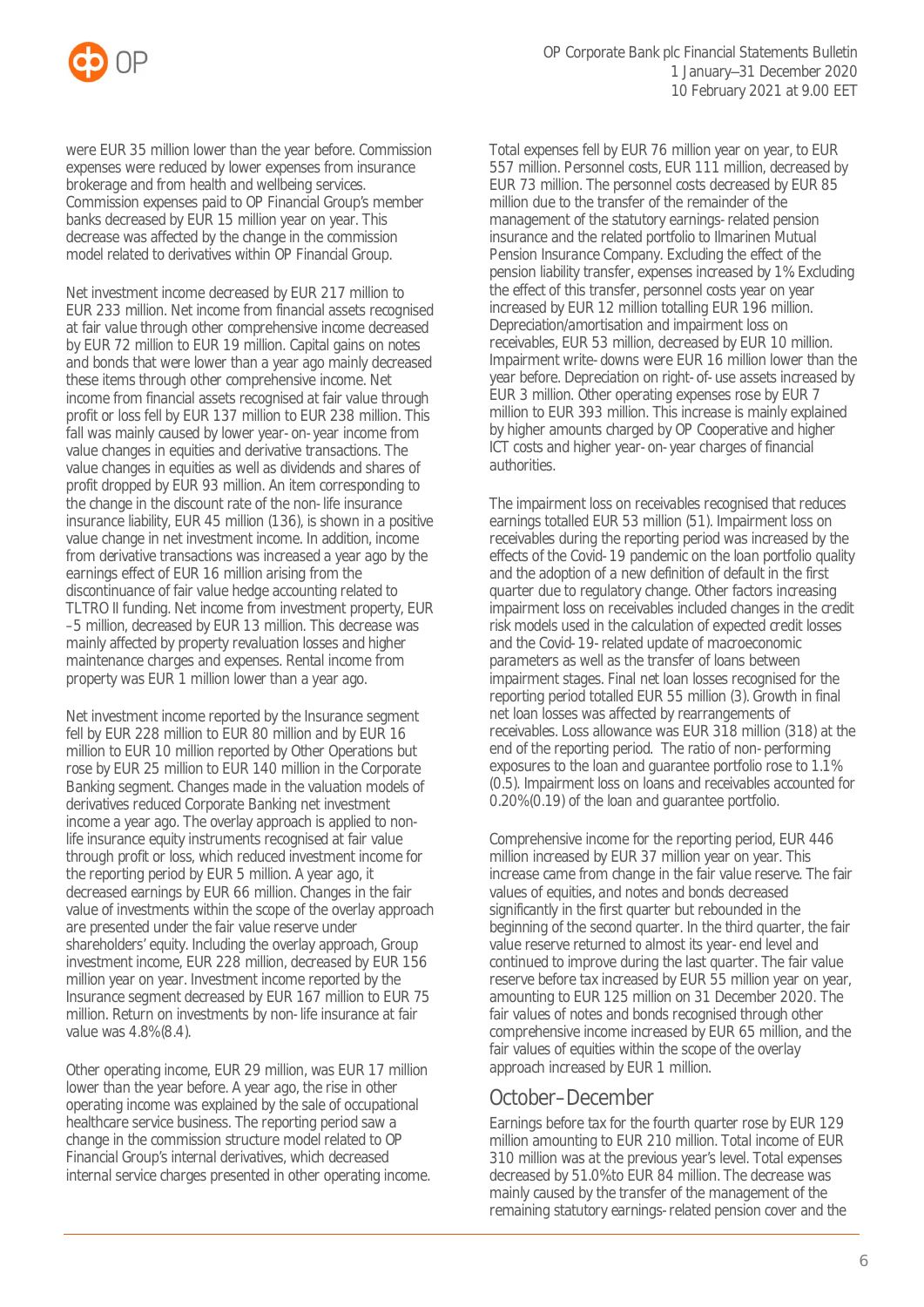

related portfolio to Ilmarinen Mutual Pension Insurance Company. In addition, the earnings increase was especially explained by an increase of EUR 90 million in net insurance income to EUR 93 million. The reduction in the discount rate for insurance liability increased claims incurred by EUR 45 million (136). The earnings were also increased by reversal of impairment losses and higher net commissions and fees. Lower investment income and lower year-on-year net interest income decreased earnings.

Net interest income decreased by 3.6% to EUR 81 million. Interest income increased by 26.5% to EUR 129 million and interest expenses by 129.3% to EUR 47 million.

Net insurance income rose by EUR 90 million to EUR 93 million. The reduction in the discount rate used in the calculation of insurance liability increased claims incurred. A year ago, the discount rate was reduced from 1.5% to 1%, increasing claims incurred by EUR 136 million. In the reporting period, the discount rate was decreased from 1% to 0.85%, increasing claims incurred by EUR 45 million.

Net commissions and fees were EUR 8 million, while a year ago they totalled EUR –12 million. Commission income totalled EUR 47 million (42). Higher commission income was explained by securities issues and brokerage. Commission expenses fell by EUR 15 million to EUR 39 million. Commission expenses were mainly reduced by fees paid to member banks, which were EUR 6 million lower than a year ago and by lower expenses reported by insurance business.

Net investment income decreased in the fourth quarter by 47.6% to EUR 119 million. Net income from financial assets recognised at fair value through other comprehensive income decreased by EUR 17 million to EUR 5 million. This decrease was affected by capital gains on notes and bonds that were lower than a year ago. Net income from financial assets recognised at fair value through profit or loss fell by EUR 86 million to EUR 129 million. This fall was mainly due to income from derivative transactions that was lower than a year ago. An item corresponding to the change in the discount rate of the non-life insurance insurance liability, EUR 45 million (136), is shown in a positive value change in net investment income. Including the overlay approach applied to equity investments, which weakened investment income by EUR 28 million (–19), investment income fell by EUR 117 million year on year to EUR 91 million. Net income from investment property decreased by EUR 6 million, totalling EUR –10 million. This decrease was mainly affected by property revaluation losses.

Other operating income of EUR 10 million rose by EUR 1 million.

Total expenses decreased by EUR 87 million to EUR 84 million. This decrease was due mainly to the transfer of the remainder of pension liabilities to Ilmarinen Mutual Pension Insurance Company. Excluding the effect of this transfer, personnel costs increased by 21.5% to EUR 56 million and total expenses decreased by 1.3% to EUR 169 million.

Depreciation/amortisation and impairment losses fell to EUR 15 million (25) as a result of lower impairment losses a year ago. Other operating expenses were EUR 98 million (99).

Impairment loss on receivables totalled EUR 12 million (40) that improved earnings. Impairment losses in the last quarter were partly affected by the updates of the credit risk models applied to the calculation of impairments. Final net loan losses recognised totalled EUR 2 million (0).

The fourth-quarter comprehensive income of EUR 208 million (46) was increased by changes in the fair value reserve. The fair value reserve increased by EUR 61 million since the end of September, totalling EUR 125 million at the end of 2020.

# <span id="page-7-0"></span>Measures taken by OP Corporate Bank amid the Covid-19 crisis

During the Covid-19 crisis, OP Corporate Bank provided its customers with the opportunity to get a loan repayment holiday if the pandemic has caused disruptions in their business or repayment capacity. By the end of 2020, OP Corporate Bank had received around 7,000 applications from customers for loan modifications during the Covid-19 pandemic.

As soon as the coronavirus crisis began, Pohjola Insurance offered its customers flexibility in payment terms. Over 20,000 customers took the opportunity of extending the payment time of their insurance premiums between April and September.

During the spring and summer, the Covid-19 pandemic increased the number of travel and business interruption insurance claims filed. In many other insurance lines, the number of claims decreased as a result of lower activity in general. Towards the year end, the number of claims restored to the pre-pandemic level. A total of EUR 37 million in Pohjola Insurance claims incurred related to the loss events caused by the pandemic. Most of the payouts were for major public events that had to be cancelled as well as for travel losses.

Pohjola Hospital made its staff available to help with critical public health functions related to the coronavirus crisis in the spring and summer. They helped, for example, in tracking the chains of infection. Pohjola Hospital paid the workers' wages.

OP Corporate Bank has ensured that services critical to society are available during the Covid-19 crisis too. OP Corporate Bank has enabled safe working conditions for its personnel in their workplace. Extensive remote working is also encouraged in those jobs where it is possible. During the rest of the year, work continued through a flexible combination of remote and in-office work based on employees' duties and the needs of the teams while taking into account the safety and wellbeing of employees and customers, and business performance.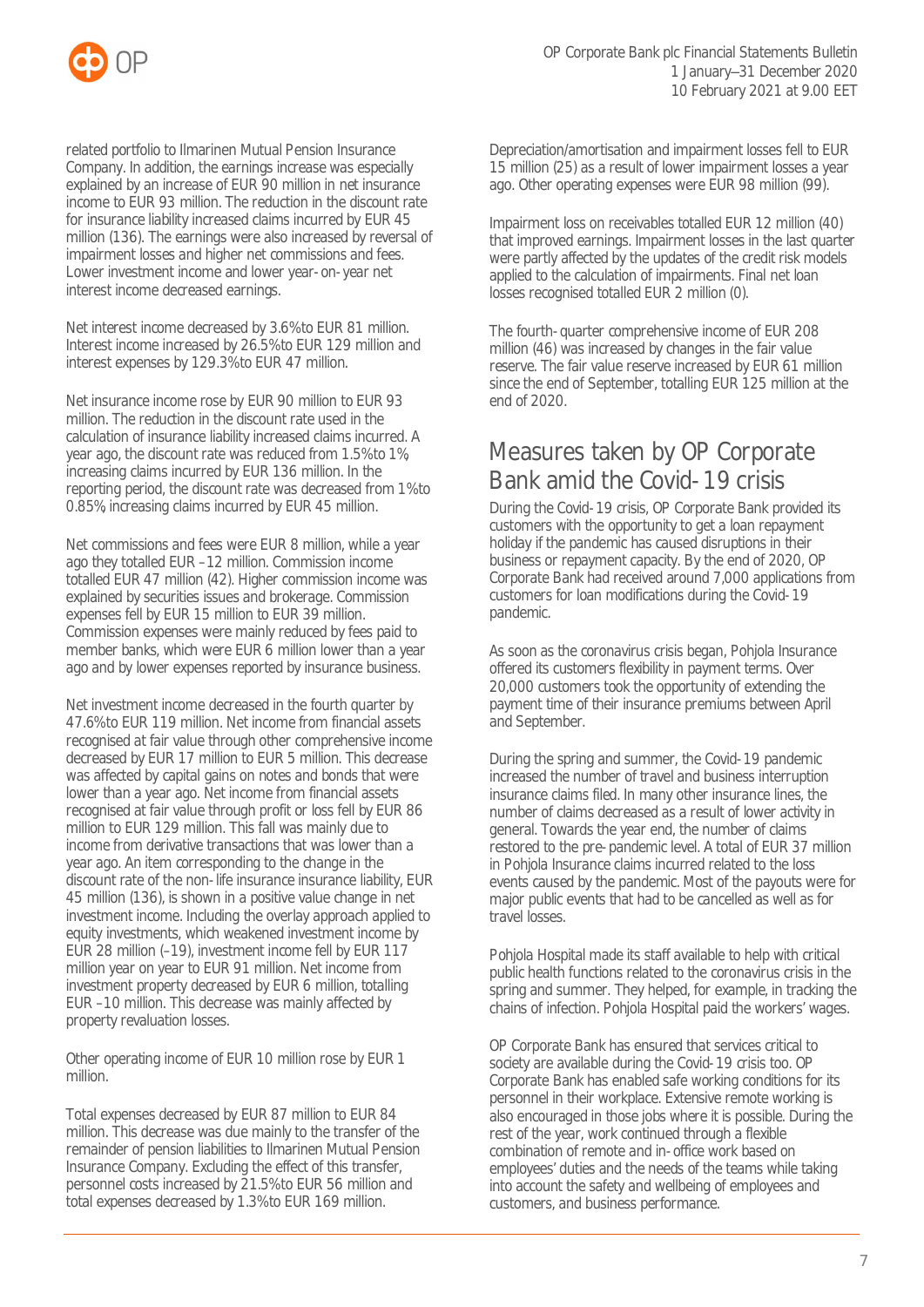

# <span id="page-8-0"></span>October–December highlights

OP Bank Group Pension Fund transferred the majority of the management of its pension liability and earnings-related pension insurance to Ilmarinen Mutual Pension Insurance Company on 31 December 2018. Transfer of the pension liability remaining with OP Bank Group Pension Fund to Ilmarinen Mutual Pension Insurance Company took place on 31 December 2020. The liability transfer applied to the following OP Corporate Bank Group employers: Pohjola Insurance Ltd and Pohjola Hospital Ltd. The Representative Assembly of OP Bank Group Pension Fund decided on the liability transfer on 4 August 2020. The earnings effect of the transfer, EUR 85 million, was recognised as a deduction in OP Corporate Bank's personnel costs. The transfer had no effect on the CET1 ratio.

# <span id="page-8-1"></span>Corporate responsibility

OP Financial Group's core values and principles governing corporate responsibility also guide the operations of OP Corporate Bank.

Corporate responsibility is an integral part of OP Financial Group's business and strategy. Corporate responsibility activities take economic, social and environmental responsibility into consideration. OP Financial Group's aim is to be a forerunner of corporate responsibility within its sector in Finland. OP is committed to complying with the ten principles of the UN Global Compact initiative in the areas of human rights, labour rights, the environment and anticorruption. OP has agreed to follow the UN Principles for Responsible Investment since 2009. In 2019, OP Financial Group became a Founding Signatory of the Principles for Responsible Banking under the United Nations Environment Programme Finance Initiative (UNEP FI).

To promote diversity, OP Financial Group's objective is that the proportion of both genders in defined executive positions is at least 40%. Women accounted for 28% (26) at the end of December.

During the year, OP Financial Group introduced new responsible products, provided financing to businesses to support their sustainable finance, reduced its emissions and increased information on the impacts of climate change.

In February, OP published its first Green Bond Report that contains a description of the green bond of EUR 500 million issued by OP Corporate Bank in February 2019, including examples of businesses and projects financed and the environmental impacts achieved. Proceeds raised with the green bond were used to finance renewable energy, green buildings and sustainable land use. During the first year, significant positive environmental impacts were achieved with the proceeds of the green bond. OP Corporate Bank maintains a register of corporate loans eligible for Green Bonds. The register includes the loan amount corresponding

to the green bond's size and the reserve of unallocated green assets that covers, for example, maturing loans.

In its Lunches for Families campaign launched in June 2020, Pohjola Insurance donated 9,600 lunches to low-income families. The aim is to help low-income families and support restaurant owners. The campaign was organised together with Hope ry.

Pohiola Insurance was involved in collecting hobby equipment for children and young people together with the WFC 2020 (World Floorball Championship) partners and Hope ry. The *Give a chance* charity campaign brings joy of exercise to children and young people for whom it is not possible due their family's financial standing. The campaign period of 1–21 September 2020 involved collecting sports equipment for low-income families.

# <span id="page-8-2"></span>Group's capital adequacy



# Capital adequacy for credit institutions

The Group's CET1 ratio was 15.1% (14.9) on 31 December 2020.

As a credit institution, the Group's consolidated capital adequacy is on a solid basis compared to the statutory requirements and those set by the authorities. The statutory minimum for the capital adequacy ratio is 8% and for the CET1 ratio 4.5%. The requirement for the capital conservation buffer of 2.5% under the Act on Credit Institutions increases in practice the minimum capital adequacy ratio to 10.5% and the minimum CET1 ratio to 7%.

The CET1 capital totalled EUR 4.2 billion (4.0) on 31 December 2020. Insurance business result is not included in CET1 capital.

On 31 December 2020, the risk exposure amount (REA) totalled EUR 27.8 billion (26.7), or 4.5% higher than on 31 December 2019. Because of the adoption of the new definition of default, the average corporate exposure risk weights rose as result of the risk parameters set by the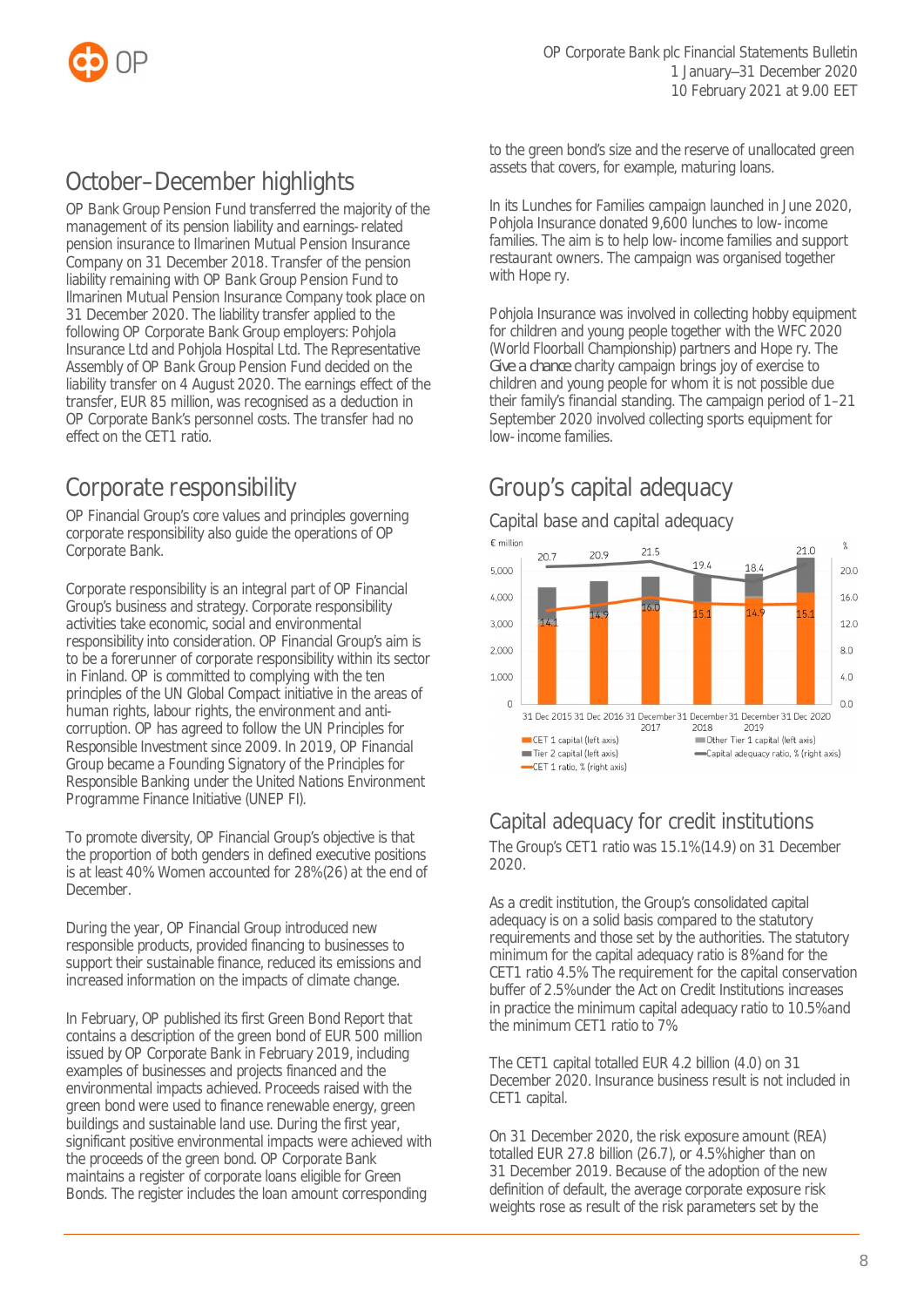

European Central Bank (ECB). The corporate loan portfolio grew slightly from the end of 2019. OP Financial Group treats insurance holdings within the financial conglomerate as risk-weighted assets, based on permission from the ECB. Equity investments include EUR 3.9 billion (3.7) in riskweighted assets of the Group's internal insurance holdings. Because of the adoption of the new definition of default, the risk-weighted assets of insurance holdings rose as result of the risk weighting factors set by the ECB. OP Corporate Bank Group is part of OP Financial Group, whose capital adequacy is supervised in accordance with the Act on the Supervision of Financial and Insurance Conglomerates. As part of OP Financial Group, OP Corporate Bank plc is supervised by the ECB.

The Finnish Financial Supervisory Authority (FIN-FSA) makes a macroprudential policy decision on a quarterly basis. In December 2020, the FIN-FSA reiterated its decision not to impose a countercyclical capital buffer requirement on banks.



In OP Financial Group's view, the most significant open changes in the regulatory and supervisory environment affecting capital adequacy for credit institutions include obligations, if any, imposed by the supervisor due to the ECB's review of OP's internal models (TRIM, Targeted Review of Internal Models), and changes resulting from the update of the EU capital requirements regulation (CRR2). The ECB's decision based on the review of internal models for corporate exposures (TRIM) is expected to reduce OP Corporate Bank's CET1 ratio by around 1.0 percentage points during the first half of 2021. The CRR2 changes are expected to reduce OP Corporate Bank's CET1 ratio by around 1.0 percentage point during the second quarter of 2021.

OP Financial Group has begun discussions with the ECB on reassessing the extent of application of internal models (IRBA, Internal Ratings-Based Approach). Based on the current estimate, the change in the scope of IRBA will decrease OP Financial Group's CET1 ratio by around 0.7 percentage points during 2021. The final effect and its schedule will be specified after discussions with the supervisor and the approval process related to the scope of IRBA.

## Liabilities under the Resolution Act

Under regulation applied to crisis resolution of credit institutions and investment firms, the resolution authority is authorised to intervene in the terms and conditions of investment products issued by a bank in a way that affects an investor's position. The EU's Single Resolution Board (SRB) based in Brussels is OP Financial Group's resolution authority. The SRB has set OP Financial Group's Minimum Requirement for own funds and Eligible Liabilities (MREL) at 12% of liabilities and own funds, or accounting for 27% of the total risk exposure amount at the end of 2018. OP Financial Group will update its policy line regarding the MREL requirement when the supervisor makes its next MREL decision. The MREL ratio was an estimated 40% (43) at the end of 2020. The SRB has confirmed a resolution strategy for OP Financial Group whereby the resolution measures would apply to OP Corporate Bank acting as a Single Point of Entry.

## Solvency of non-life insurance company

Pohiola Insurance has a strong solvency position. A good balance on technical account strengthened the capital base. In addition, the transfer of statutory earnings-related pension liability increased the capital base by EUR 51 million. The solvency capital requirement was increased by higher underwriting risks caused by lower interest rates as well as higher market risks.

|                                                          | 31 Dec 2020 | 31 Dec 2019 |
|----------------------------------------------------------|-------------|-------------|
| Capital base, $\epsilon$ million*                        | 1,205       | 1,008       |
| Solvency capital requirement<br>$(SCR)$ , $\in$ million* | 762         | 699         |
| Solvency ratio, %*                                       | 158         | 144         |
| Solvency ratio, %<br>(excl. transitional provision)      | 158         | 144         |
| *including transitional provisions                       |             |             |

## Credit ratings

## OP Corporate Bank plc's credit ratings on 31 December 2020

| Rating<br>agency     | Short-<br>term<br>funding | <b>Outlook</b> | Long-<br>term<br>funding | <b>Outlook</b>  |
|----------------------|---------------------------|----------------|--------------------------|-----------------|
| Standard &<br>Poor's | $A - 1 +$                 |                | AA-                      | <b>Negative</b> |
| Moody's              | P-1                       | <b>Stable</b>  | АяЗ                      | Stable          |

### Pohjola Insurance Ltd's financial strength ratings on 31 December 2020

| Rating agency     | Rating | Outlook         |
|-------------------|--------|-----------------|
| Standard & Poor's |        | <b>Negative</b> |
| Moody's           |        | Stable          |

OP Corporate Bank plc has credit ratings affirmed by Standard & Poor's Global Ratings Europe Limited and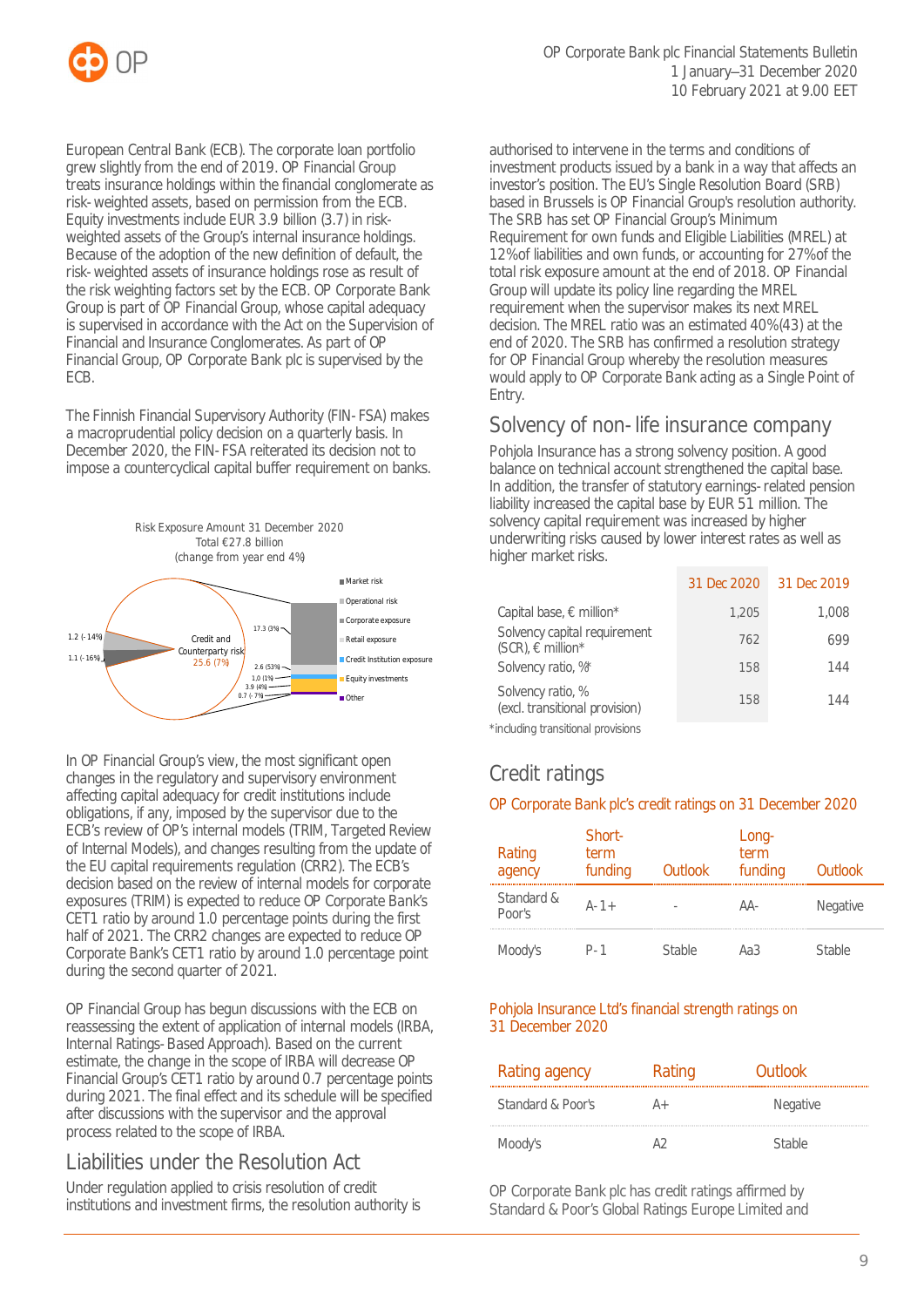

Moody's Investors Service (Nordics) AB. Pohjola Insurance Ltd has financial strength ratings affirmed by Standard & Poor's Credit Market Services Europe Limited and Moody's Deutschland GmbH. When assessing the companies' credit ratings, credit rating agencies take account of the entire OP Financial Group's financial standing.

On 19 May 2020, Standard & Poor's revised the outlook on OP Corporate Bank plc's long-term credit rating from stable to negative after the trend in Finland's Banking Industry Country Risk Assessment (BICRA) changed from stable to negative. Standard & Poor's also changed the outlook on Pohjola Insurance Ltd's financial strength rating to negative alongside its revision of the parent company OP Corporate Bank plc.

Other ratings of OP Corporate Bank plc or Pohjola Insurance Ltd did not change in 2020.

On 22 January 2021, Standard & Poor's restored the outlook on OP Corporate Bank plc's long-term credit rating from negative to stable after the trend in the BICRA score, which describes the status of the Finnish banking system, restored from negative to stable. Standard & Poor's also changed the outlook on Pohjola Insurance Ltd's financial strength rating to stable alongside its revision of the parent company OP Corporate Bank plc.

# <span id="page-10-0"></span>Risk exposure

OP Corporate Bank implements its strategy by operating responsibly, taking moderate risk and maintaining a strong capital base and sufficient liquidity. When entering 2020, OP Corporate Bank had a strong risk-bearing capacity and sufficient capital base and liquidity in view of targets.

The Covid-19 pandemic that spread widely in early 2020 had a global effect on societies, which was further reflected in economic development and operating conditions in the financial sector, including in Finland. Engaged in business covering various areas of the financial sector, OP Corporate Bank may be exposed to a variety of direct and indirect business implications of the Covid-19 pandemic. If materialised, they may affect the sufficiency of capital and business continuity.

The Covid-19 pandemic affects OP Corporate Bank in three ways. The financial standing of customers affects OP Corporate Bank Group's account funds and the credit risk and insurance risk exposure. The crisis has increased the volume of deposit funds. The Covid-19 pandemic has weakened customers' debt-servicing capacity. However, the quality of the loan portfolio has remained good and impairment loss on receivables has hardly increased from its previous year's level. The need for our personnel to protect themselves from the pandemic and the health situation could in extreme situations endanger the continuity of our operational business processes. The measures taken to secure the continuity of business operations have ensured that operations have continued without disruption. The view that investors in the international financial market have on the market, OP

Corporate Bank and OP Financial Group may affect the availability of market-based funding. OP Corporate Bank has been able to maintain its strong liquidity and has successfully executed long-term funding transactions in the market. Overall, its liquidity and capital are sufficient to secure business continuity.

The Group's funding and liquidity position is good. The availability of funding has remained good. In general, the Covid-19 crisis was also reflected in the price and availability of wholesale funding for banks. During the second quarter, the price and availability of wholesale funding began to normalise and risk premiums had already decreased by the end of the year to the pre-crisis level, due to strong support measures taken by central banks.

The market risk level of the Group's long-term investments remained moderate. No major changes were made to the asset class allocation during the reporting period. The Valueat-Risk (VaR) metric, a measure of market risks, was EUR 75 million (90) on 31 December 2020. The VaR risk metric includes the balance sheet total of the non-life insurance company concerned, the liquidity buffer and long-term banking bond investments. The non-life insurance balance sheet total contains investments, insurance liabilities and derivatives that hedge against interest rate risk associated with insurance liabilities. The 2020 figures no longer include risk associated with Markets nor the interest rate risk exposure of Group Treasury.



The market risk involved in OP Corporate Bank's Markets function and the market risk involved in the interest rate risk hedges transferred from OP Mortgage Bank to OP Corporate Bank increased in the first half due to the changed market situation and thereafter remained stable. The Expected Shortfall (ES) metrics are used to measure market risks at a confidence level of 97.5% and a retention period of one day.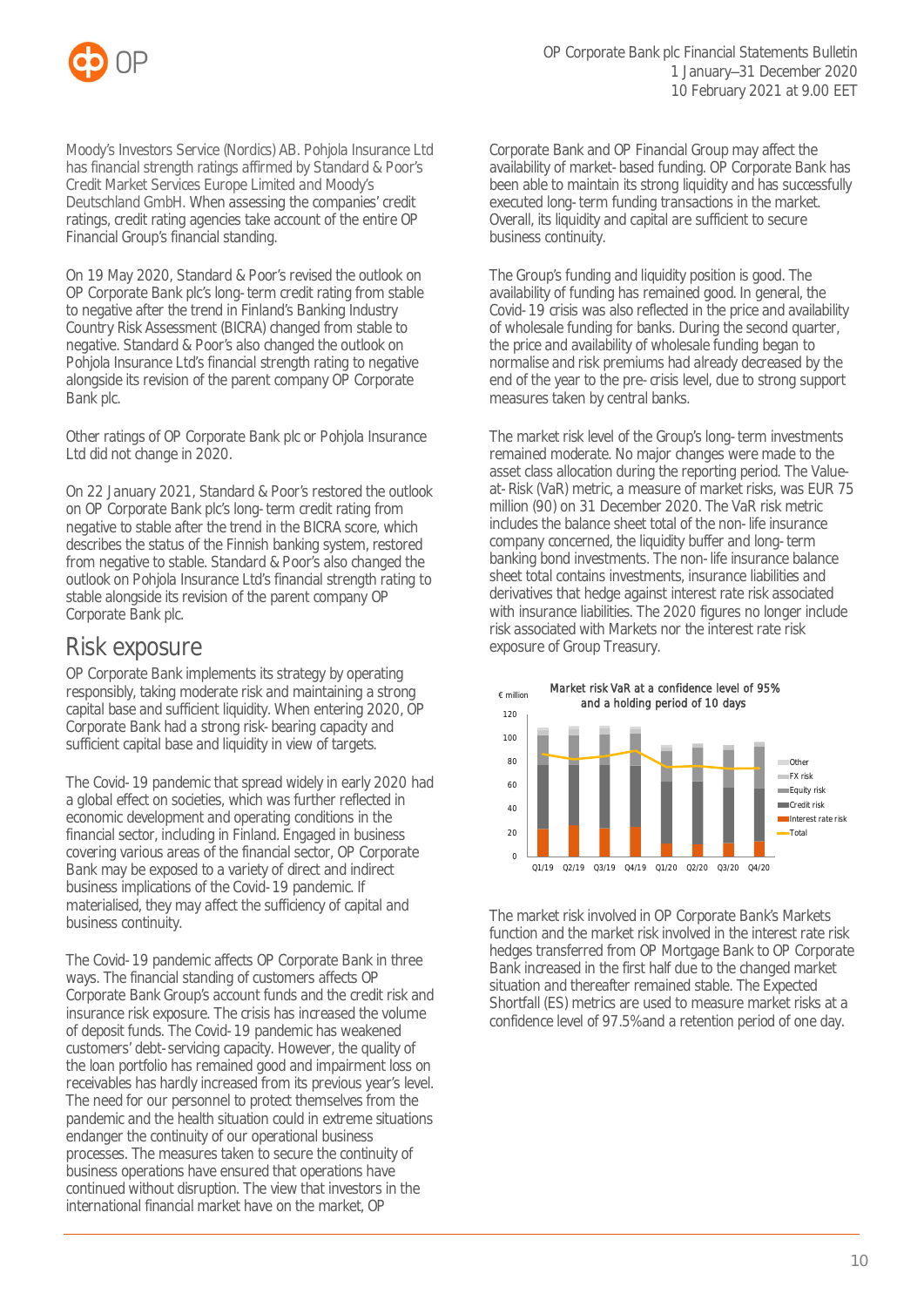



Operational risks remained moderate as targeted. Materialised operational risks resulted in a gross loss of EUR 1.8 million (0.7) during 2020. From the operational risk perspective, the implications of the Covid-19 pandemic on OP Corporate Bank Group were mild during the reporting period.

## Corporate Banking

Within Corporate Banking, key risks are associated with credit risk arising from customer business, and market risks.

So far, the Covid-19 pandemic has not substantially weakened banking credit risk exposure, but there is still risk for a negative development if the consequences of the pandemic materialise.

Repayment holidays and loan modifications due to the Covid-19 crisis OP Corporate Bank granted by the end of December totalled around EUR 1.0 billion in customer exposures. In OP

Forborne loans and non-performing receivables

Corporate Bank's 20-tier internal system for rating corporate customers, 9% of the corporate exposures to which a loan modification or repayment holiday was granted were categorised in the highest nine rating grades (excellent or good creditworthiness), while 9% were in the lowest five rating grades. The majority of the changes, 80%, applied to the six other grades.

Of the corporate exposures involving repayment holidays or loan modifications, 23% concerned operating and renting of real estate and 22% concerned transportation and storage. A total of 15% of the repayment holidays and loan modifications applied to the service sector.

At the end of December, expected credit losses were most recognised in the exposures of the forest industry, service sector and construction companies. Expected credit losses in all sectors are, however, moderate.

Corporate Banking's interest rate risk in the banking book measured as the effect of a one-percentage point change on a 12-month net interest income was EUR –21 million at the end of December. A rise in interest rates increases interest income risk. Interest income risk is calculated for a one-year period by dividing the sum of the interest income risk for the next three years by three.

|                                                   | Performing<br>forborne<br>exposures (gross) |                | Non-performing<br>receivables<br>(gross) |                | <b>Doubtful</b><br>receivables<br>(gross) |                | Loss allowance |                                   | <b>Doubtful</b><br>receivables (net) |                |
|---------------------------------------------------|---------------------------------------------|----------------|------------------------------------------|----------------|-------------------------------------------|----------------|----------------|-----------------------------------|--------------------------------------|----------------|
|                                                   | 31 Dec<br>2020                              | 31 Dec<br>2019 | 31 Dec<br>2020                           | 31 Dec<br>2019 | 31 Dec<br>2020                            | 31 Dec<br>2019 | 31 Dec<br>2020 | 31 Dec<br>2019                    | 31 Dec<br>2020                       | 31 Dec<br>2019 |
| More than 90 days past due,<br>$\epsilon$ billion |                                             |                | 0.10                                     | 0.13           | 0.10                                      | 0.13           | 0.08           | 0.11<br>------------------------- | 0.02                                 | 0.02           |
| Unlikely to be paid, $\in$ billion                |                                             |                | 0.35                                     | 0.24           | 0.35                                      | 0.24           | 0.13           | 0.13                              | 0.21                                 | 0.12           |
| Forborne exposures, $\epsilon$ billion            | 0.25                                        | 0.11           | 0.08                                     | 0.02           | 0.33                                      | 0.13           | 0.05           | 0.01                              | 0.28                                 | 0.11           |
| Total, $\epsilon$ billion                         | 0.25                                        | 0.11           | 0.53                                     | 0.39           | 0.78                                      | 0.50           | 0.26           | 0.25                              | 0.52                                 | 0.25           |

In March 2020, OP Corporate Bank adopted a new definition of default, which increased the number of defaulted contracts.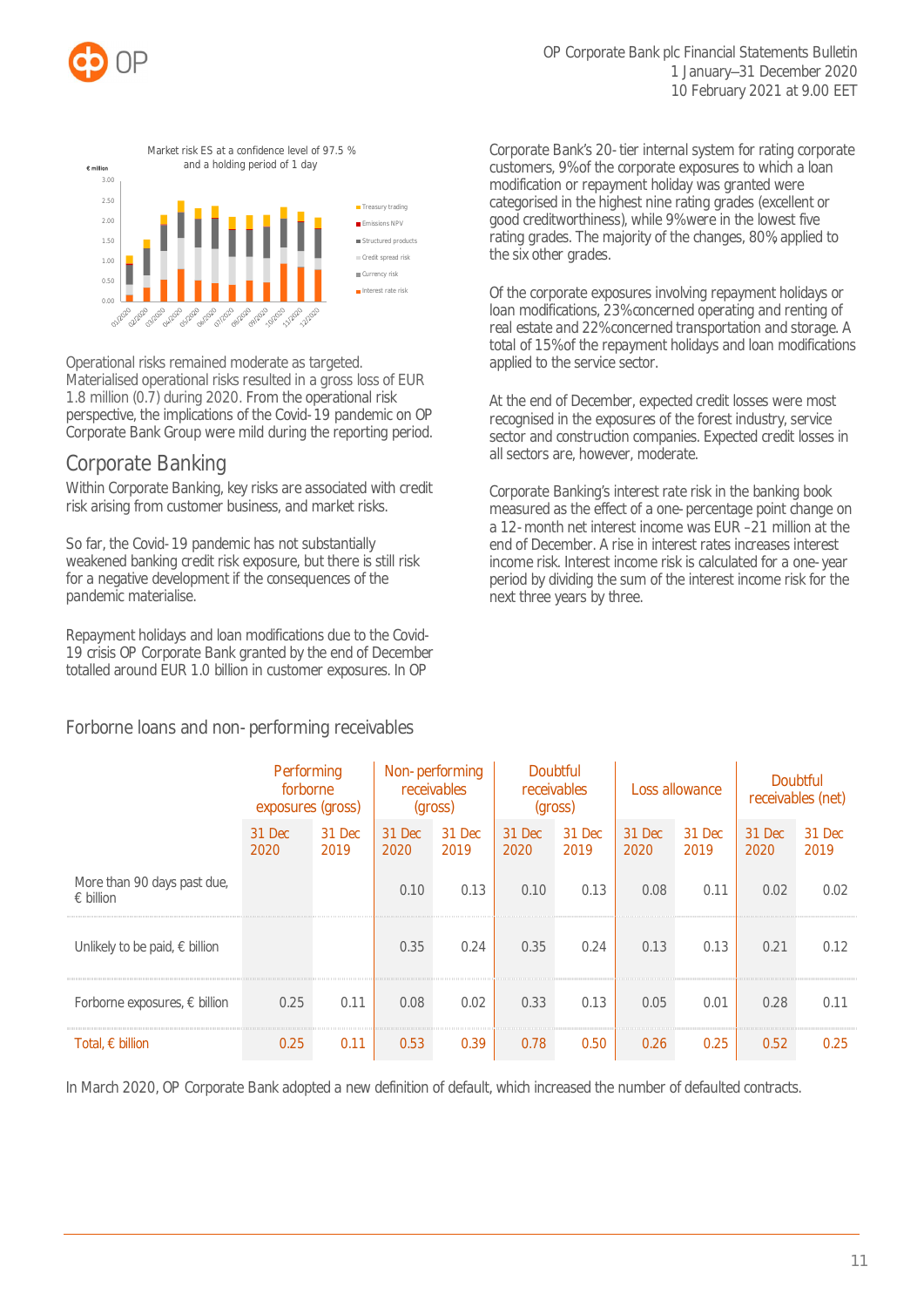

| Key ratios                                                                      | 31 Dec 2020 | 31 Dec 2019 |
|---------------------------------------------------------------------------------|-------------|-------------|
| Ratio of doubtful receivables to loan and guarantee portfolio, %                |             |             |
| Ratio of non-performing receivables to loan and guarantee portfolio, %          |             |             |
| Ratio of performing forborne exposures to loan and guarantee portfolio, %       |             |             |
| Ratio of performing forborne exposures to doubtful receivables, %               |             |             |
| Ratio of loss allowance (receivables from customers) to doubtful receivables, % |             |             |

Performing forborne exposures are stated without expected credit losses. Comparatives have been restated.

For OP Corporate Bank plc, one customer's exposure exceeded 10% of the capital base covering customer risk, after allowances and other recognition of credit risk mitigation. Large customer risks amounted to EUR 0.5 billion.

Exposures by the Baltic Banking were EUR 3.6 billion (3.8), accounting for 9.2% (9.8) of total banking exposures of the Corporate Banking segment.

### **Insurance**

Major risks within non-life insurance include underwriting risks associated with claims developments, market risks associated with investments covering insurance liabilities, a faster-than-expected increase in life expectancy of the beneficiaries related to insurance liability for annuities, interest rates used in insurance liability valuation and the difference between the discount rate applied to insurance liabilities and market interest rates.

A one-year increase in life expectancy would increase insurance liability for annuities by EUR 48 million (48). A 0.1 percentage point decrease in interest rates used in insurance liability valuation would increase insurance liabilities by EUR 29 million (26).

No significant changes took place in non-life insurance's underwriting risks. Non-life insurance's most significant market risk is associated with increasing insurance liability value and capital requirement resulting from lower market interest rates. The Group uses derivative contracts to dampen earnings volatility caused by changes in interest rates used in insurance liability valuation.

The market risk level of investments remained moderate. Equity risk rose during the reporting period. The VaR, a measure of market risk, was EUR 64 million (54) on 31 December 2020. Interest rate derivatives have been used to hedge against interest rate risk associated with insurance liability.

## Other Operations

Major risks related to the Other Operations segment include credit and market risks associated with the liquidity buffer, and liquidity risks. The most significant market risk factor is

the effect of credit spread changes on the value of notes and bonds included in the liquidity buffer.

The market risk of notes and bonds in the liquidity buffer (VaR with 95% confidence) remained stable during the reporting period. No major changes occurred in the asset class allocation.

OP Financial Group secures its liquidity through a liquidity buffer maintained by OP Corporate Bank and consisting mainly of deposits with central banks and receivables eligible as collateral for central bank refinancing. The liquidity buffer is sufficient to cover the need for short-term funding for known and predictable payment flows and in a liquidity stress scenario.

OP Financial Group monitors its liquidity and the adequacy of its liquidity buffer using, for example, the LCR (Liquidity Coverage Ratio). According to regulation, the LCR must be at least 100%. OP Financial Group's LCR was 197% (141) at the end of the reporting period.

OP Financial Group monitors its long-term funding sufficiency, for example, by means of the Net Stable Funding Ratio (NSFR), which measures structural funding risk. In regulation, no minimum requirement for the NSFR has been set as yet. OP Financial Group's NSFR was 123% (112) at the end of the reporting period.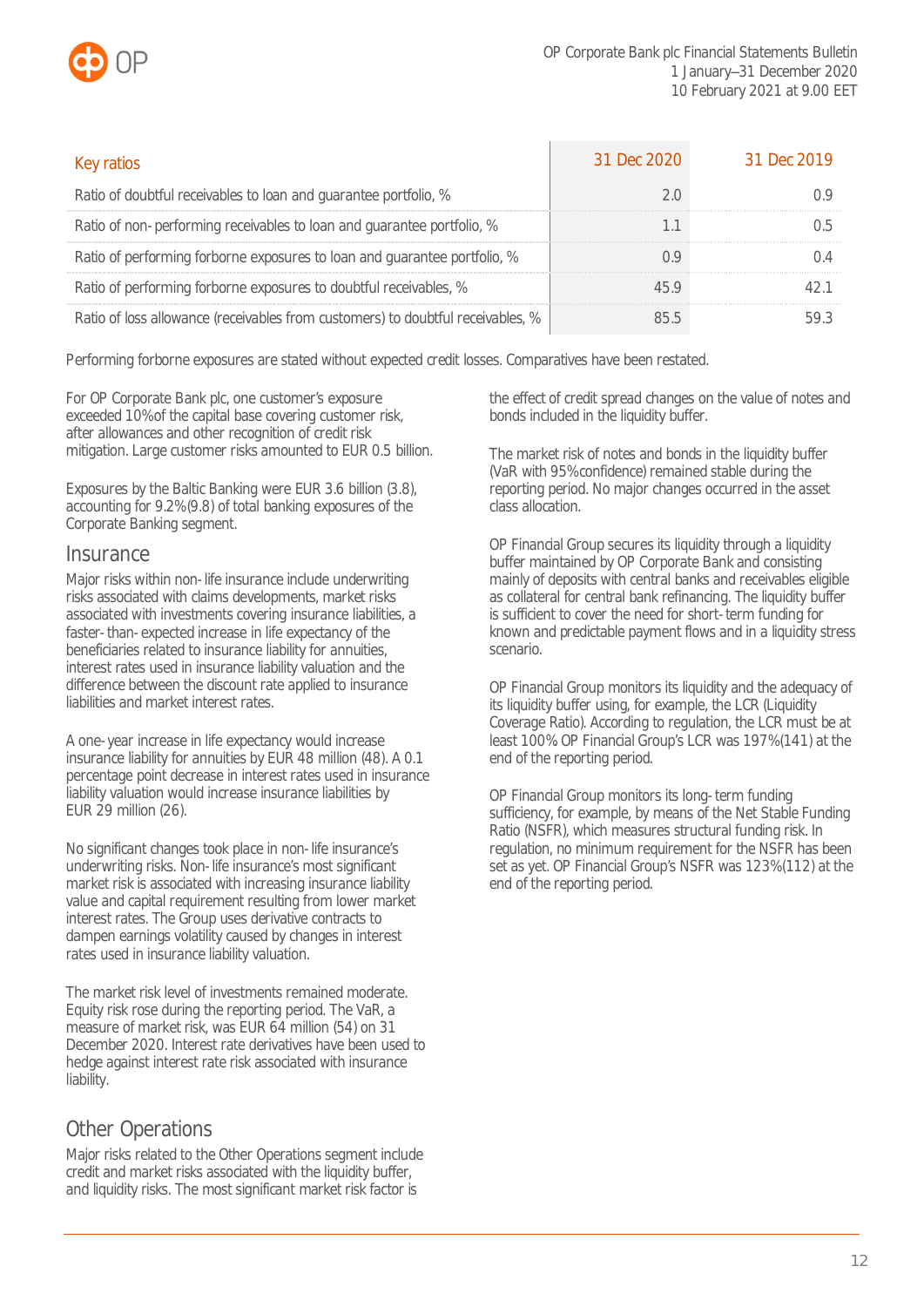

## Liquidity buffer

| $\epsilon$ billion                        | 31 Dec<br>2020 | 31 Dec<br>2019 | Change, % |
|-------------------------------------------|----------------|----------------|-----------|
| Deposits with central<br>banks            | 21.6           | 11.9           | 81.1      |
| Notes and bonds<br>eligible as collateral | 8.7            | 11.1           | $-21.9$   |
| Corporate loans<br>eligible as collateral |                | 0.0            |           |
| Total                                     | 30.2           | 23.0           | 31.2      |
| Receivables ineligible<br>as collateral   | 1.0            | 2.0            | $-48.7$   |
| Liquidity buffer at<br>market value       | 31.3           | 25.0           | 24.9      |
| Collateral haircut                        | $-0.5$         | $-0.8$         | $-41.2$   |
| Liquidity buffer at<br>collateral value   | 30.8           | 24.2           | 27.3      |

The liquidity buffer comprises notes, bonds and securitised assets issued by governments, municipalities, financial institutions and companies all showing good credit ratings.

> Financial assets included in the liquidity buffer by credit rating on 31 December 2020, € million



Financial assets included in the liquidity buffer by maturity



For OP Corporate Bank plc acting as OP Financial Group's central financial institution, OP cooperative banks and OP Cooperative with its subsidiaries form a significant customer group. Of the aggregated exposures of the segments Other Operations and Corporate Banking, exposures of OP Financial Group entities represented 18.4%. These exposures increased during the year by EUR 4.5 billion. All exposures of OP cooperative banks and OP Cooperative are investment-grade exposures.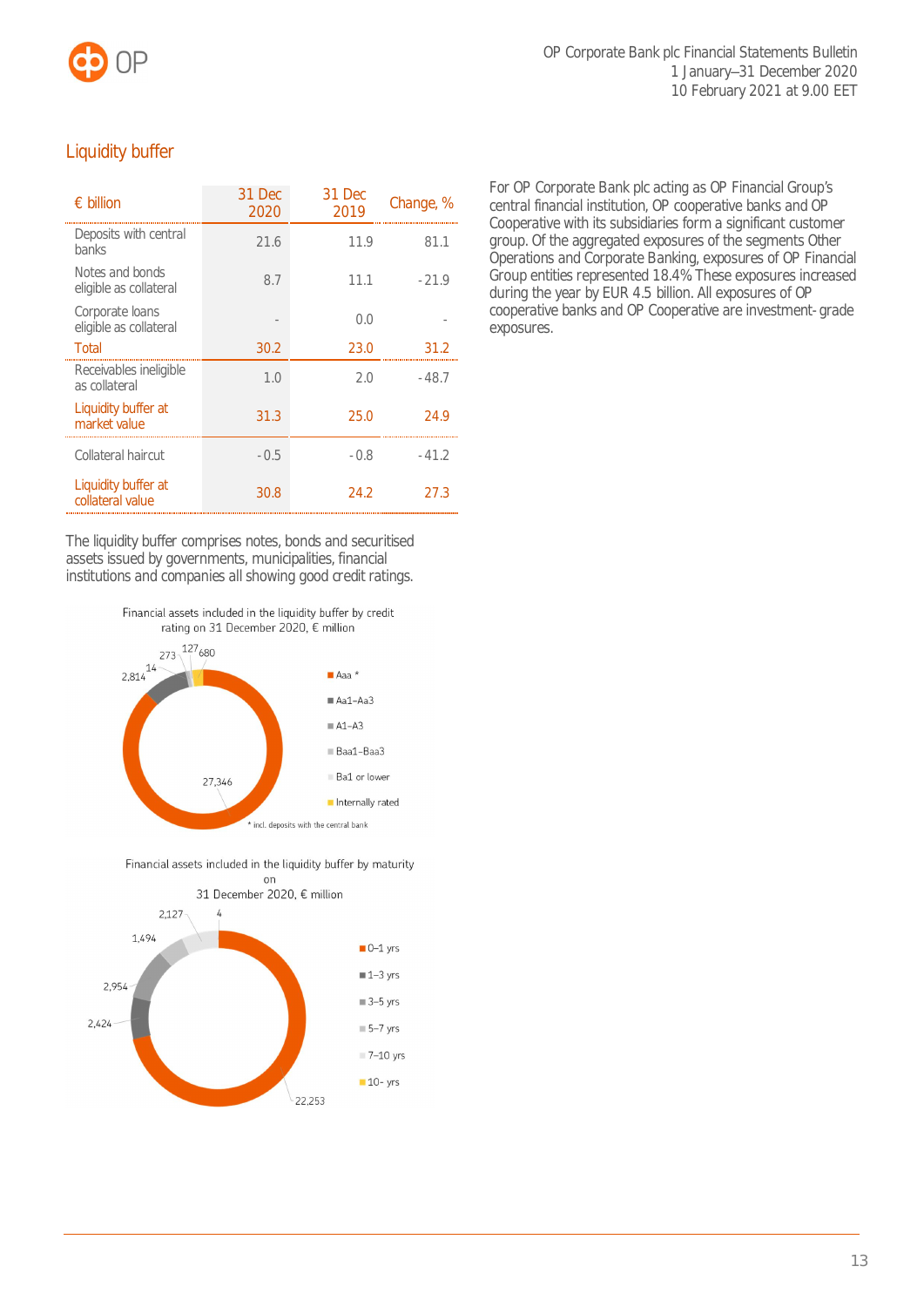

# <span id="page-14-0"></span>Financial performance by segment

OP Corporate Bank Group's business segments are Corporate Banking and Insurance. Non-business segment operations are presented in the Other Operations segment. Segment reporting is based on the accounting policies applied in OP Corporate Bank's consolidated financial statements.

## <span id="page-14-1"></span>Corporate Banking

- Earnings before tax increased by 14.5% to EUR 301 million.
- Total income increased by 9.6%. Net interest income increased by 3.0%. Net investment income increased by 21.6%. Value changes in Credit Valuation Adjustment (CVA) in derivatives owing to market changes decreased earnings by EUR 19 million (–12).
- Total expenses rose by 4.8% to EUR 231 million (220), of which the increase in ICT costs accounted for EUR 1 million and the increase in the EU stability contribution for EUR 2 million.
- The loan portfolio grew in the year to December by 1.2% to EUR 24.0 billion.
- Impairment loss on receivables increased by EUR 3 million to EUR 53 million (51). Non-performing receivables accounted for 1.1% (0.5) of the loan and guarantee portfolio.
- The most significant development investments involved the development of finance and payment systems.

## Key figures and ratios

| $\epsilon$ million                                                            | $Q1 - 4/2020$ | Q1-4/2019   | Change, % |
|-------------------------------------------------------------------------------|---------------|-------------|-----------|
| Net interest income                                                           | 395           | 383         | 3.0       |
| Net commissions and fees                                                      | 36            | 11          | 229.0     |
| Net investment income                                                         | 140           | 115         | 21.6      |
| Other operating income                                                        | 16            | 26          | $-39.4$   |
| <b>Total income</b>                                                           | 587           | 536         | 9.6       |
| Personnel costs                                                               | 62            | 58          | 7.7       |
| Depreciation/amortisation and impairment loss                                 | 12            | 14          | $-12.1$   |
| Other operating expenses                                                      | 156           | 148         | 5.3       |
| <b>Total expenses</b>                                                         | 231           | 220         | 4.8       |
| Impairment loss on receivables                                                | $-53$         | $-51$       | 5.1       |
| OP bonuses to owner-customers                                                 | $-2$          | $-2$        | 2.3       |
| Earnings before tax                                                           | 301           | 262         | 14.5      |
| Cost/income ratio, %                                                          | 39.3          | 41.1        | $-1.78*$  |
| Ratio of non-performing receivables to loan and guarantee portfolio, %        | 1.1           | 0.5         | $0.5*$    |
| Ratio of impairment loss on receivables to loan and guarantee portfolio,<br>% | 0.20          | 0.19        | $0.01*$   |
| Return on assets (ROA), %                                                     | 1.03          | 0.91        | $0.12*$   |
| Return on assets, excluding OP bonuses, %                                     | 0.98          | 0.92        | $0.06*$   |
|                                                                               |               |             |           |
|                                                                               | 31 Dec 2020   | 31 Dec 2019 | Change, % |
| Loan portfolio, $\in$ billion                                                 | 24.0          | 23.7        | 1.2       |
| Guarantee portfolio, $\epsilon$ billion                                       | 2.6           | 3.1         | $-16.7$   |
| Deposits, $\in$ billion                                                       | 13.1          | 11.2        | 17.2      |
| *Change in ratio                                                              |               |             |           |

The Corporate Banking segment provides corporate and institutional customers with financing and liquidity management services and financing services for foreign trade. The services also range from the arrangement of debt issues, corporate finance services, custody, equity, foreign exchange, money market, derivative products and asset and sales finance solutions to investment research. OP Corporate Bank's branches and subsidiaries in Estonia, Latvia and Lithuania provide asset and sales finance solutions.

Corporate Banking's loan portfolio increased in the year to December by 1.2% to EUR 24.0 billion. The guarantee portfolio totalled EUR 2.6 billion (3.1) and committed standby credit facilities amounted to EUR 4.3 billion (4.2). Demand for capital market products increased from the previous year.

The most significant Corporate Banking development investments involved the upgrades of payment and finance systems.

Large Finnish corporations ranked OP Corporate Bank as Finland's best corporate bank in the Prospera Corporate Banking 2020 survey.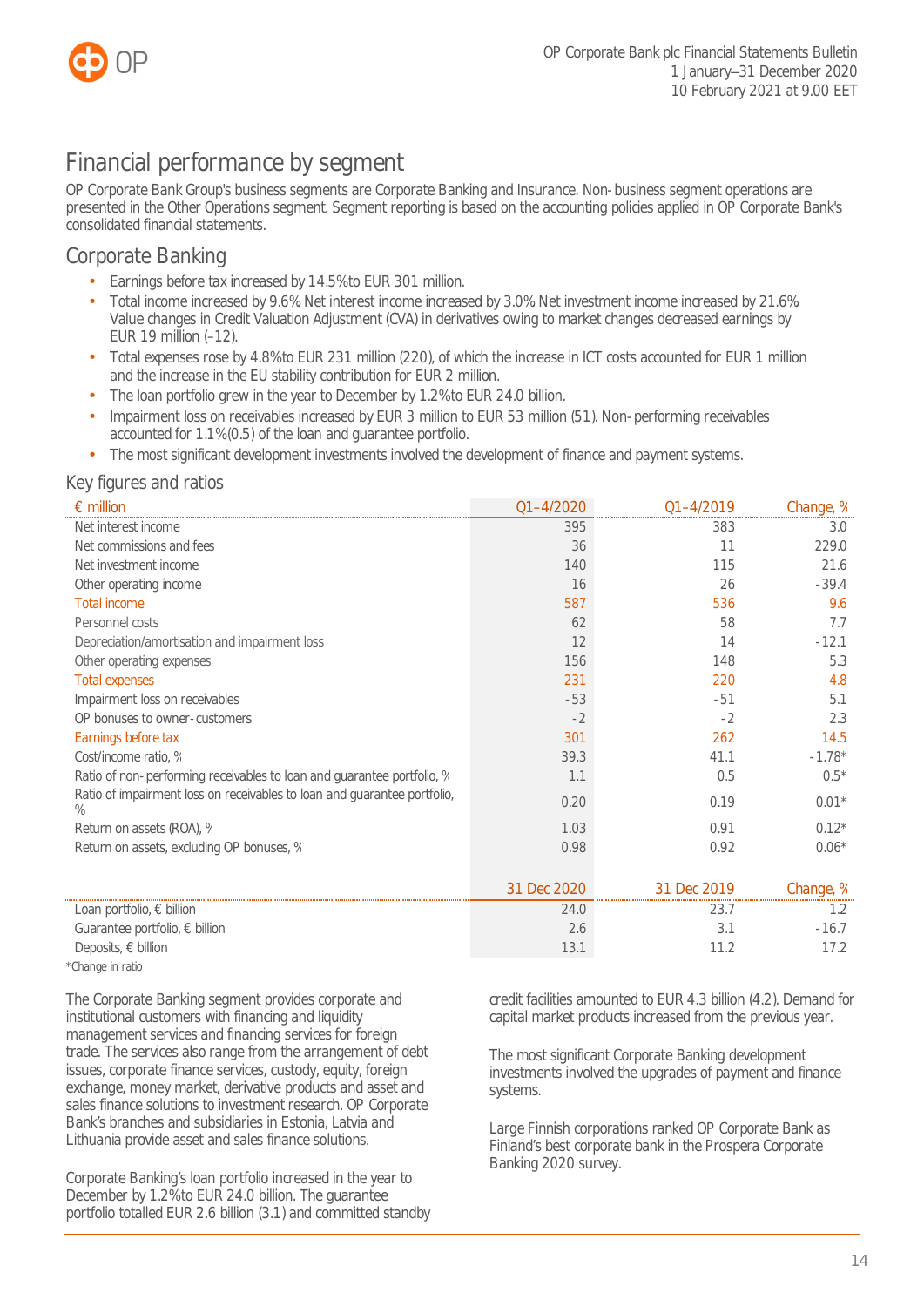

During the reporting period, OP Financial Group joined the European Payments Initiative (EPI) as a founding shareholder. The EPI has the objective of creating a unified and innovative European payment solution. The solution is aimed at creating a new payment system for European consumers and merchants.

In 2020, OP launched a new OP Corporate Hub service. It is a digital service that helps companies with liquidity and cash management and comprehensive financial monitoring. OP was the first bank in Finland to extend real-time SEPA instant credit transfers into businesses' mass payments in the corporate file transfer channel.

During the reporting period, uncertainty caused by the Covid-19 pandemic affected Corporate Banking especially through demand for loans and the capital market. Credit spreads and volatility in the capital market increased especially in the first quarter. On the other hand, trading became more active. The effects of Covid-19 and developments in the economic environment are reflected in demand for services, the capital market and developments in the amount of impairment loss on receivables.

Financial performance for the reporting period Corporate Banking earnings before tax increased by 14.5% to EUR 301 million (262). Total income increased by 9.6%. Total expenses increased by 4.8%. The cost/income ratio improved to 39.3% (41.1) year on year.

Net interest income grew by 3.0% to EUR 395 million (383) as a result of an increase in the loan portfolio and higher lending margins. Net commissions and fees increased to EUR 36 million (11). The increase in net commissions and fees was affected by the change in commissions paid to cooperative banks within OP Financial Group.

Net investment income totalled EUR 140 million, up 21.6% year on year. CVA valuation weakened earnings by EUR 19 million (–12). Income from client trading rose. Compared with the first quarter in particular, the narrowing of credit spreads increased the valuation of the trading book. Changes made in the valuation models of derivatives reduced net investment income a year ago by EUR 25 million.

Other operating income amounted to EUR 16 million (26). Impairment loss on receivables totalled EUR 53 million (51). The new definition of default adopted in March and the Covid-19 related changes in the macroeconomic parameters used in the calculation of expected credit losses increased, for their part, the impairment loss on receivables. Final net loan losses recognised for the reporting period totalled EUR 55 million (3). Non-performing receivables accounted for 1.1% (0.5) of the loan and guarantee portfolio.

Total expenses were EUR 231 million (220). Personnel costs increased by 7.7% to EUR 62 million (58). Other operating expenses increased by 5.3% to EUR 156 million. ICT costs increased by EUR 1 million and the EU stability contribution by EUR 2 million.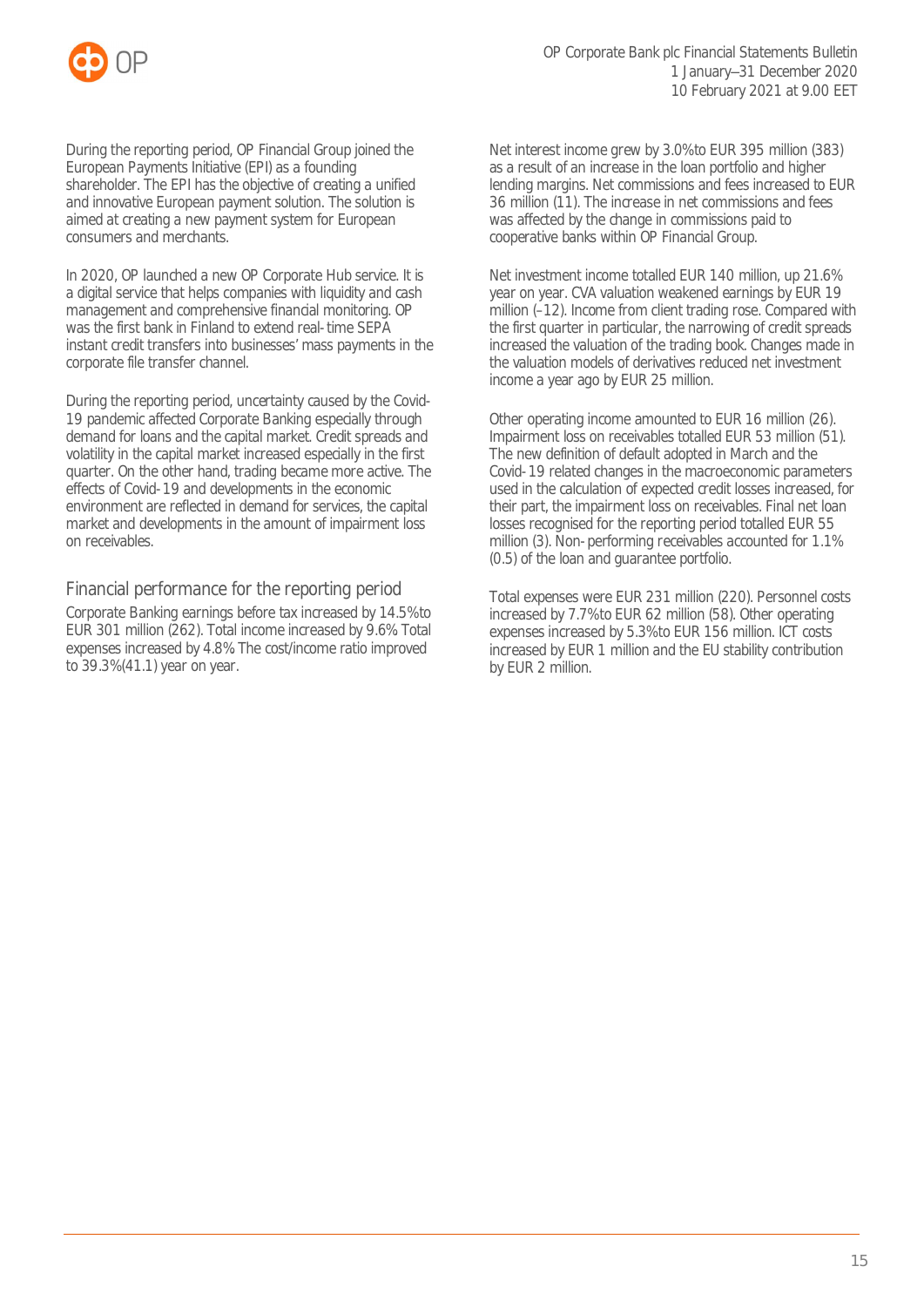

## <span id="page-16-0"></span>**Insurance**

- Earnings before tax increased by 44.3% to EUR 288 million (200). The transfer of statutory earnings-related pension liability improved earnings by EUR 85 million. Lower investment income reduced earnings.
- Insurance premium revenue increased by 1.9% and claims incurred decreased by 3.7%, excluding the effect of the change in the discount rate.
- Investment income totalled EUR 75 million (242), including the overlay approach. Net return on investments at fair value totalled EUR 25 million (96).
- The operating combined ratio improved to 87.8% (92.7) and operating risk ratio to 61.1% (65.1). The operating cost ratio was 26.6% (27.7).
- Development investments focused on development of electronic services and the core system upgrade.

## Key figures and ratios

| $\epsilon$ million                                       | $01 - 4/2020$ | Q1-4/2019 | Change, % |
|----------------------------------------------------------|---------------|-----------|-----------|
| Insurance premium revenue                                | 1,506         | 1,479     | 1.9       |
| Claims incurred                                          | 951           | 1,077     | $-11.7$   |
| Net insurance income                                     | 556           | 402       | 38.2      |
| Non-life insurance, net commissions and fees             | $-36$         | $-49$     | 27.1      |
| Health and wellbeing, net commissions and fees           | 8             | 13        | $-39.9$   |
| Net commissions and fees                                 | $-28$         | $-36$     | 22.3      |
| Net investment income                                    | 80            | 308       | $-74.0$   |
| Other net income                                         |               | $-4$      | 118.4     |
| <b>Total income</b>                                      | 609           | 671       | $-9.2$    |
| Personnel costs                                          | 130           | 125       | 4.0       |
| Transfer of statutory earnings-related pension liability | $-85$         |           |           |
| Depreciation/amortisation and impairment loss            | 39            | 47        | $-17.8$   |
| Other operating expenses                                 | 229           | 230       | $-0.6$    |
| <b>Total expenses</b>                                    | 313           | 403       | $-22.2$   |
| OP bonuses to owner-customers                            | $-2$          | $-2$      | 4.8       |
| Overlay approach                                         | $-5$          | $-66$     | 92.3      |
| Earnings before tax                                      | 288           | 200       | 44.3      |
| Return on assets (ROA), %                                | 4.07          | 2.93      | $1.15*$   |
| Return on assets, excluding OP bonuses, %                | 4.10          | 2.96      | $1.15*$   |
| Operating combined ratio, %                              | 87.8          | 92.7      |           |
| Operating risk ratio, %                                  | 61.1          | 65.1      |           |
| Operating cost ratio, %                                  | 26.6          | 27.7      |           |

\*Change in ratio

The Insurance segment comprises non-life insurance plus the health and wellbeing business. Non-life insurance products include non-life products sold to corporate and private customers. The segment consists of Pohjola Insurance Ltd and Pohjola Hospital Ltd with five hospitals. A-Insurance Ltd merged into Pohjola Insurance Ltd on 31 March 2020.

Key development investments focused on the development of electronic transaction and purchase services and the non-life insurance core system upgrade.

During the spring and summer, the Covid-19 pandemic increased the number of travel and business interruption insurance claims filed. In many other insurance lines, the number of claims decreased as a result of lower activity in general. Towards the year end, the number of claims restored to the pre-pandemic level. Claims incurred as a result of the Covid-19 pandemic totalled EUR 37 million.

In the spring and summer, Pohjola Hospital gave its personnel's contribution to healthcare tasks. They have helped, for example, in tracking the chains of infection.

Customers have been satisfied with services provided by Pohiola Hospital. Among surgery customers, the NPS was 97 (97) between January and December.

## Financial performance for the reporting period

Earnings before tax amounted to EUR 288 million (200). Net insurance income increased to EUR 556 million (402). The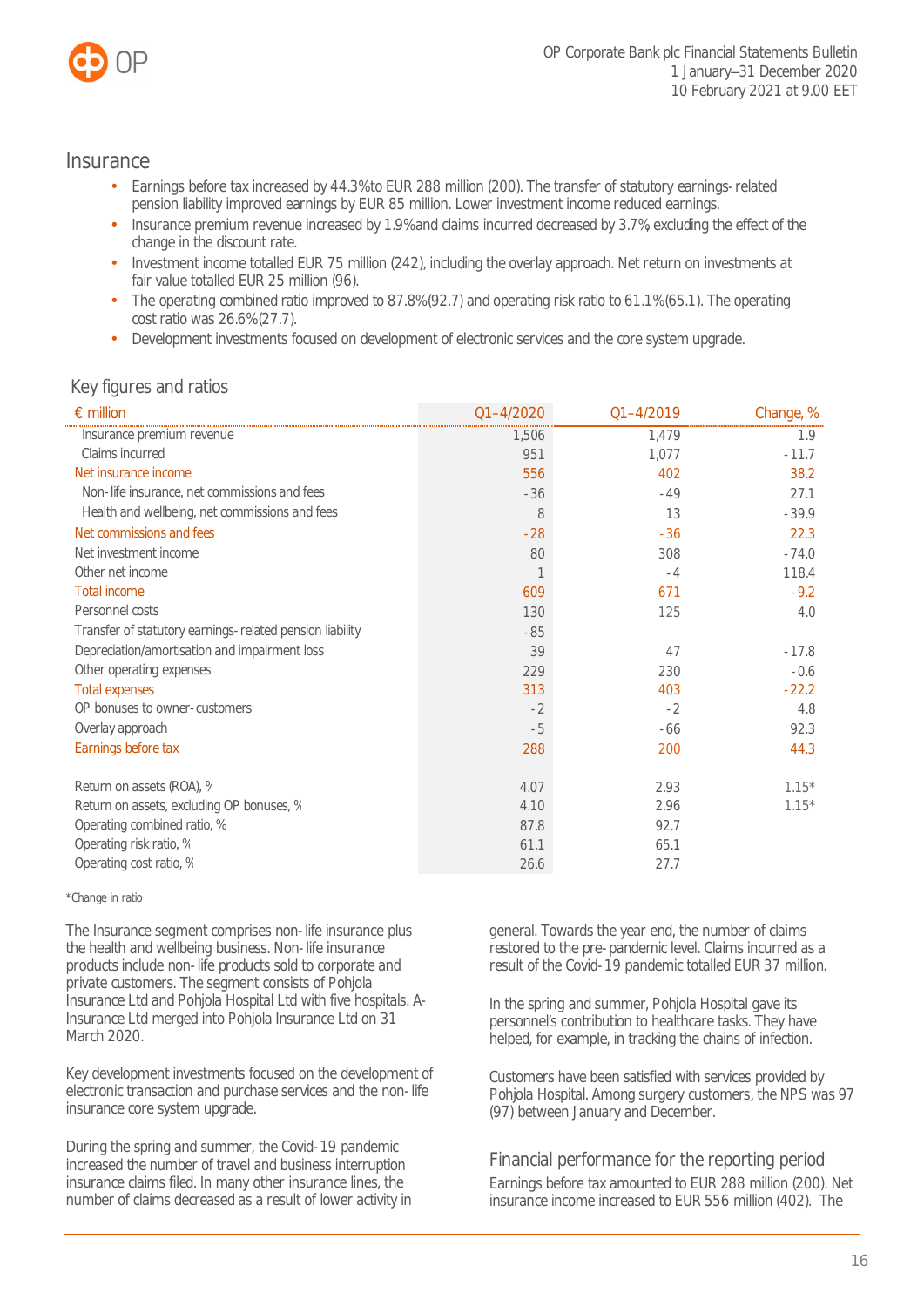

non-life insurance discount rate was decreased from 1.0% to 0.85%, which reduced net insurance income by EUR 45 million (136). An item corresponding to the change in the discount rate of the non-life insurance insurance liability, EUR 45 million (136), is shown in a positive value change in net investment income.

### Insurance premium revenue

| $\epsilon$ million       | 01-4/2020 | Q1-4/2019 Change, % |        |
|--------------------------|-----------|---------------------|--------|
| <b>Private Customers</b> | 8h /      | 826                 | 38     |
| Corporate<br>Customers   | 649       | 653                 | $-()6$ |
| Total                    | 1.506     | 1.479               | 1 Q    |

Insurance premium revenue from private customers increased and that from corporate customers decreased during the reporting period. Insurance premium revenue increased by a total of 1.9%.

Claims incurred, excluding change in the discount rate, declined by 3.7%. The reported number of new large claims under property and business liability insurance (in excess of EUR 0.3 million) amounted to 119 (87) in January-December, with their claims incurred retained for own account totalling EUR 131 million (80). The Covid-19 pandemic in particular increased claims expenditure related to travel losses and business interruptions. Changes in the provision for outstanding claims under statutory pensions improved earnings by EUR 10 million during the reporting period while weakening them by EUR 4 million a year ago.

Changes in claims for previous years, excluding the effect of the discount rate change, improved the balance on technical account by EUR 39 million (24). The non-life insurance operating risk ratio excluding indirect loss adjustment expenses was 61.1% (65.1).

The transfer of statutory earnings-related pension liability reduced pension costs by EUR 85 million. Excluding the transfer of the statutory earnings-related pension liability, expenses decreased by 1.2%, down EUR 5 million from a year ago. The operating cost ratio (including indirect loss adjustment expenses) was 26.6% (27.7).

The operating combined ratio improved to 87.8% (92.7). The operating ratios exclude the changed discount rate and the transfer of the earnings-related pension liability.

## Investment

### Investment income

| $\epsilon$ million                                  |       | $01 - 4/2020$ $01 - 4/2019$ |
|-----------------------------------------------------|-------|-----------------------------|
| At fair value through other<br>comprehensive income | 13    | 84                          |
| At fair value through profit or loss                | 94    | 249                         |
| Amortised cost                                      | $-3$  |                             |
| Non-life insurance items                            | $-21$ | $-27$                       |
| Associated companies                                | $-3$  |                             |
| Net investment income                               | 80    | 308                         |
| Overlay approach                                    | $-5$  | -66                         |
| Total                                               | 75    | 242                         |

Investment income totalled EUR 75 million (242), including the overlay approach. Capital gains on investments totalled EUR 23 million (90).

### Non-life insurance: key investment indicators

| $\epsilon$ million                                              | $01 - 4/2020$ | 01–4/2019               |
|-----------------------------------------------------------------|---------------|-------------------------|
| Net return on investments at<br>fair value, $\epsilon$ million* | 25            |                         |
| Return on investments at fair<br>value. %                       | 48            | 84                      |
| Fixed income investments'<br>running yield, %                   | 1 N           | 13                      |
|                                                                 |               |                         |
|                                                                 |               | 31 Dec 2020 31 Dec 2019 |
| Investment portfolio, $\epsilon$ million                        | 4.102         | 3.952                   |
| Investments within the<br>investment grade category, %          | 92            | 92                      |
| A-rated receivables, minimum,<br>$\frac{0}{6}$                  | 58            |                         |

\*Net return on investments at fair value is calculated by deducting the value change in market-consistent insurance liability from income from total investment assets.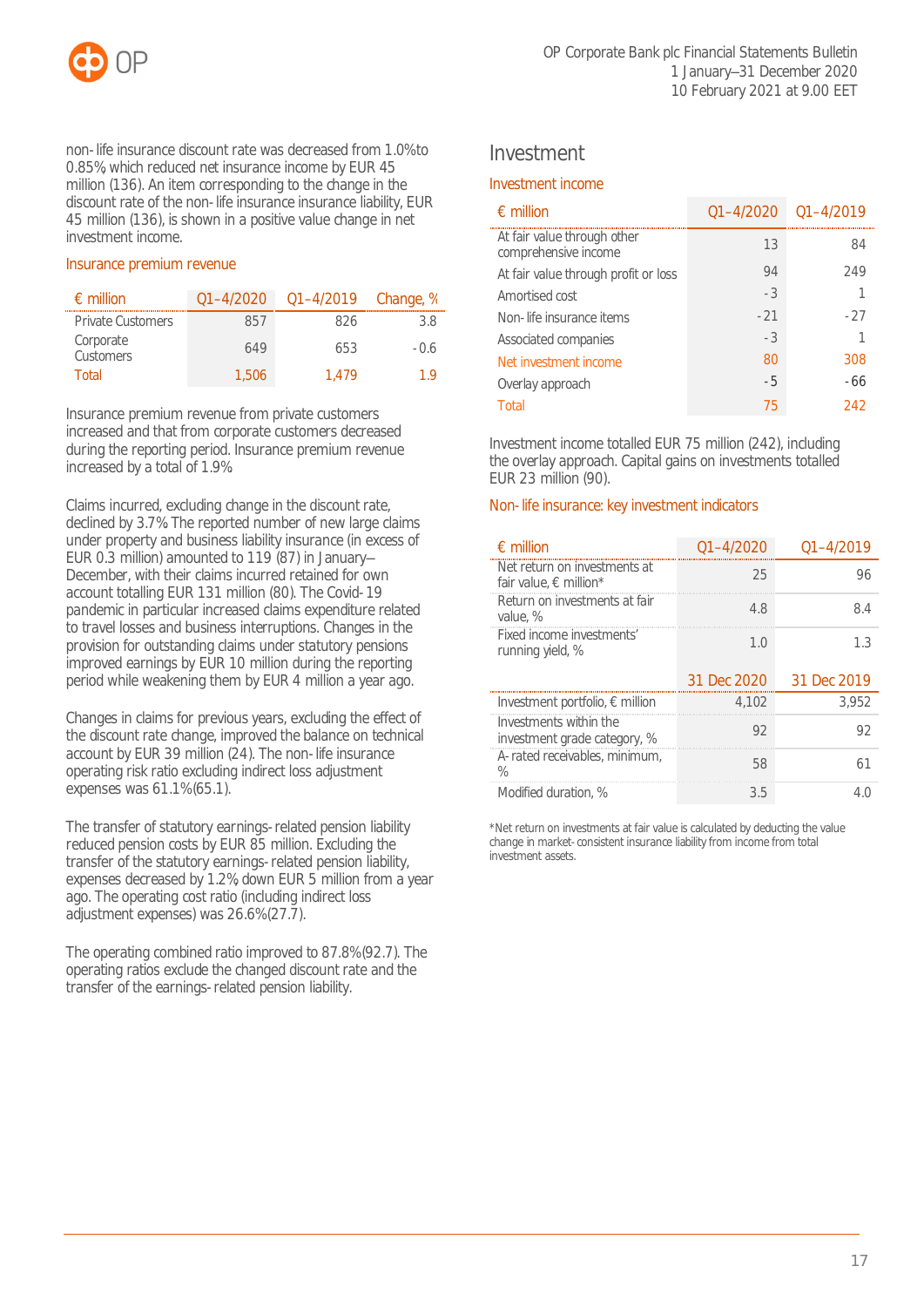

## <span id="page-18-0"></span>Other Operations

- Earnings before tax amounted to EUR –58 million (–50).
- The EBT included EUR 5 million (7) in capital gains on notes and bonds.
- Liquidity remained good despite the Covid-19 crisis.

## Key figures and ratios

| $\epsilon$ million                                                                                                                           | $01 - 4/2020$ | $01 - 4/2019$ | Change, % |
|----------------------------------------------------------------------------------------------------------------------------------------------|---------------|---------------|-----------|
| Net interest income                                                                                                                          | $-59$         | -64           |           |
| Net commissions and fees                                                                                                                     | $-2$          | -2            |           |
| Net investment income                                                                                                                        | 10            | 26            | $-60.2$   |
| Other operating income                                                                                                                       | 15            |               | 99.9      |
| <b>Total income</b>                                                                                                                          | $-37$         | $-33$         |           |
| Personnel costs                                                                                                                              | 3             |               | 284.1     |
| Other expenses                                                                                                                               | 19            |               | 11.0      |
| <b>Total expenses</b>                                                                                                                        | 22            | 18            | 24.3      |
| Impairment loss on receivables                                                                                                               |               |               | 369.3     |
| Earnings before tax                                                                                                                          | $-58$         | $-50$         |           |
| Receivables and liabilities from/to the amalgamation's central<br>cooperative and member credit institutions, net position, $\in$<br>billion | $-9.5$        | $-3.8$        |           |

Functions supporting OP Financial Group, such as Group Treasury, are centralised within Other Operations. Group Treasury is responsible for the management of the funding and liquidity of member credit institutions and the central cooperative consolidated. It is also in charge of OP Financial Group's wholesale funding together with OP Mortgage Bank. Income generated by Other Operations derives mainly from net interest income and net investment income. The most significant risk categories are market risks and credit risk. In addition, income, expenses, investments and capital which have not been allocated to the business segments are reported under Other Operations.

## Financial performance for the reporting period

Other Operations earnings before tax amounted to EUR –58 million (–50). Earnings before tax at fair value were EUR –21 million (–51). The widening credit spread due to the coronavirus crisis reduced the fair value reserve in the first quarter. Later on, the European Central Bank's stimulus measures narrowed credit spreads and the fair value reserve has improved.

Net interest income was EUR –59 million (–64). Net interest income was improved by TLTRO III (Targeted longer-term refinancing operations) funding provided by the ECB to banks and the ECB's change in the deposit facility rate in the second half of 2019.

Net investment income totalled EUR 10 million (26). Net investment income included EUR 5 million (7) in capital gains on notes and bonds. The earnings effect of EUR 16 million arising from the discontinuance of TLTRO II funding improved net investment income reported a year ago.

In December 2020, the average margin of senior and senior non-preferred wholesale funding and TLTRO funding was 20 basis points (22). The cost is lowered by TLTRO funding.

OP Corporate Bank's access to funding remained good. In January–December, OP Corporate Bank issued long-term bonds worth EUR 5.9 billion. In March, the wholesale funding market was disrupted due to the Covid-19 crisis. Particularly in short-term wholesale funding, prices rose sharply, and it was not possible to renew maturing contracts for a certain period of time. Long-term unsecured wholesale funding too experienced a markedly steep rise in risk premiums. During the second quarter, the wholesale funding market clearly began to recover. By the end of the year, risk premiums had already decreased to the pre-crisis level, due to strong support measures taken by central banks.

In January, OP Corporate Bank issued a senior non-preferred bond of EUR 500 million with a maturity of 7 years. In May and June, it issued two senior bonds of EUR 1 billion with a maturity of 5.25 and 4 years. In addition, OP Corporate Bank issued in November a senior bond of EUR 1 billion with a maturity of 7 years.

In May and June, OP Corporate Bank issued two Tier 2 bonds, one worth SEK 3.25 billion and the other worth EUR 1 billion. The Tier 2 bonds have a maturity of 10 years, but they can be called in after 5 years from the issue date. In August, OP Corporate Bank redeemed early a Tier 2 bond with a maturity of 10 years and worth SEK 3.5 billion, whose maturity date was 25 August 2025.

In March, OP Corporate Bank took out financing worth USD 500 million with a maturity of less than one year offered by the ECB to banks. In June, OP Corporate Bank participated in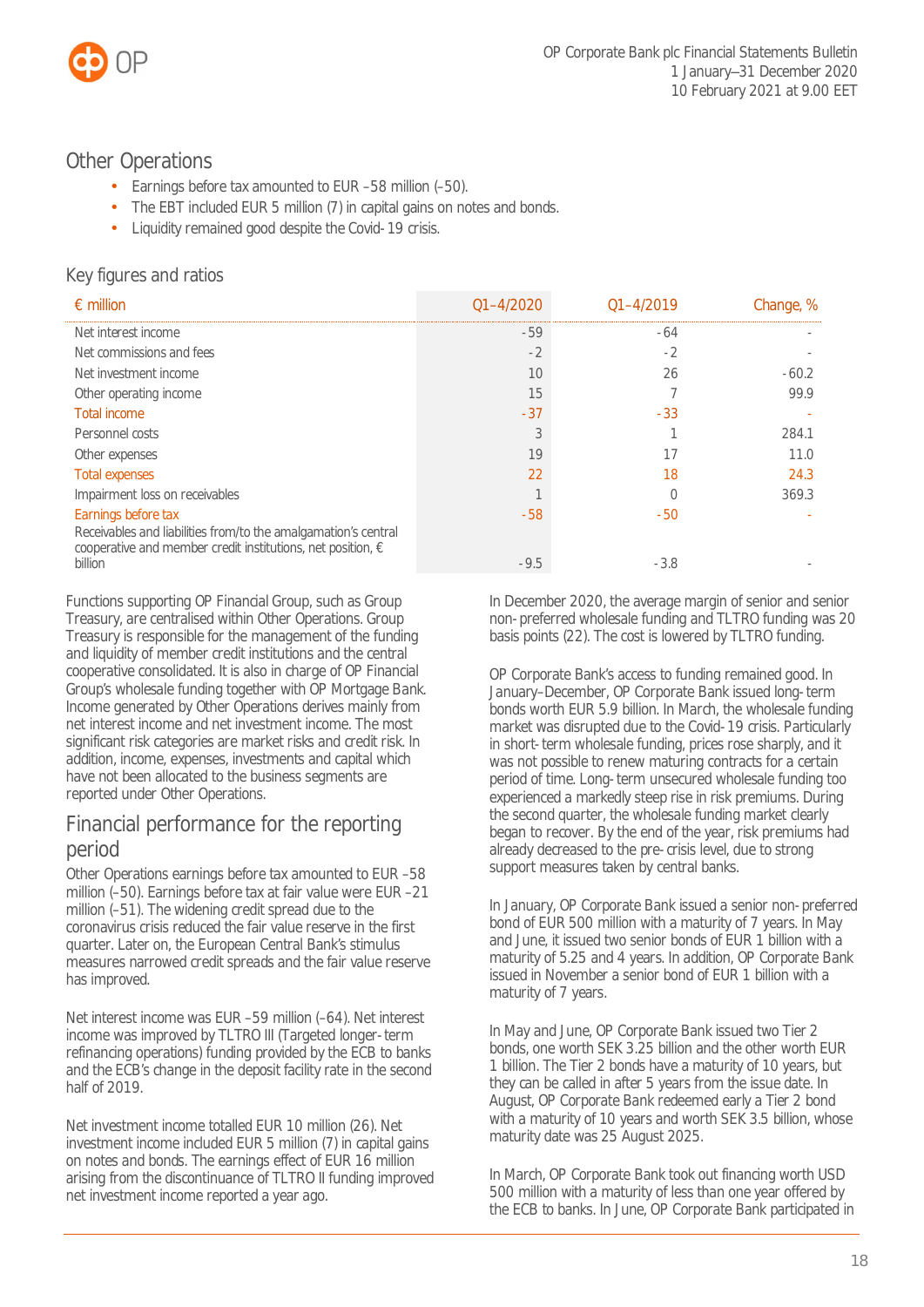

the third series of the ECB's targeted longer-term refinancing operations (TLTRO-III) with a total of EUR 6.0 billion. OP Corporate Bank's TLTRO III financing amounts to a total of EUR 8.0 billion.

During 2020, the Governing Council of the European Central Bank modified the conditions of TLTRO III financing in order to stimulate bank lending to actors which have been hardest hit by the spread of Covid-19. According to the modified conditions, the interest rate between 24 June 2020 and 23 June 2022 can be the ECB's deposit facility rate (–0.50% on the reporting date) less 0.50%, and the ECB's deposit facility rate for the subsequent loan maturity at its best. The reduced interest rate is conditional on fulfilling the criteria for net lending performance. The final interest rate will not be determined until the TLTRO III operations mature (or during repayment). Changes in the interest rate are reflected in the effective interest rate. OP assesses that it will fulfil the net lending performance criteria affecting the price of financing.

On 31 December 2020, investments by the amalgamation's central cooperative and the member credit institutions in OP Corporate Bank were EUR 9.5 billion higher than funding borrowed by them from Group Treasury. The change in the net position was mainly due to OP Mortgage Bank's covered bond funding which results in higher volumes of OP cooperative banks' investments in Group Treasury than before. In addition, since April the member credit institutions have made a liquidity deposit in Group Treasury, enabling the allocation of the liquidity requirement to the member credit institutions.

Liquidity remained good in 2020 despite the Covid-19 crisis.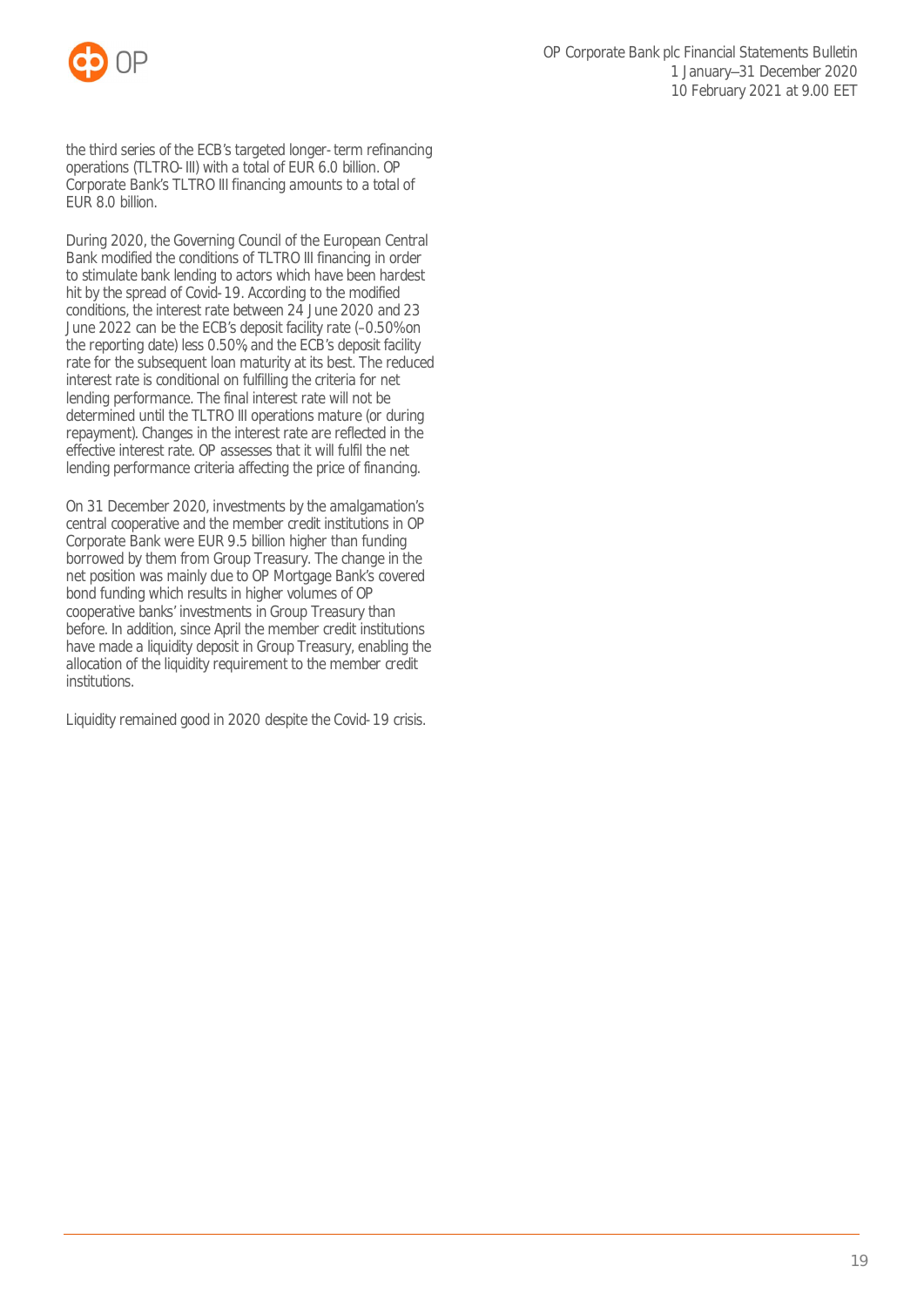

# <span id="page-20-0"></span>Service development

OP Corporate Bank invests in developing its operations and improving customer experience on an ongoing basis. ICT investments make up a significant portion of the costs of developing these services.

ICT costs of OP Corporate Bank's service development and production maintenance totalled EUR 208 million (204). These include licence fees, purchased services, other external costs related to projects and inhouse work. Production ICT costs increased by EUR 37 million to EUR 174 million. Total development costs declined by EUR 36 million to EUR 70 million. The capitalised development expenditure totalled EUR 36 million (38).

In the spring of 2019, OP Financial Group concluded a fiveyear agreement with Tata Consultancy Services Ltd (TCS) on the production of ICT services. The agreement involves the ICT infrastructure services used by OP Financial Group, such as mainframe, server and capacity services. The agreement also includes data centre and cloud services. The transfer of ICT infrastructure services to TCS is progressing as planned and is estimated to be finalised in February 2021.

More detailed information on OP Corporate Bank's investments can be found under each business segment's section in this financial statements bulletin.

# <span id="page-20-1"></span>Group restructuring

A-Insurance Ltd merged into Pohjola Insurance Ltd on 31 March 2020

Kaivokadun PL-hallinto Oy merged into OP Corporate Bank plc on 31 October 2020.

OP Corporate Bank is planning a restructuring whereby Pohjola Insurance Ltd would be transferred from the ownership of OP Corporate Bank plc to the direct ownership of OP Cooperative. The plan was announced in 2014 for the first time. In addition, a merger of OP Corporate Bank plc's Baltic subsidiaries into their parent company, OP Corporate Bank, is being planned.

# <span id="page-20-2"></span>Corporate governance and management

On 21 July 2020, the Board of Directors elected Jari Jaulimo (LL.M, Trained on the bench, MBA), Head of Transaction Banking, as new Deputy President and CEO of OP Corporate Bank. He took up his duties on 1 August 2020 when the then Deputy President and CEO Hannu Jaatinen retired.

# <span id="page-20-3"></span>Personnel and remuneration

On 31 December 2020, the Group had 2,916 employees (2,675). Personnel increased from the 2019-end level in the Insurance segment in particular. The increase was chiefly caused by the transfer of OP cooperative banks' non-life insurance sales to Pohjola Insurance.

### Personnel at period end

|                                | 31 Dec 2020 | 31 Dec 2019 |
|--------------------------------|-------------|-------------|
| <b>Corporate Banking</b>       | 741         | 700         |
| <i><u><b>Insurance</b></u></i> | 2.136       | 1.947       |
| <b>Other Operations</b>        | 39          | 28          |
| Total                          | 2.916       | 2.675       |

Variable remuneration applied by OP Financial Group and OP Corporate Bank in 2020 consists of the performance-based bonus scheme and the personnel fund covering all personnel. Company-specific targets based on the annual plan and the Group-level strategic targets are taken into account in the metrics used in the performance-based bonus scheme and the personnel fund. In drawing up the remuneration schemes, OP has taken account of the regulation regarding the financial sector's remuneration schemes. More detailed information on variable remuneration will be available in OP Corporate Bank's Report by the Board of Directors and Financial Statements 2020 that will be published in week 10.

# <span id="page-20-4"></span>Proposal by the Board of Directors for profit distribution

As shown in the financial statements of 31 December 2020, the company's distributable funds, which include EUR 59,620,449.54 in profit for the financial year, totalled EUR 1,216,623,784.29. The company's distributable funds totalled EUR 1,548,004,621.35.

The Board of Directors proposes that no dividend be distributed and that the profit for the financial year 2020 is entered in the account of retained earnings/loss.

The company's financial position has not undergone any material changes since the end of the financial year 2020. The company has good liquidity.

# <span id="page-20-5"></span>Outlook for 2021

The number of Covid-19 infections increased in most countries over the autumn. As a result of this, the economic recovery that started last summer faltered somewhat. Towards the end of the year, the effects of the pandemic on the economy began to ease off, mainly affecting the service sector. Economic recovery will continue as the pandemic will continue to subside. In financial markets, expectations are positive. Policy actions by central banks are expected to calm down markets and keep interest rates low.

The Covid-19 pandemic will continue to cause uncertainty over the economic outlook. A sudden worsening of the pandemic would affect OP Corporate Bank in three ways: economic uncertainty and uncertainty in the financial and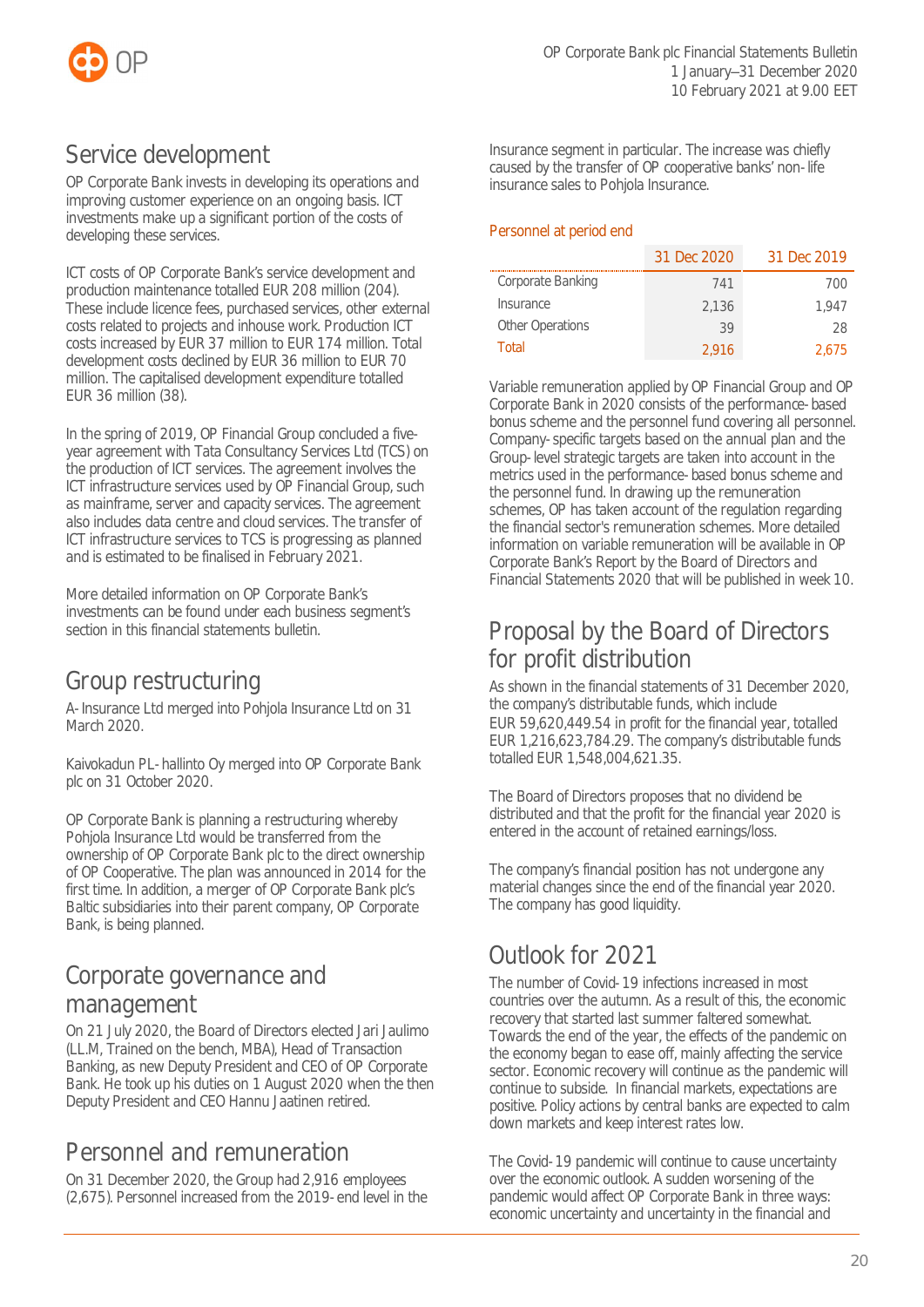

capital market would increase, a rise in financial difficulties among customers would increase credit risk and decrease the demand for services, and a worsening disease situation could make it more difficult for OP Financial Group to run its operations efficiently.

The most significant uncertainties affecting earnings performance due to the Covid-19 crisis relate to changes in the interest rate and investment environment and to the developments in impairment losses. In addition, future earnings performance will be affected by the market growth rate, change in the competitive situation and the effect of large claims on claims expenditure.

Full-year earnings estimates for 2021 will only be provided at the OP Financial Group level, in its financial statements bulletin and interim reports.

All forward-looking statements in this Interim Report expressing the management's expectations, beliefs, estimates, forecasts, projections and assumptions are based on the current view of the future development in the business environment and the future financial performance of OP Corporate Bank Group and its various functions, and actual results may differ materially from those expressed in the forward-looking statements.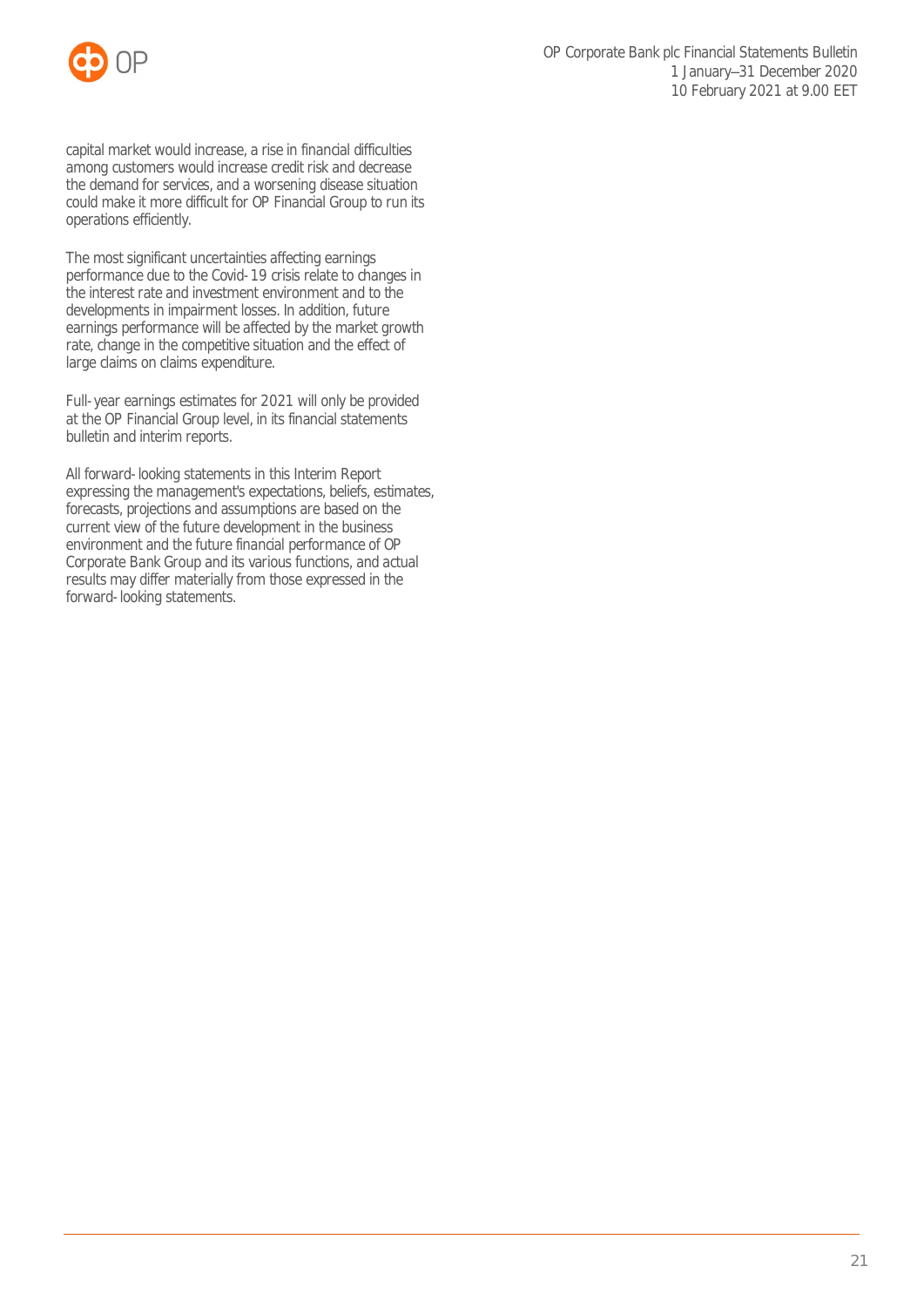

# <span id="page-22-0"></span>Formulas for key figures and ratios

The Alternative Performance Measures are presented to illustrate the financial performance of business operations and to improve comparability between reporting periods. The formulas for the used Alternative Performance Measures are presented below.

## Alternative Performance Measures

| Return on equity (ROE), %                                                     | Financial performance for the reporting period x (days of financial year/days of reporting<br>period)                          | _ x 100 |
|-------------------------------------------------------------------------------|--------------------------------------------------------------------------------------------------------------------------------|---------|
|                                                                               | Equity capital (average at beginning and end of period)                                                                        |         |
| Return on equity (ROE) excluding OP bonuses, %                                | (Financial performance for the reporting period + OP bonuses after tax) x (days of financial<br>year/days of reporting period) | _ x 100 |
|                                                                               | Equity capital (average at beginning and end of period)                                                                        |         |
| Return on assets (ROA), %                                                     | Financial performance for the reporting period x (days of financial year/days of reporting<br>period)                          | x 100   |
|                                                                               | Average balance sheet total (average at beginning and end of period)                                                           |         |
| Return on assets (ROA) excluding OP bonuses, %                                | (Financial performance for the reporting period + OP bonuses after tax) x (days of financial<br>year/days of reporting period) | x 100   |
|                                                                               | Average balance sheet total (average at beginning and end of period)                                                           |         |
| Cost/income ratio, %                                                          | Total expenses                                                                                                                 | – x 100 |
|                                                                               | Total income                                                                                                                   |         |
| Investment income                                                             | Net investment income + Overlay approach                                                                                       |         |
| Loan portfolio                                                                | Balance sheet item Receivables from customers                                                                                  |         |
| Ratio of impairment loss on receivables to loan and guarantee<br>portfolio, % | Impairment loss on receivables x (days of financial year/days of reporting period)                                             | x 100   |
|                                                                               | Loan and guarantee portfolio at period end                                                                                     |         |
| Deposits                                                                      | Deposits included in balance sheet item Liabilities to customers                                                               |         |
| Coverage ratio, %                                                             | Loss allowance                                                                                                                 | x 100   |
|                                                                               | Receivables from customers (on-balance-sheet and off-balance-sheet items)                                                      |         |
| Default capture rate, %                                                       | New defaulted contracts at step 2 a year ago                                                                                   |         |
|                                                                               | New defaulted contracts during the period                                                                                      | x 100   |
| Non-life insurance key ratios:                                                |                                                                                                                                |         |
| Operating loss ratio, %                                                       | Claims incurred, excl. changes in reserving bases and amortisation on intangible assets<br>arising from company acquisitions   | x 100   |
|                                                                               | Insurance premium revenue, excl. net changes in reserving bases                                                                |         |
| Operating expense ratio, %                                                    | Operating expenses                                                                                                             | x 100   |
|                                                                               | Insurance premium revenue, excl. net changes in reserving bases                                                                |         |
| Operating combined ratio, %                                                   | Operating loss ratio + operating expense ratio                                                                                 |         |
|                                                                               | Operating risk ratio + operating cost ratio                                                                                    |         |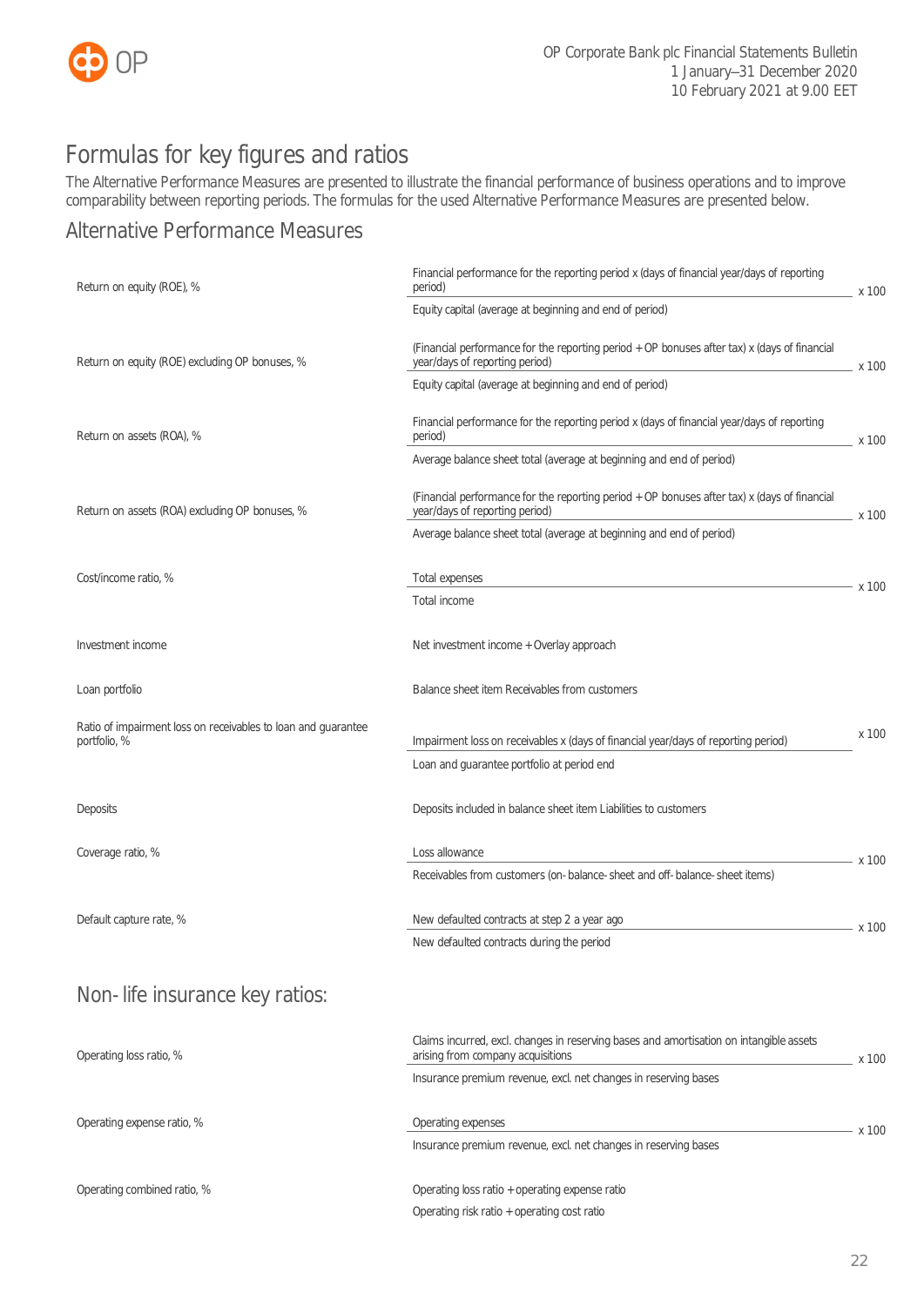

| Operating risk ratio (excl. unwinding of discount), %                                                | Claims excl. loss adjustment expenses and changes in reserving bases | – x 100   |
|------------------------------------------------------------------------------------------------------|----------------------------------------------------------------------|-----------|
|                                                                                                      | Net insurance premium revenue, excl. changes in reserving bases      |           |
| Operating cost ratio, %                                                                              | Operating expenses and loss adjustment expenses                      | – x 100   |
|                                                                                                      | Net insurance premium revenue, excl. changes in reserving bases      |           |
| Key indicators based on a separate<br>calculation                                                    |                                                                      |           |
| Capital adequacy ratio, %                                                                            | Total capital                                                        |           |
|                                                                                                      | Total risk exposure amount                                           | - x 100   |
| Tier 1 ratio, %                                                                                      | Total Tier 1 capital                                                 | - x 100   |
|                                                                                                      | Total risk exposure amount                                           |           |
| CET1 ratio, %                                                                                        | CET1 capital                                                         | $- x 100$ |
|                                                                                                      | Total risk exposure amount                                           |           |
| Solvency ratio, %                                                                                    | Capital base                                                         | x 100     |
|                                                                                                      | Solvency capital requirement (SCR)                                   |           |
| Leverage ratio, %                                                                                    | Tier 1 capital (T1)                                                  |           |
|                                                                                                      | Exposure amount                                                      | x 100     |
| Liquidity coverage requirement (LCR), %                                                              | Liquid assets                                                        | x 100     |
|                                                                                                      | Liquidity outflows - liquidity inflows under stressed conditions     |           |
| Net stable funding ratio (NSFR), %                                                                   | Available stable funding                                             |           |
|                                                                                                      | Required stable funding                                              | x 100     |
|                                                                                                      |                                                                      |           |
| Capital adequacy ratio under the Act on the Supervision of Financial<br>and Insurance Conglomerates* | Conglomerate's total capital base                                    | x 100     |
|                                                                                                      | Conglomerate's total minimum capital requirement                     |           |
| Ratio of non-performing receivables to loan and guarantee portfolio,                                 |                                                                      |           |
| $\%$                                                                                                 | Non-performing receivables (net)**                                   | x 100     |
|                                                                                                      | Loan and guarantee portfolio at period end                           |           |
| Ratio of doubtful receivables to loan and guarantee portfolio, %                                     | Doubtful receivables (net)***                                        | x 100     |
|                                                                                                      | Loan and guarantee portfolio at period end                           |           |
| Ratio of performing forborne exposures to loan and guarantee<br>portfolio, %                         | Performing forborne exposures (net)***                               | x 100     |
|                                                                                                      | Loan and guarantee portfolio at period end                           |           |
|                                                                                                      |                                                                      | x 100     |
| Ratio of performing forborne exposures to doubtful receivables, %                                    | Performing forborne exposures (net)***                               |           |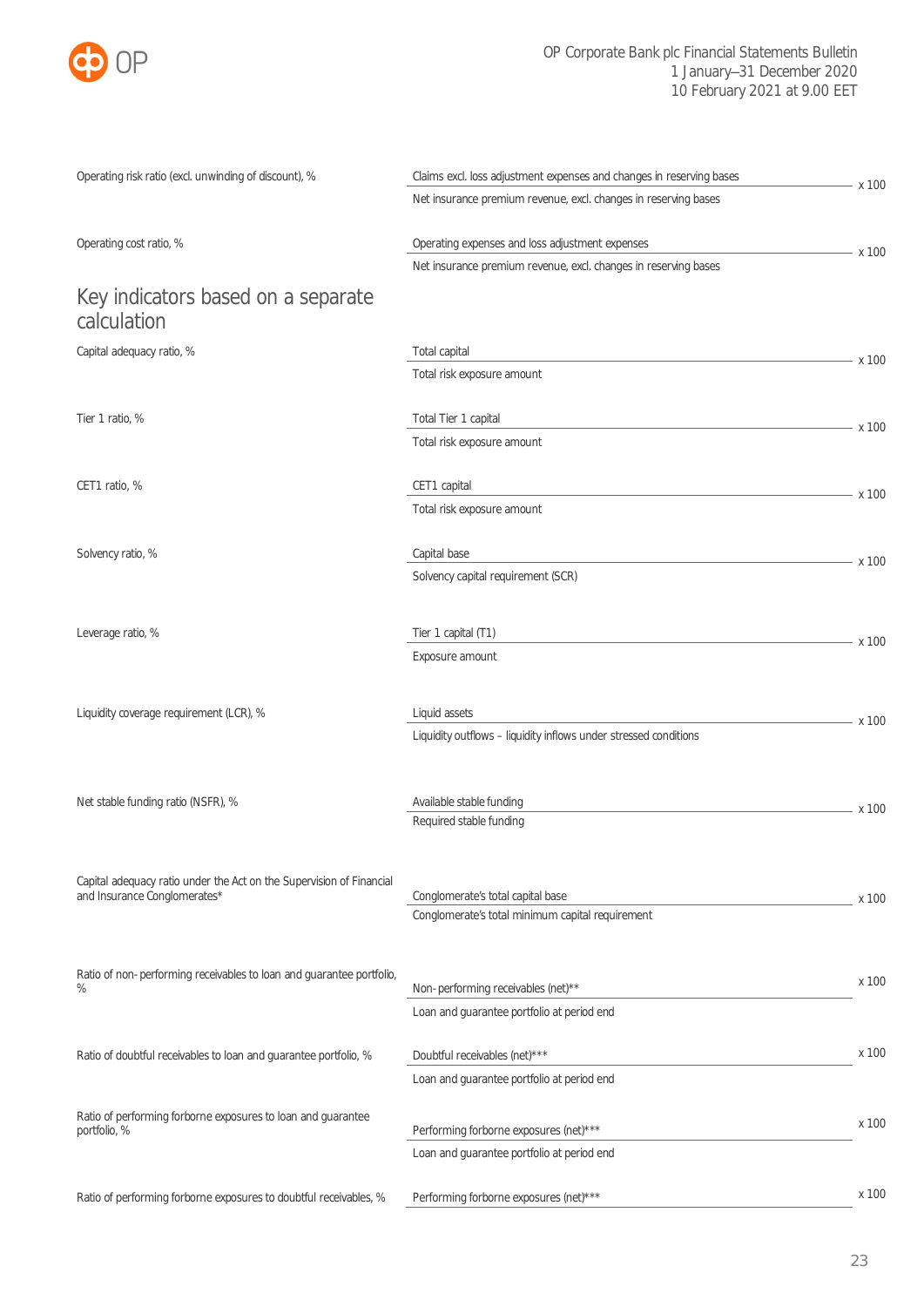

Doubtful receivables at period end

| Ratio of loss allowance (receivables from customers) to doubtful<br>receivables, % | Loss allowance for receivables from customers in the balance sheet | $x$ 100 |
|------------------------------------------------------------------------------------|--------------------------------------------------------------------|---------|
|                                                                                    | Doubtful receivables at period end                                 |         |
| Loan and quarantee portfolio                                                       | Loan portfolio + guarantee portfolio                               |         |

\*Transitional provisions have been taken into account in the FiCo solvency.

\*\*Non-performing receivables refer to receivables that are more than 90 days past due and other receivables classified as risky as well as forborne receivables related to such receivables due to the customer's financial difficulties. Forbearance measures consist of concessions agreed at the customers' initiative to the original repayment plan to make it easier for them to manage through temporary payment difficulties. \*\*\*Doubtful receivables refer to receivables that are more than 90 days past due and other receivables classified as risky as well as forbearance related to such receivables or to performing receivables due to the customer's financial difficulties. Forbearance measures consist of concessions agreed at the customers' initiative to the original repayment plan to make it easier for them to manage through temporary payment difficulties. Performing forborne exposures include forborne exposures reclassified as performing ones during their probation period or forbearance measures made into a performing agreement. Loan modifications due to reasons other than the customer's financial difficulties are not classified as doubtful receivables.

## Non-life insurance operating result

| $\epsilon$ million                  | Q1-4/2020 | $01 - 4/2019$ | Change % |
|-------------------------------------|-----------|---------------|----------|
| Insurance premium revenue           | 1.506     | 1.478         | 1.9      |
| Claims incurred                     | 1,028     | 1,060         | $-3.0$   |
| Operating expenses                  | 293       | 311           | $-5.6$   |
| <b>Balance on technical account</b> | 184       | 107           | 71.6     |
| Reduction in discount rate          | $-45$     | $-136$        |          |
| Investment income and expenses      | 99        | 307           | $-67.6$  |
| Other income and expenses           | 79        | $-23$         |          |
| Earnings before tax                 | 318       | 255           | 25.0     |
| Overlay approach                    | $-4$      | $-65$         |          |
| Earnings before tax                 | 314       | 190           |          |

The non-life insurance financial indicators are calculated using non-life insurance companies' expenses by function, which are not presented on the same principle as in the Consolidated Income Statement.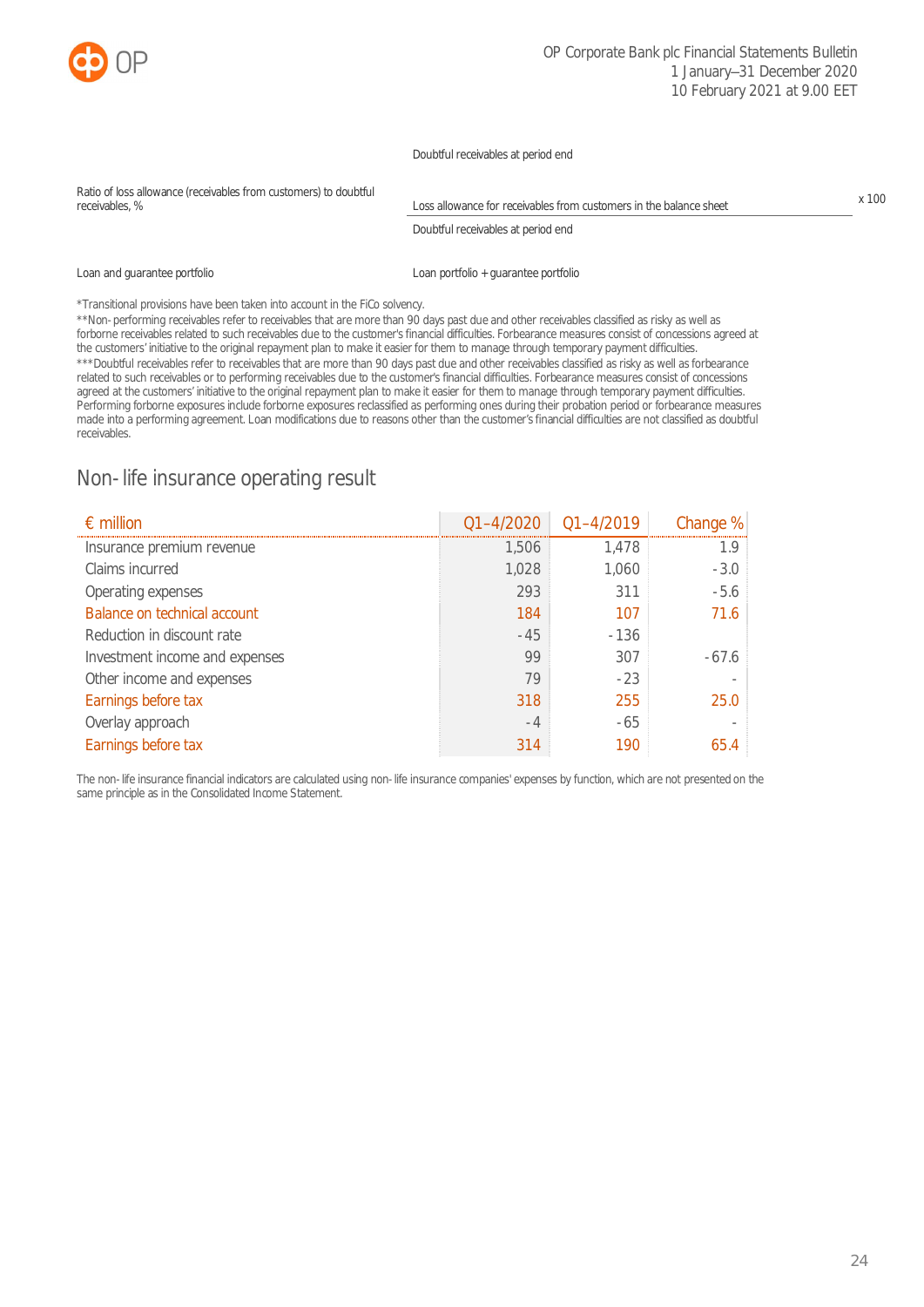

# <span id="page-25-0"></span>Capital adequacy and solvency

# Capital adequacy for credit institutions

| Capital base, $\epsilon$ million                                    | 31 Dec 2020 | 31 Dec 2019 |
|---------------------------------------------------------------------|-------------|-------------|
| OP Corporate Bank Group's equity                                    | 4,796       | 4,374       |
| The effect of insurance companies on the Group's equity is excluded | $-407$      | $-202$      |
| Fair value reserve, cash flow hedge                                 | $-2$        | $\Omega$    |
| Common Equity Tier 1 (CET1) before deductions                       | 4,388       | 4,171       |
| Intangible assets                                                   | $-40$       | -51         |
| Excess funding of pension liability and valuation adjustments       | $-28$       | $-26$       |
| Planned profit distribution                                         |             |             |
| Shortfall of ECL minus expected losses                              | $-125$      | $-112$      |
| CET1 capital                                                        | 4,195       | 3,982       |
|                                                                     |             |             |
| Hybrid capital to which transitional provision is applied           | 55          | 88          |
| Additional Tier 1 capital (AT1)                                     | 55          | 82          |
| Tier 1 capital (T1)                                                 | 4,249       | 4,064       |
|                                                                     |             |             |
| Debenture loans                                                     | 1,602       | 811         |
| Excess of ECL minus expected losses                                 |             | 26          |
| Tier 2 capital (T2)                                                 | 1,602       | 837         |
| <b>Total capital</b>                                                | 5,852       | 4,900       |

| Risk exposure amount, € million                    | 31 Dec 2020 | 31 Dec 2019 |
|----------------------------------------------------|-------------|-------------|
| Credit and counterparty risk                       | 25,414      | 23,753      |
| Standardised Approach (SA)                         | 2,943       | 2,687       |
| Central government and central banks exposure      | 78          | 78          |
| Credit institution exposure                        | 9           | 8           |
| Corporate exposure                                 | 2,796       | 2,540       |
| Retail exposure                                    | $\Omega$    | 8           |
| Equity investments                                 | 11          | 8           |
| Other                                              | 49          | 45          |
| Internal Ratings-based Approach (IRB)              | 22,361      | 21,066      |
| Credit institution exposure                        | 1,029       | 1023        |
| Corporate exposure                                 | 14,455      | 14,148      |
| Retail exposure                                    | 2,646       | 1,725       |
| Equity investments                                 | 3,934       | 3,772       |
| Other                                              | 406         | 399         |
| Market and settlement risk (Standardised Approach) | 1,096       | 1,309       |
| Operational risk (Standardised Approach)           | 1,190       | 1,387       |
| Valuation adjustment (CVA)                         | 138         | 191         |
| Other risks                                        |             | 11          |
| Total risk exposure amount                         | 27,838      | 26,651      |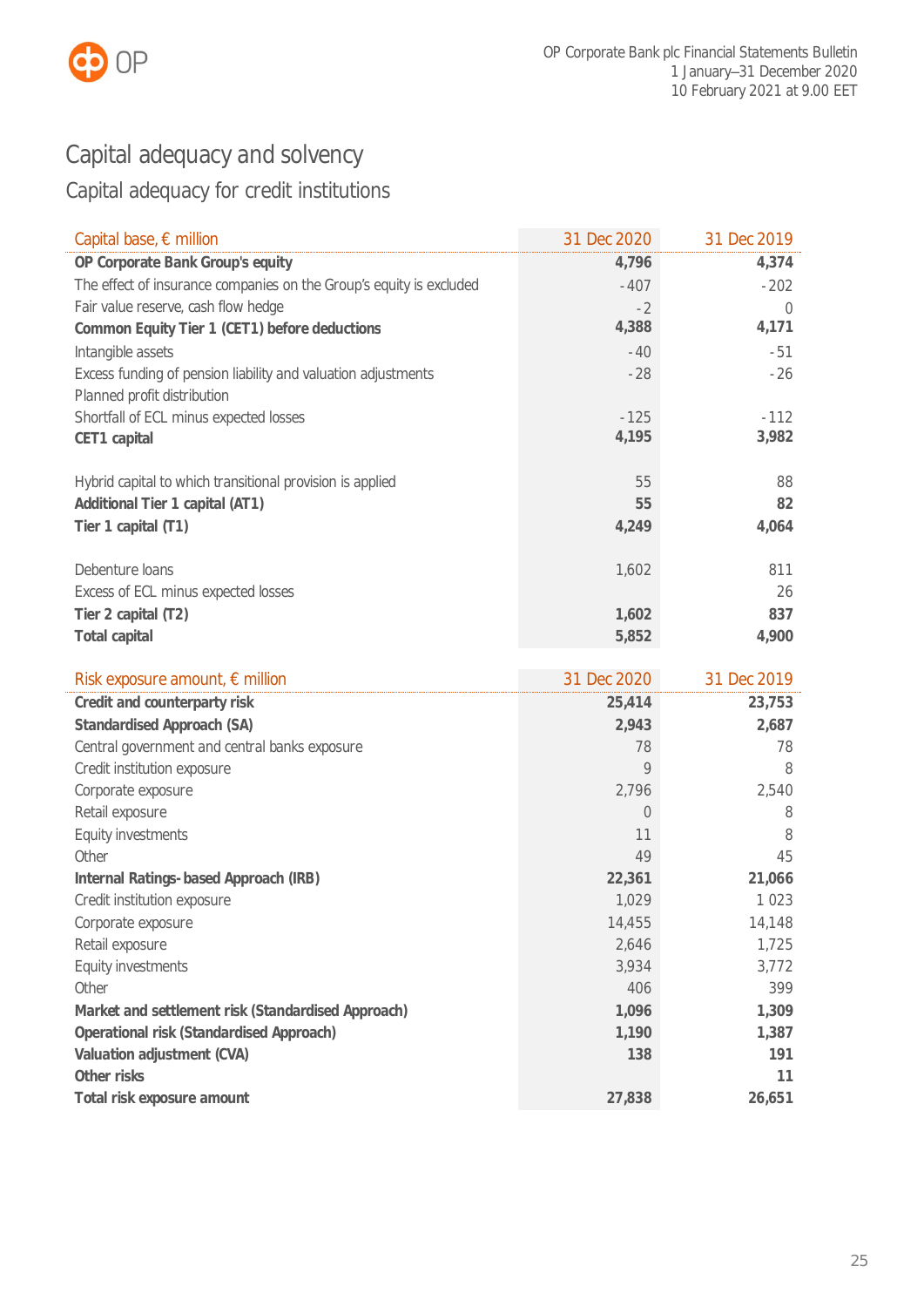

| Ratios, %                        | 31 Dec 2020 | 31 Dec 2019 |
|----------------------------------|-------------|-------------|
| CET1 capital ratio               | 15.1        | 14.9        |
| Tier 1 ratio                     | 15.3        | 15.2        |
| Capital adequacy ratio           | 21.0        | 18.4        |
|                                  |             |             |
| Ratios, fully loaded, %          | 31 Dec 2020 | 31 Dec 2019 |
| CET1 capital ratio               | 15.1        | 14.9        |
| Tier 1 ratio                     | 15.1        | 14.9        |
| Capital adequacy ratio           | 20.8        | 18.1        |
|                                  |             |             |
| Capital requirement, EUR million | 31 Dec 2020 | 31 Dec 2019 |
| Capital base                     | 5,852       | 4,900       |
| Capital requirement              | 2,925       | 2,824       |
| Buffer for capital requirements  | 2,927       | 2.077       |

The capital requirement comprises the minimum requirement of 8%, the capital conservation buffer of 2.5% and the changing capital conservation buffers by country for foreign exposures.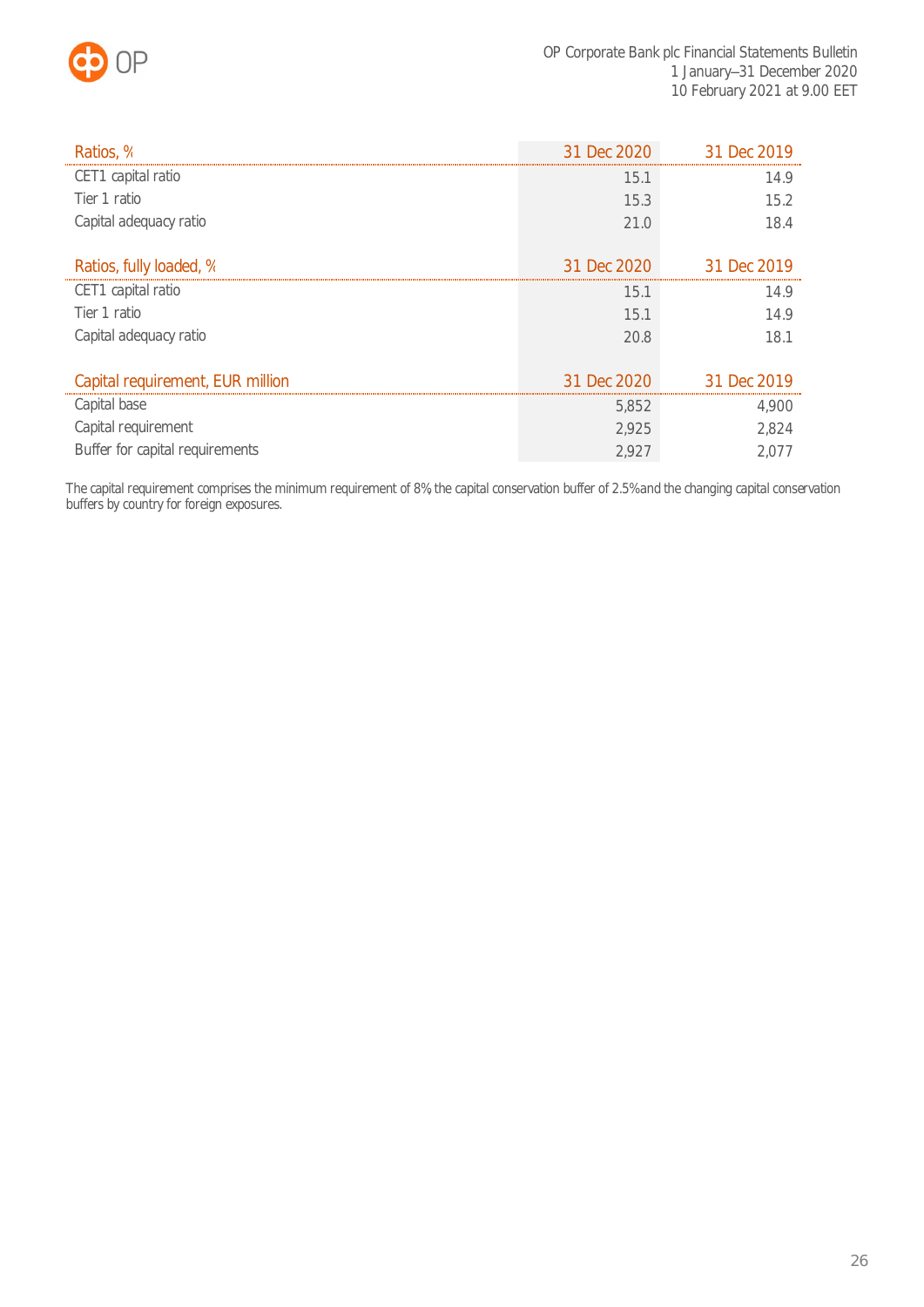## TABLES

### Income statement

| <b>EUR million</b>                                                                     | <b>Notes</b>   | $Q1 - 4$<br>2020 | $Q1 - 4$<br>2019    | Q4<br>2020     | 04<br>2019   |
|----------------------------------------------------------------------------------------|----------------|------------------|---------------------|----------------|--------------|
| Net interest income                                                                    | $\overline{2}$ | 325              | 295                 | 81             | 84           |
| Net insurance income                                                                   | 3              | 555              | 402                 | 93             | 3            |
| Net commissions and fees                                                               | 4              | 5                | $-28$               | 8              | $-12$        |
| Net investment income                                                                  | 5              | 233              | 450                 | 119            | 227          |
| Other operating income                                                                 |                | 29               | 47                  | 10             | 9            |
| <b>Total Income</b>                                                                    |                | 1,148            | 1.165               | 310            | 311          |
| Personnel costs                                                                        |                | 111              | 184                 | $-29$          | 46           |
| Depreciation/amortisation                                                              |                | 53               | 63                  | 15             | 25           |
| Other expenses                                                                         | 6              | 393              | 386                 | 98             | 99           |
| <b>Total expenses</b>                                                                  |                | 557              | 632                 | 84             | 171          |
| Impairments loss on receivables                                                        | $\overline{7}$ | $-53$            | $-51$               | 12             | $-40$        |
| OP bonuses to owner-customers                                                          |                | $-5$             | $-4$                | $-1$           | $-1$         |
| Temporary exemption (overlay approach)                                                 |                | $-5$             | -66                 | $-28$          | $-19$        |
| Earnings before tax                                                                    |                | 529              | 412                 | 210            | 81           |
| Income tax expense                                                                     |                | 108              | 79                  | 46             | 15           |
| Profit for the financial year                                                          |                | 421              | 332                 | 164            | 65           |
| Attributable to:                                                                       |                |                  |                     |                |              |
| Profit for the financial year attributable to owners of the Parent                     |                | 429              | 328                 | 173            | 67           |
| Profit for the financial year attributable to non-controlling interest                 |                | $-8$             | 5                   | $-9$           | $-2$         |
| Profit for the financial year                                                          |                | 421              | 332                 | 164            | 65           |
|                                                                                        |                | $Q1 - 4$         | $Q1 - 4$            | 04             | 04           |
| <b>EUR million</b>                                                                     | <b>Notes</b>   | 2020             | 2019                | 2020           | 2019         |
| Profit for the financial year                                                          |                | 421              | 332                 | 164            | 65           |
| Items that will not be reclassified to profit or loss                                  |                |                  |                     |                |              |
| Gains/(losses) arising from remeasurement of defined benefit plans                     |                | $-38$            | -6                  | $-20$          | 9            |
| Items that may be reclassified to profit or loss                                       |                |                  |                     |                |              |
| Change in fair value reserve                                                           |                |                  |                     |                |              |
| Measurement at fair value                                                              |                | 60               | 35                  | 48             | $-52$        |
| Cash flow hedge                                                                        |                | $\overline{a}$   | $\mathsf{O}\xspace$ | $\mathbf{1}$   | $\mathbf{1}$ |
| Temporary exemption (overlay approach)                                                 |                | $\overline{7}$   | 66                  | 27             | 19           |
| Income tax<br>Items that will not be reclassified to profit or loss                    |                |                  |                     |                |              |
| Gains/(losses) arising from remeasurement of defined benefit                           |                |                  |                     |                |              |
| plans                                                                                  |                | 8                | $\mathbf{1}$        | $\overline{4}$ | $-2$         |
| Items that may be reclassified to profit or loss                                       |                |                  |                     |                |              |
| Measurement at fair value                                                              |                | $-12$            | $-7$                | $-10$          | 10           |
| Cash flow hedge                                                                        |                | $\overline{0}$   | $\mathbf 0$         | $\mathbf 0$    | $\mathbf 0$  |
| Temporary exemption (overlay approach)                                                 |                | $-1$             | $-13$               | $-5$           | $-4$         |
| Total comprehensive income for the financial year                                      |                | 446              | 409                 | 208            | 46           |
| Attributable to:                                                                       |                |                  |                     |                |              |
| Total comprehensive income for the financial year attributable to owners of the Parent |                | 454              | 404                 | 218            | 48           |

Total comprehensive income for the financial year attributable to non-controlling interests -8 -8 5 -9 -9 -2 -2 Total comprehensive income for the financial year 446 409 208 46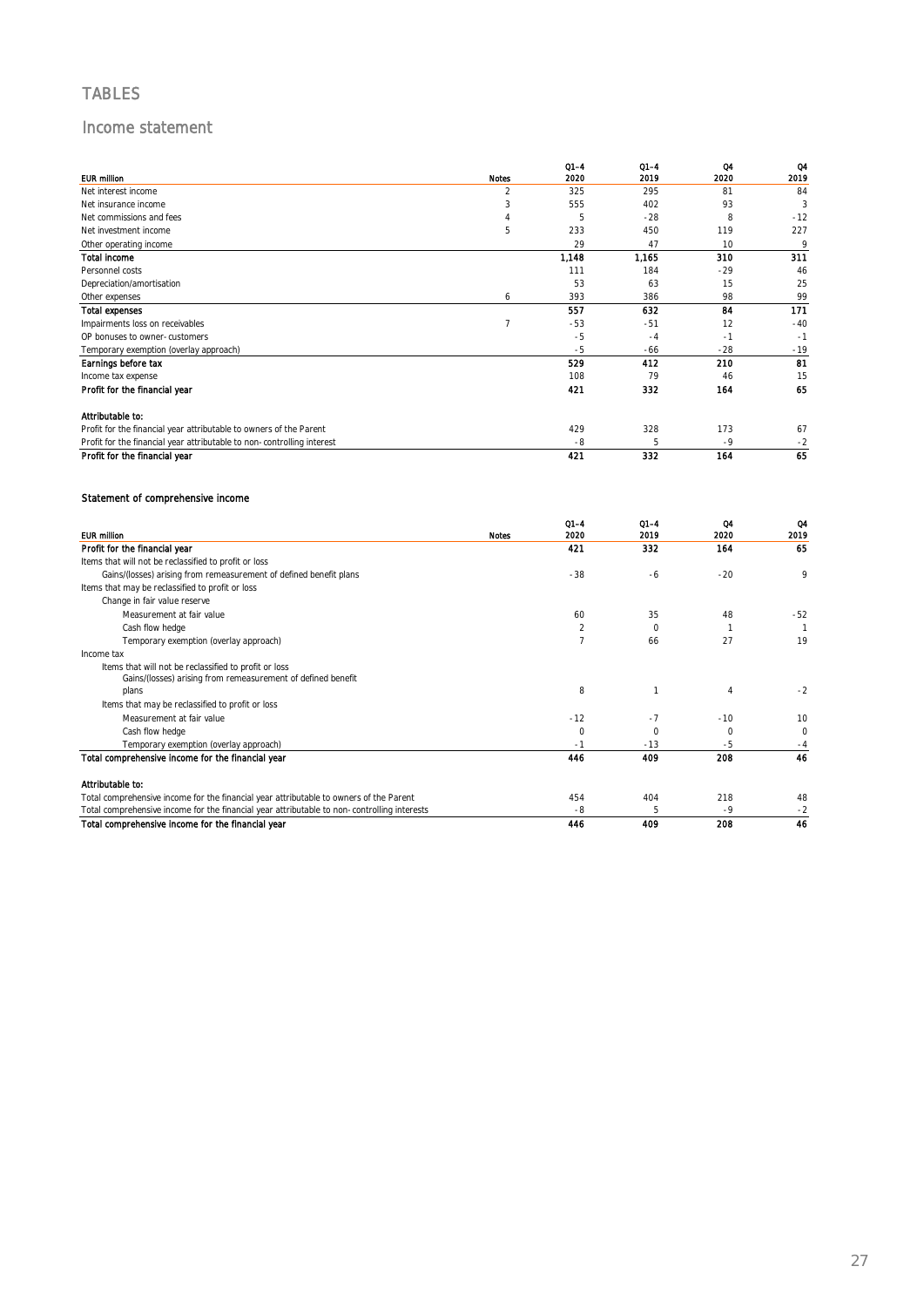## Balance sheet

| <b>EUR million</b>                                        | <b>Notes</b> | 31 Dec<br>2020 | 31 Dec<br>2019 |
|-----------------------------------------------------------|--------------|----------------|----------------|
| Cash and cash equivalents                                 |              | 21,764         | 11,914         |
| Receivables from credit institutions                      |              | 11,252         | 9,126          |
| Derivative contracts                                      | 15           | 5,370          | 4,874          |
| Receivables from customers                                |              | 24,485         | 23,829         |
| Investment assets                                         |              | 18,433         | 17,174         |
| Intangible assets                                         |              | 706            | 709            |
| Property, plant and equipment (PPE)                       |              | 136            | 114            |
| Other assets                                              |              | 1,812          | 1,334          |
| Tax assets                                                |              | 33             | 51             |
| <b>Total assets</b>                                       |              | 83,991         | 69,126         |
| Liabilities to credit institutions                        |              | 28,888         | 15,334         |
| Derivative contracts                                      |              | 4,265          | 3,882          |
| Liabilities to customers                                  |              | 15,894         | 15,503         |
| Insurance liabilities                                     | 8            | 3,326          | 3,234          |
| Debt securities issued to the public                      | 9            | 21,903         | 22,726         |
| Provisions and other liabilities                          |              | 1.982          | 2,148          |
| <b>Tax liabilities</b>                                    |              | 492            | 452            |
| Subordinated liabilities                                  |              | 2,444          | 1,474          |
| <b>Total liabilities</b>                                  |              | 79.194         | 64,752         |
| <b>Equity capital</b>                                     |              |                |                |
| Capital and reserves attributable to owners of the parent |              |                |                |
| Share capital                                             |              | 428            | 428            |
| Fair value reserve                                        | 10           | 125            | 70             |
| Other reserves                                            |              | 1,093          | 1,093          |
| Retained earnings                                         |              | 3,108          | 2,710          |
| Non-controlling interests                                 |              | 44             | 74             |
| <b>Total equity capital</b>                               |              | 4,797          | 4,374          |
| Total liabilities and equity capital                      |              | 83.991         | 69,126         |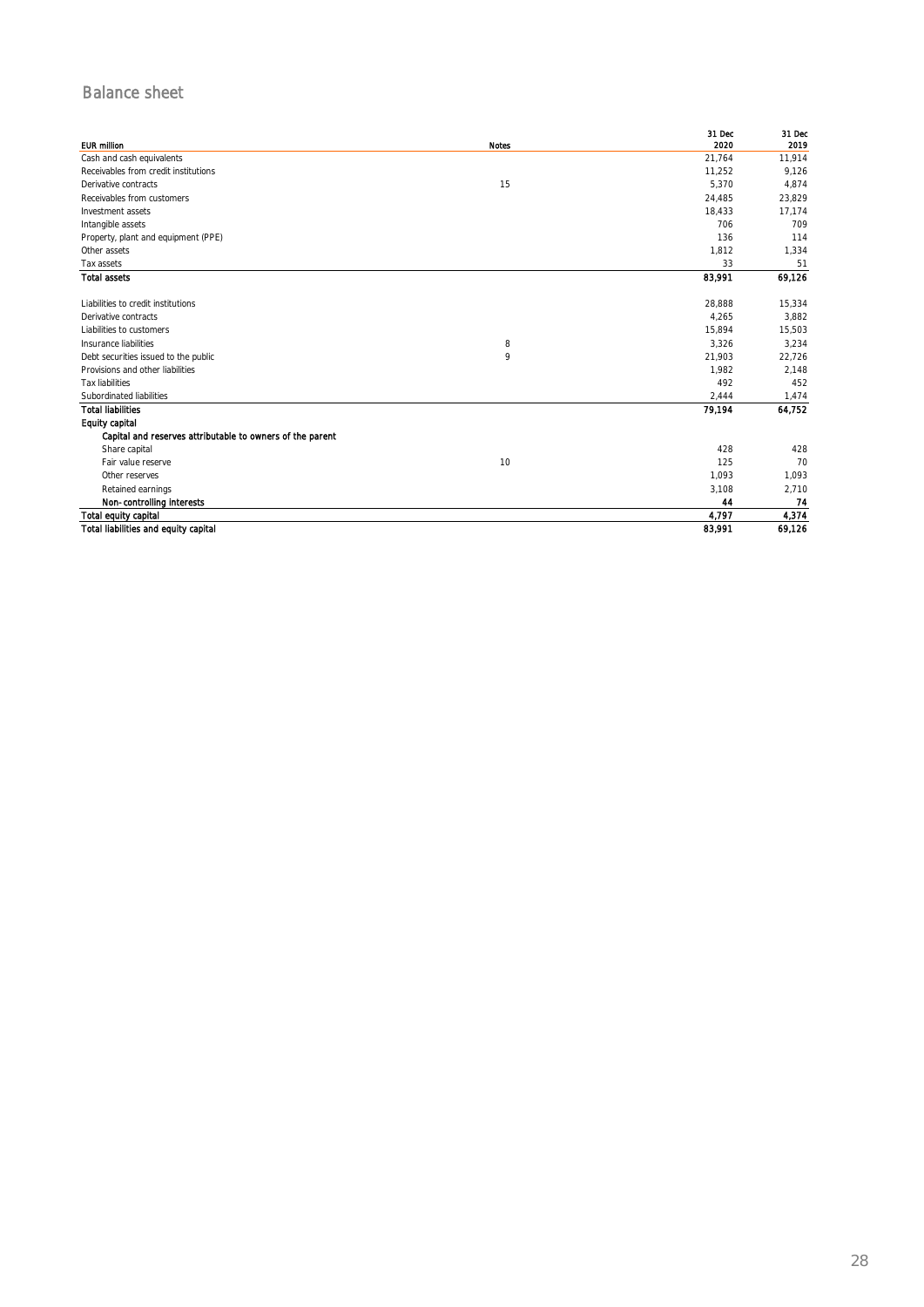## Statement of changes in equity capital

#### Attributable to owners

| AUTHOLODIC IU UWIICI S                            |         |                   |          |          |        |                  |              |
|---------------------------------------------------|---------|-------------------|----------|----------|--------|------------------|--------------|
|                                                   |         |                   |          |          |        | Non-             |              |
|                                                   | Share   | <b>Fair value</b> | Other    | Retained |        | controlling      | Total equity |
| <b>EUR million</b>                                | capital | reserve           | reserves | earnings | Total  | <b>Interests</b> | capital      |
| Balance at 1 January 2019                         | 428     | $-12$             | 1.093    | 2.559    | 4.067  | 80               | 4,147        |
| Total comprehensive income for the financial year |         | 81                |          | 323      | 404    | 5                | 409          |
| Profit for the financial year                     |         |                   |          | 328      | 328    | 5                | 332          |
| Other comprehensive income                        |         | 81                |          | -5       | 77     |                  | 77           |
| Profit distribution                               |         |                   |          | $-173$   | $-173$ | $-11$            | $-184$       |
| Other                                             |         |                   |          |          | 0      |                  |              |
| Balance at 31 December 2019                       | 428     | 70                | 1.093    | 2.710    | 4,299  | 74               | 4.374        |

#### Attributable to owners

| <b>EUR million</b><br>Balance at 1 January 2020   | Share<br>capital<br>428 | <b>Fair value</b><br>reserve<br>70 | Other<br>reserves<br>1.093 | Retained<br>earnings<br>2,710 | Total<br>4,299 | Non-<br>controlling<br><b>Interests</b><br>74 | <b>Total equity</b><br>capital<br>4,374 |
|---------------------------------------------------|-------------------------|------------------------------------|----------------------------|-------------------------------|----------------|-----------------------------------------------|-----------------------------------------|
| Total comprehensive income for the financial year |                         | 55                                 |                            | 399                           | 454            | - 8                                           | 446                                     |
| Profit for the financial year                     |                         |                                    |                            | 429                           | 429            | - 8                                           | 421                                     |
| Other comprehensive income                        |                         | 55                                 |                            | $-30$                         | 25             |                                               | 25                                      |
| Profit distribution                               |                         |                                    |                            |                               |                | -8                                            | -8                                      |
| Other                                             |                         |                                    |                            | ۰                             | -1             | $-14$                                         | $-15$                                   |
| Balance at 31 December 2020                       | 428                     | 125                                | 1.093                      | 3.108                         | 4.753          | 44                                            | 4.797                                   |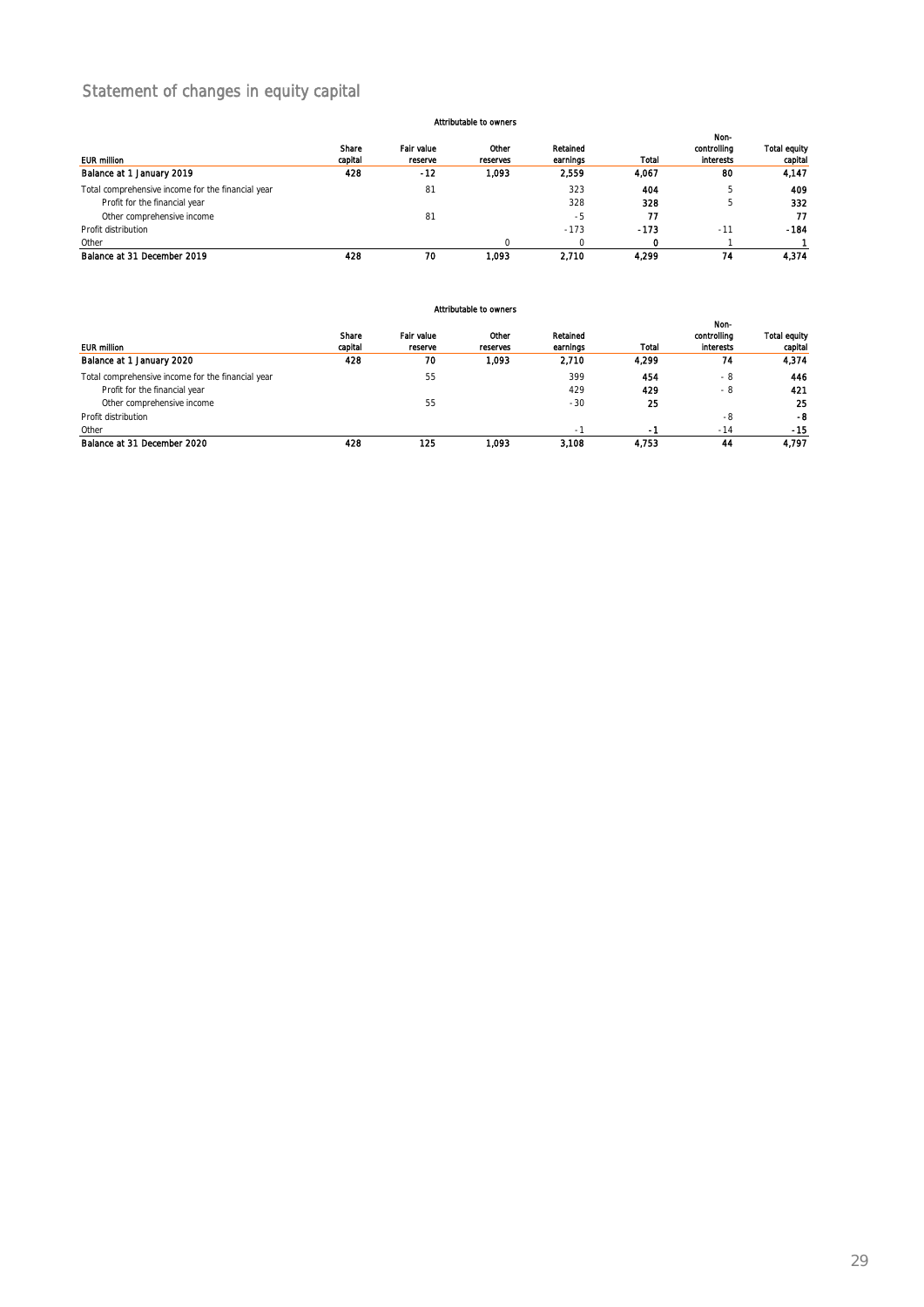## Cash flow statement

| <b>EUR million</b>                                     | $Q1 - 4$<br>2020 | $01 - 4$<br>2019 |
|--------------------------------------------------------|------------------|------------------|
| Cash flow from operating activities                    |                  |                  |
| Profit for the period                                  | 421              | 332              |
| Adjustments to profit for the period                   | $-23$            | 249              |
| Increase (-) or decrease (+) in operating assets       | $-5.383$         | $-1,482$         |
| Receivables from credit institutions                   | $-3,032$         | 471              |
| Derivative contracts                                   | $-22$            | $-53$            |
| Receivables from customers                             | $-693$           | $-1,503$         |
| Investment assets                                      | $-1,159$         | $-433$           |
| Other assets                                           | $-478$           | 36               |
| Increase (+) or decrease (-) in operating liabilities  | 13,605           | -1,110           |
| Liabilities to credit institutions                     | 13,456           | $-414$           |
| Derivative contracts                                   | $-276$           | 5                |
| Liabilities to customers                               | 391              | $-918$           |
| Insurance liabilities                                  | 10               | $-14$            |
| Provisions and other liabilities                       | 25               | 231              |
| Income tax paid                                        | $-54$            | $-53$            |
| Dividends received                                     | 25               | 32               |
| A. Net cash from operating activities                  | 8,590            | $-2.032$         |
| Cash flow from investing activities                    |                  |                  |
| Acquisition of subsidiaries, net of cash acquired      | $\mathbf 0$      |                  |
| Purchase of PPP and intangible assets                  | $-37$            | $-42$            |
| Proceeds from sale of PPE and intangible assets        | $\overline{4}$   | $\overline{4}$   |
| B. Net cash used in investing activities               | -32              | -39              |
| Cash flow from financing activities                    |                  |                  |
| Subordinated liabilities, change                       | 978              | $\mathbf 0$      |
| Debt securities issued to the public, change           | $-944$           | 2,278            |
| Dividends paid                                         | $\mathbf 0$      | $-173$           |
| Lease liabilities                                      | $-5$             | $-3$             |
| C. Net cash used in financing activities               | 29               | 2.103            |
| Net change in cash and cash equivalents (A+B+C)        | 8,586            | 33               |
| Cash and cash equivalents at period-start              | 12,902           | 13,355           |
| Effect of foreign exchange rate changes*               | 357              | $-485$           |
| Cash and cash equivalents at period-end                | 21,846           | 12,902           |
| Interest received                                      | 941              | 1,097            |
| Interest paid                                          | $-681$           | $-763$           |
| Cash and cash equivalents                              |                  |                  |
| Liquid assets                                          | 21,764           | 11,914           |
| Receivables from credit institutions payable on demand | 82               | 988              |
| <b>Total</b>                                           | 21,846           | 12.902           |

\* The effect of foreign exchange rate changes is presented under changes in cash and cash equivalents, whereas previously they were presented under cash flow from financing activities. The reference year has been adjusted to correspond to the current presentation.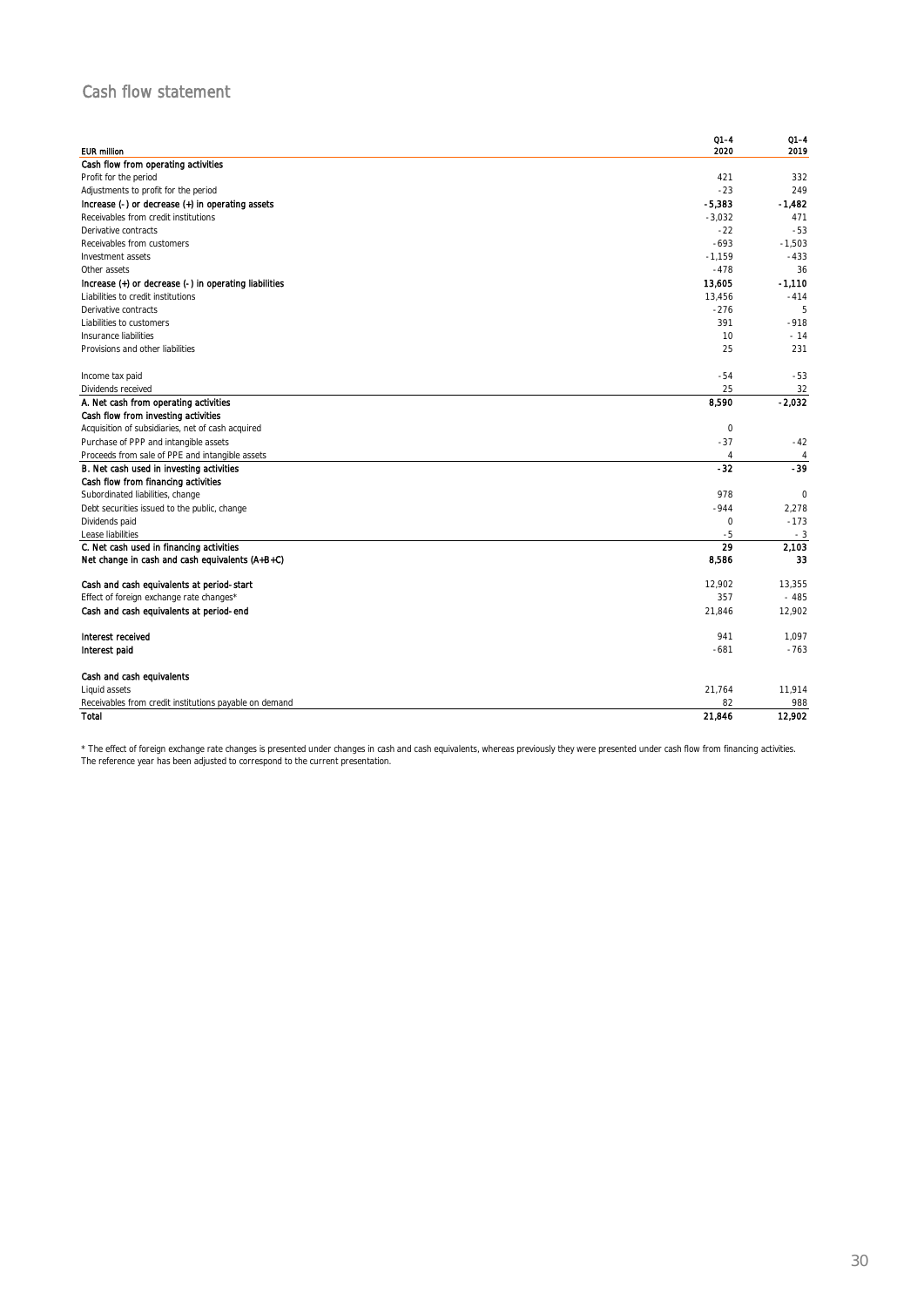## Segment reporting

#### Segment information

|                                         | Corporate |           | Other      | Group        | Group |
|-----------------------------------------|-----------|-----------|------------|--------------|-------|
| Q1-4 earnings 2020, EUR million         | Banking   | Insurance | operations | eliminations | total |
| Net interest income                     | 395       | -6        | $-59$      | $-4$         | 325   |
| of which internal net income before tax | $-25$     |           | 25         |              |       |
| Net insurance income                    |           | 556       |            | $-1$         | 555   |
| Net commissions and fees                | 36        | $-28$     | $-2$       | $-1$         | 5     |
| Net investment income                   | 140       | 80        | 10         | 3            | 233   |
| Other operating income                  | 16        |           | 15         | -8           | 29    |
| <b>Total income</b>                     | 587       | 609       | -37        | $-11$        | 1,148 |
| Personnel costs                         | 62        | 46        | 3          |              | 111   |
| Depreciation/amortisation               | 12        | 39        |            |              | 53    |
| Other operating expenses                | 156       | 229       | 17         | $-9$         | 393   |
| <b>Total expenses</b>                   | 231       | 313       | 22         | -9           | 557   |
| Impairments loss on receivables         | $-53$     | $\Omega$  |            |              | $-53$ |
| OP bonuses to owner-customers           | $-2$      | $-2$      |            |              | $-5$  |
| Temporary exemption (overlay approach)  |           | $-5$      |            |              | $-5$  |
| Earnings before tax                     | 301       | 288       | -58        | -1           | 529   |

|                                         | Corporate |           | Other      | Group        | Group |
|-----------------------------------------|-----------|-----------|------------|--------------|-------|
| Q1-4 earnings 2019, EUR million         | Banking   | Insurance | operations | eliminations | total |
| Net interest income                     | 383       | $-19$     | $-64$      | $-5$         | 295   |
| of which internal net income before tax | $-3$      | $-14$     | 17         |              |       |
| Net insurance income                    |           | 402       |            | $-1$         | 402   |
| Net commissions and fees                | 11        | $-36$     | $-2$       | $-1$         | $-28$ |
| Net investment income                   | 115       | 308       | 26         |              | 450   |
| Other operating income                  | 26        | 16        |            | $-2$         | 47    |
| <b>Total income</b>                     | 536       | 671       | $-33$      | -8           | 1,165 |
| Personnel costs                         | 58        | 125       |            | $\mathbf 0$  | 184   |
| Depreciation/amortisation               | 14        | 47        |            | $\mathbf 0$  | 63    |
| Other operating expenses                | 148       | 230       | 16         | -8           | 386   |
| <b>Total expenses</b>                   | 220       | 403       | 18         | -8           | 632   |
| Impairments loss on receivables         | $-51$     | $\Omega$  | 0          |              | $-51$ |
| OP bonuses to owner-customers           | $-2$      | $-2$      |            |              | $-4$  |
| Temporary exemption (overlay approach)  |           | $-66$     |            |              | $-66$ |
| Earnings before tax                     | 262       | 200       | -50        |              | 412   |

31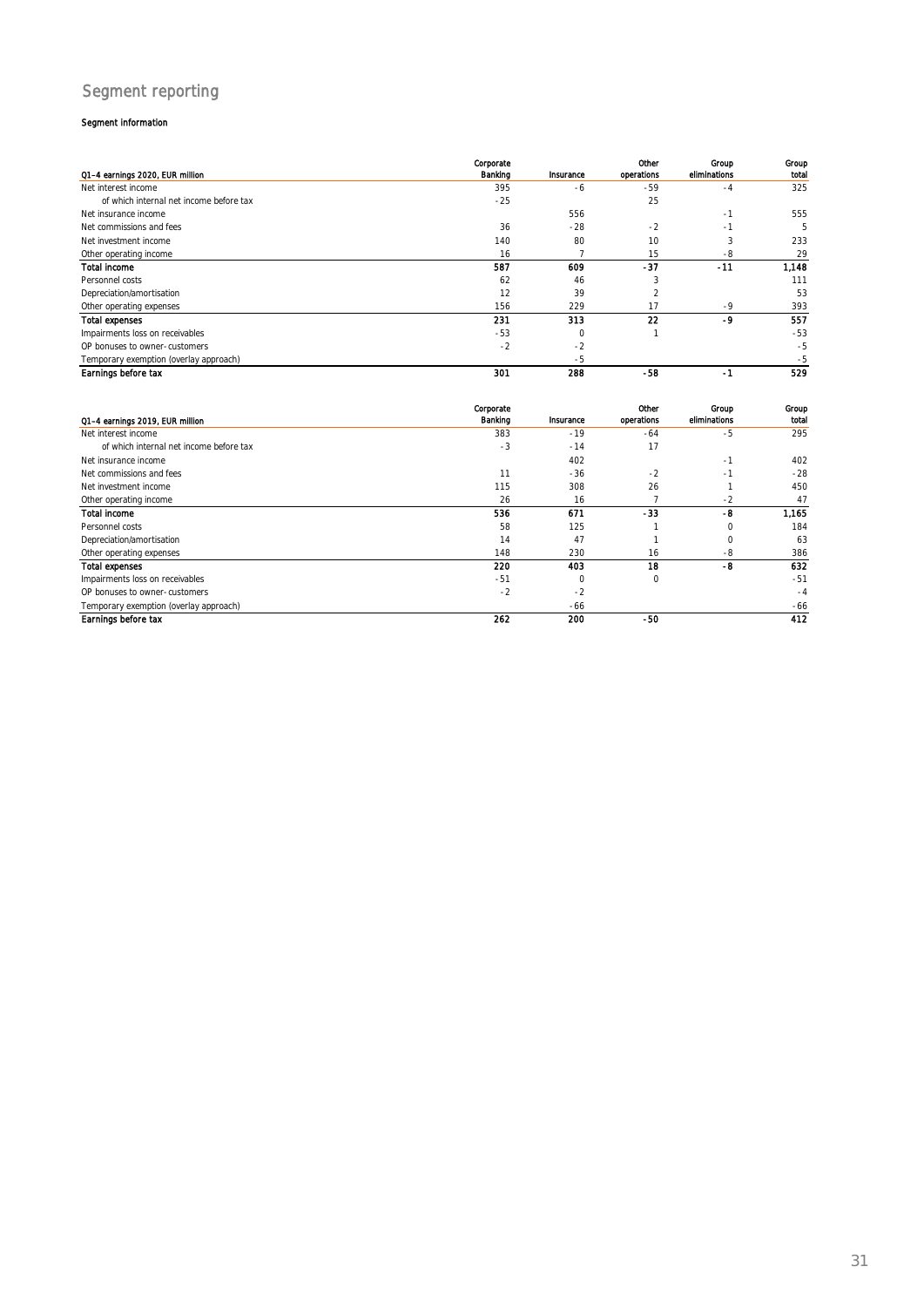|                                             | Corporate   |           | Other      | Group        | Group  |
|---------------------------------------------|-------------|-----------|------------|--------------|--------|
| Balance sheet 31 December 2020, EUR million | Banking     | Insurance | operations | eliminations | total  |
| Cash and cash equivalents                   | 224         | 0         | 21,540     |              | 21,764 |
| Receivables from credit institutions        | 97          | 620       | 11,180     | $-645$       | 11,252 |
| Derivative contracts                        | 5,144       | 25        | 209        | $-8$         | 5,370  |
| Receivables from customers                  | 24,701      | $\Omega$  | 482        | $-699$       | 24,485 |
| Investment assets                           | 491         | 3,667     | 14,303     | $-28$        | 18,433 |
| Intangible assets                           | 35          | 654       | 18         | - 0          | 706    |
| Property, plant and equipment (PPE)         | 4           | 130       |            | $\mathbf 0$  | 136    |
| Other assets                                | 559         | 719       | 545        | $-11$        | 1,812  |
| Tax assets                                  | $\mathbf 0$ | 6         | 27         | $\mathbf 0$  | 33     |
| <b>Total assets</b>                         | 31,254      | 5,821     | 48,305     | -1,390       | 83,991 |
| Liabilities to credit institutions          | 564         |           | 29.014     | $-690$       | 28,888 |
| Derivative contracts                        | 4,082       |           | 192        | $-10$        | 4,265  |
| Liabilities to customers                    | 13,182      | 136       | 3,221      | $-645$       | 15,894 |
| Insurance liabilities                       |             | 3,326     |            | $\Omega$     | 3,326  |
| Debt securities issued to the public        | 855         |           | 21,076     | $-28$        | 21,903 |
| Provisions and other liabilities            | 746         | 333       | 919        | $-16$        | 1,982  |
| <b>Tax liabilities</b>                      | 2           | 104       | 386        | 0            | 492    |
| Subordinated liabilities                    | $\Omega$    | 135       | 2,309      |              | 2,444  |
| <b>Total liabilities</b>                    | 19,431      | 4,035     | 57.116     | $-1,388$     | 79,194 |
| <b>Equity</b>                               |             |           |            |              | 4,797  |

|                                             | Corporate   |           | Other      | Group        | Group  |
|---------------------------------------------|-------------|-----------|------------|--------------|--------|
| Balance sheet 31 December 2019, EUR million | Banking     | Insurance | operations | eliminations | total  |
| Cash and cash equivalents                   | 19          | 617       | 11,891     | $-613$       | 11,914 |
| Receivables from credit institutions        | 124         | 12        | 9,023      | $-33$        | 9,126  |
| Derivative contracts                        | 4,384       | 23        | 468        | 0            | 4,874  |
| Receivables from customers                  | 24,502      | $\Omega$  | 111        | $-784$       | 23,829 |
| Investment assets                           | 1,005       | 3,503     | 12,699     | $-34$        | 17,174 |
| Intangible assets                           | 45          | 645       | 19         |              | 709    |
| Property, plant and equipment (PPE)         |             | 111       | 2          |              | 114    |
| Other assets                                | 339         | 684       | 321        | $-10$        | 1,334  |
| Tax assets                                  | $\mathbf 0$ | 11        | 40         |              | 51     |
| <b>Total assets</b>                         | 30,418      | 5,606     | 34.576     | $-1.474$     | 69,126 |
| Liabilities to credit institutions          | 757         |           | 15,361     | $-784$       | 15,334 |
| Derivative contracts                        | 3,657       | 38        | 195        | -8           | 3,882  |
| Liabilities to customers                    | 11,349      | 136       | 4,664      | $-646$       | 15,503 |
| Insurance liabilities                       |             | 3,234     |            |              | 3,234  |
| Debt securities issued to the public        | 1,441       |           | 21,318     | $-34$        | 22,726 |
| Provisions and other liabilities            | 764         | 388       | 998        | $-2$         | 2,148  |
| Tax liabilities                             | 2           | 95        | 355        | $\mathbf 0$  | 452    |
| Subordinated liabilities                    | 9           | 135       | 1,329      |              | 1,474  |
| <b>Total liabilities</b>                    | 17,979      | 4,026     | 44.221     | $-1,474$     | 64,752 |
| <b>Laulty</b>                               |             |           |            |              | 4,374  |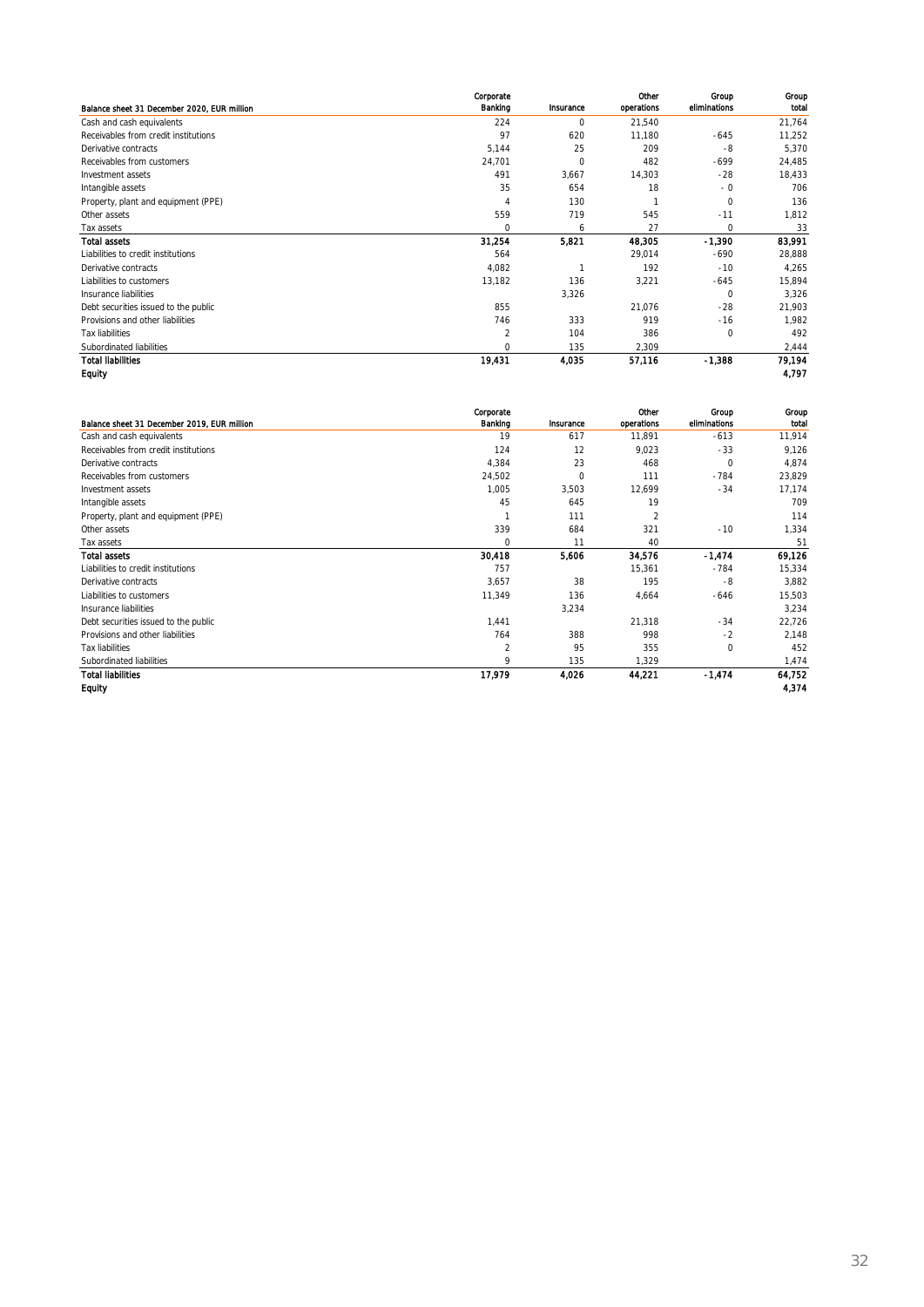### Notes

- 1. Accounting policies<br>2. Net interest income
- 2. Net interest income<br>3. Net insurance incom
- 3. Net insurance income<br>4. Net commissions and t
- 4. Net commissions and fees<br>5. Net investment income
- 6. Other operating expenses
- 5. Net investment income<br>6. Other operating expense<br>7. Impairment losses on re 7. Impairment losses on receivables
- 
- 8. Insurance liabilities<br>9. Debt securities issue 9. Debt securities issued to the public<br>10. Fair value reserve after income tax
- 10. Fair value reserve after income tax<br>11. Collateral given
- 11. Collateral given<br>12. Classification of t
- 12. Classification of financial assets and liabilities<br>13. Recurring fair value measurements by valuati
- 13. Recurring fair value measurements by valuation technique
- 14. Off-balance-sheet commitments<br>15. Derivative contracts
- 15. Derivative contracts<br>16. Investment distributi
- 16. Investment distribution of the Insurance segment<br>17. Related-party transactions
- Related-party transactions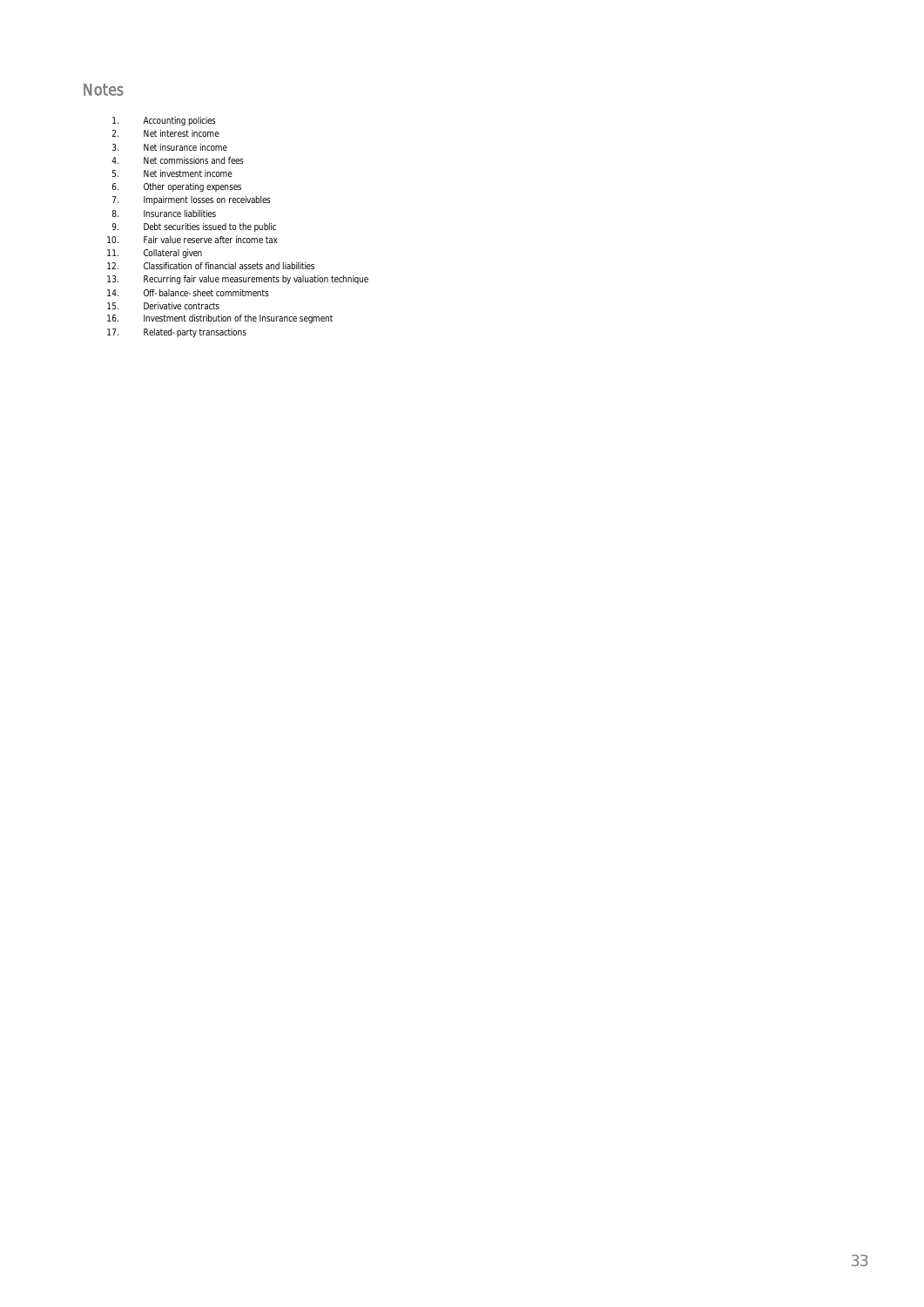## **Note 1. Accounting policies**

The Financial Statements Bulletin has been prepared in accordance with IAS 34 (Interim Financial Reporting) and with the accounting policies presented in the financial statements 2019.

The Financial Statements Bulletin is based on unaudited information. Given that all figures in the Interim Report have been rounded off, the sum total of individual figures may deviate from the presented sums.

The Financial Statements Bulletin is available in Finnish, English and Swedish. The Finnish version is official that will be used if there is any discrepancy between the language versions.

### 1. Critical accounting estimates and judgements

The preparation of the Financial Statements Bulletin requires making estimates and assumptions about the future and the actual results may differ from these estimates and assumptions. It also requires the management to exercise its judgement in the process of applying the accounting policies. In preparing the Interim Report, management judgment has been used especially in the calculation of expected credit losses.

### Expected credit losses:

The determination of the measurement models for expected credit losses (ECL) involves several factors requiring management judgement, such as:

- selection of appropriate ECL models so that they describe the expected credit losses on the contract portfolio as well as possible
- different assumptions and expert assessments made in the models
- selection of the estimation methods of the parameters for the ECL models
- determination of the contract's maturity for non-maturing loans (revolving credit facilities)
- determination of model risk associated with the quality of the available modelling data and other data
- proper grouping of contracts into different segments so that their ECL can be calculated using the appropriate model
- selection of macroeconomic factors in such a way that their changes correlate with the contracts' probability of default
- forecasting future macroeconomic scenarios and their probabilities.
- extra provisions based on management judgement related to a certain industry due to Covid-19, for example
- reductions in collateral value made on the basis of the geographical location of collateral based on management judgement

Management judgement has also been used in the assessment of a significant increase in credit risk, such as in:

- the expert assessment used in the assessment of change in relative credit risk associated with private customers to ensure a true number of contracts that move to stage 2 before moving to stage 3 (so-called default capture rate)
- the selection of the absolute threshold that is based on historical default behaviour and OP Financial Group's credit risk process
- the determination of the length of a period during which the customer must prove proper payment behaviour so that the impairment stage 3 can improve to stage 2 or 1.

The actual calculation of ECL figures is performed using the ECL models without management judgement, except if a large corporate exposure in stage 3 is involved, in which case the ECL is calculated using the cash flow based ECL method based on expert assessment.

Management judgement and estimates included in the calculation of expected credit losses in respect of other than that presented above are included in the 2019 financial statements.

Note 7 Impairment loss on receivables includes information on choices made in calculating expected credit losses during the coronavirus crisis.

### Goodwill and assets with indefinite useful lives

Goodwill and assets with indefinite useful lives are subject to an annual impairment test or whenever there is any indication that the value of the cash-generating unit applied in testing in may have lowered. The recoverable amount determined in the impairment test is usually based on value in use, and its calculation requires estimates of future cash flows and of the discount rate level applied in calculating their present value. A total of EUR 419 million in goodwill and EUR 162 million in the value of brands are covered by impairment tests. During the reporting period, goodwill and assets with an indefinite useful lives were tested. Despite the Covid-19 crisis, expectations of future cash lows have not substantially changed, so no impairment loss was recognised based on the test.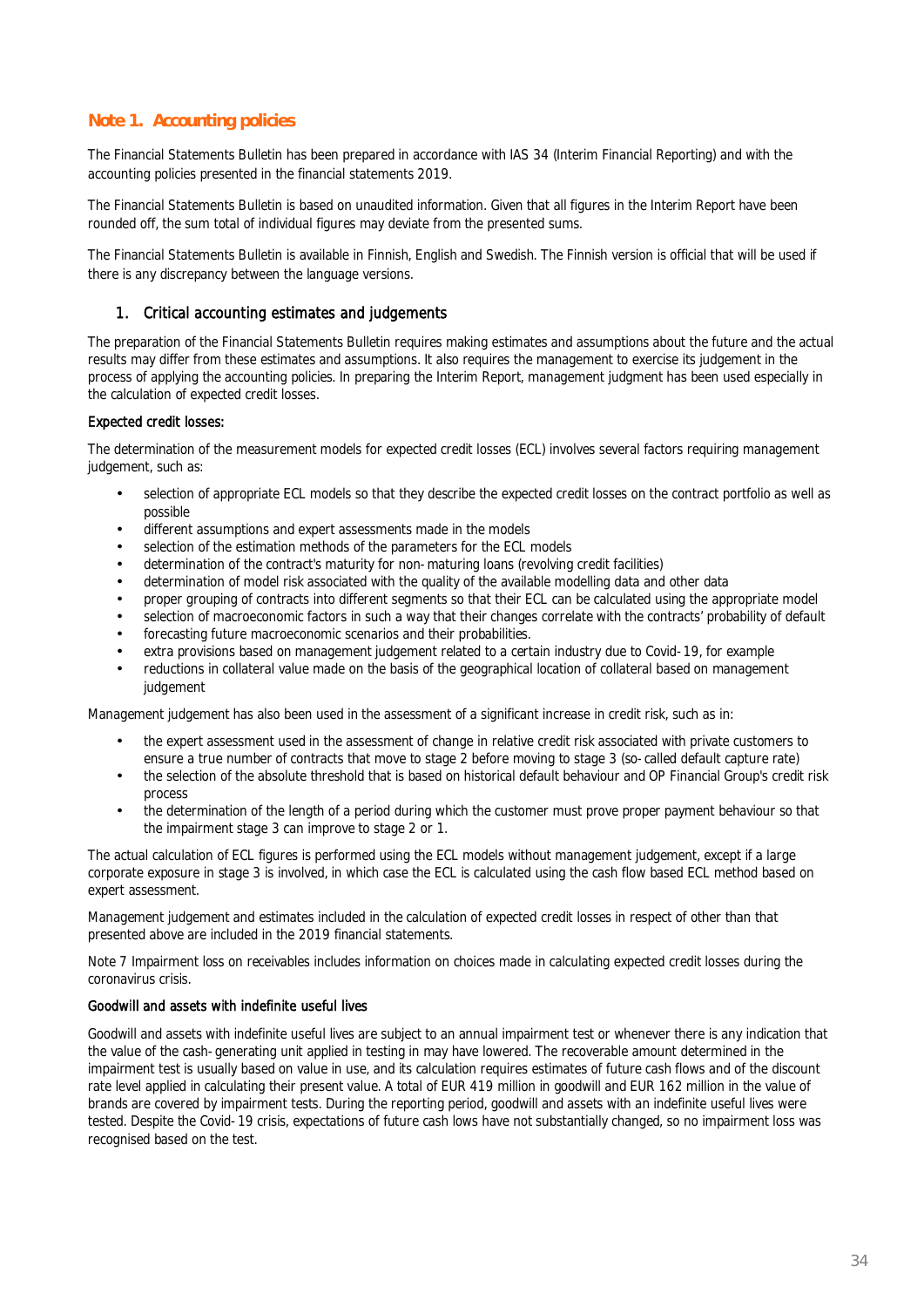## 2. Definition of default

In the IFRS 9 based calculation, OP Corporate Bank applies the same definition of default as in internal credit risk models (IRB). OP Corporate Bank assesses default using its internal rating system based on payment behaviour. For private customers, the definition of default is applied on a contract-by-contract basis whereas corporate customers are reviewed in terms of a group of connected clients. A customer is classified as a customer in default when it is probable that the customer will not pay their loan obligations in full without OP Corporate Bank resorting to measures (e.g. realisation of collateral) or no later than when payment related to financial assets is more than 90 days past due.

The definition of default is based on Article 178 of Regulation No. 575/2013 (CRR) of the European Parliament and of the Council.

In the first quarter of 2020, OP Corporate Bank adopted the European Banking Authority's (EBA) guidelines on the application of the definition of default (Guidelines on the application of the definition of default under Article 178 of Regulation (EU) No 575/2013: EBA/GL/2016/07 and EBA/RTS/2016/06). The Guidelines harmonise the definition of default applied by European banks on their customers. The process in accordance with the Guidelines recognises default earlier, for example, based on the unlikeliness to pay criteria that include, for example, payment defaults registered in external credit registers or granted forbearance where the present value of the loan decreases by more than 1 per cent. The Guidelines also extend default among private customers to all credit obligations of an obligor when a significant proportion (20%) of private customer exposures are defaulted. In addition, the materiality threshold for exposures of over 90 days past due has been lowered to EUR 100 and 1 per cent of the contract's or the customer's balance sheet exposures in retail exposures and to EUR 500 and 1 per cent of the contract's or the customer's balance sheet exposures in exposures other than retail exposures.

The customer's default ends when it no longer meets the criteria for the definition of default and the subsequent probation period of 6–12 months has ended.

OP Corporate Bank will apply a so-called two-step approach of the EBA Guidelines. The first step involved the change of the definition of default during the first quarter of 2020. The second step to be taken later involves the calibration of credit risk parameters. The adoption of the first step increased the number of defaulted exposures and that of the number of transfers to impairment stage 3. Expected credit losses increased by 13 million euros, which was recognised as a change in the accounting estimate in profit or loss. Impairment loss on receivables is presented in Note 7.

### 3. Calculation of expected credit loss on notes and bonds

OP corporate Bank used two separate models in the calculation of expected credit loss on notes and bonds. The primary model was the Bloomberg tool. For the bonds that the Bloomberg tool did not support on each ECL measurement date, OP Corporate Bank used its own model based on credit rating information.

On 30 June 2020, OP Corporate Bank discontinued the use of the Bloomberg tool and started using only its own model based on credit rating information. This model is based on external credit ratings and, where these are not available, OP Corporate Bank's internal ratings. OP Corporate Bank's model based on credit rating information takes better account of collateral in the LGD component and ensures the transfer of notes and bonds between impairment stages at the right time. In addition, the model harmonises and speeds up the calculation process. The change of model had no major effect on the amount of expected credit loss on notes and bonds.

## 4. Changes in ECL models and parameters

In November, OP Corporate Bank updated its estimates of two LGD model parameters: the non-collateral return and the cure rate. The cure rate for impairment stages 1 and 2 was updated based on data complying with the new definition of default adopted in Q1/2020. The estimates for the non-collateral return and the cure rate for impairment stage 3 were made timedependent so that they will decrease if the period of default or debt collection increases. Expected credit losses increased by roughly EUR 3 million, which was recognised as a change in the accounting estimate in profit or loss.

In December, OP Corporate Bank updated its lifetime PD model for corporate exposures based on data complying with the new definition of default adopted in Q1/2020, among other things. In addition, OP Corporate Bank further specified model segmentation and revised the explaining macroeconomic factors so as to include GDP and real interest rate (previously, the factors included GDP and 12-month Euribor for large companies and investments for other companies). Expected credit losses decreased by EUR 7 million , which was recognised as a model change in profit or loss.

In addition, the effect of the calibration of the private customer credit rating model in December has been taken into account based on the data according to the new definition of default adopted in Q1/2020. Expected credit losses increased by EUR 3 million, which was recognised as a change in the accounting estimate in profit or loss.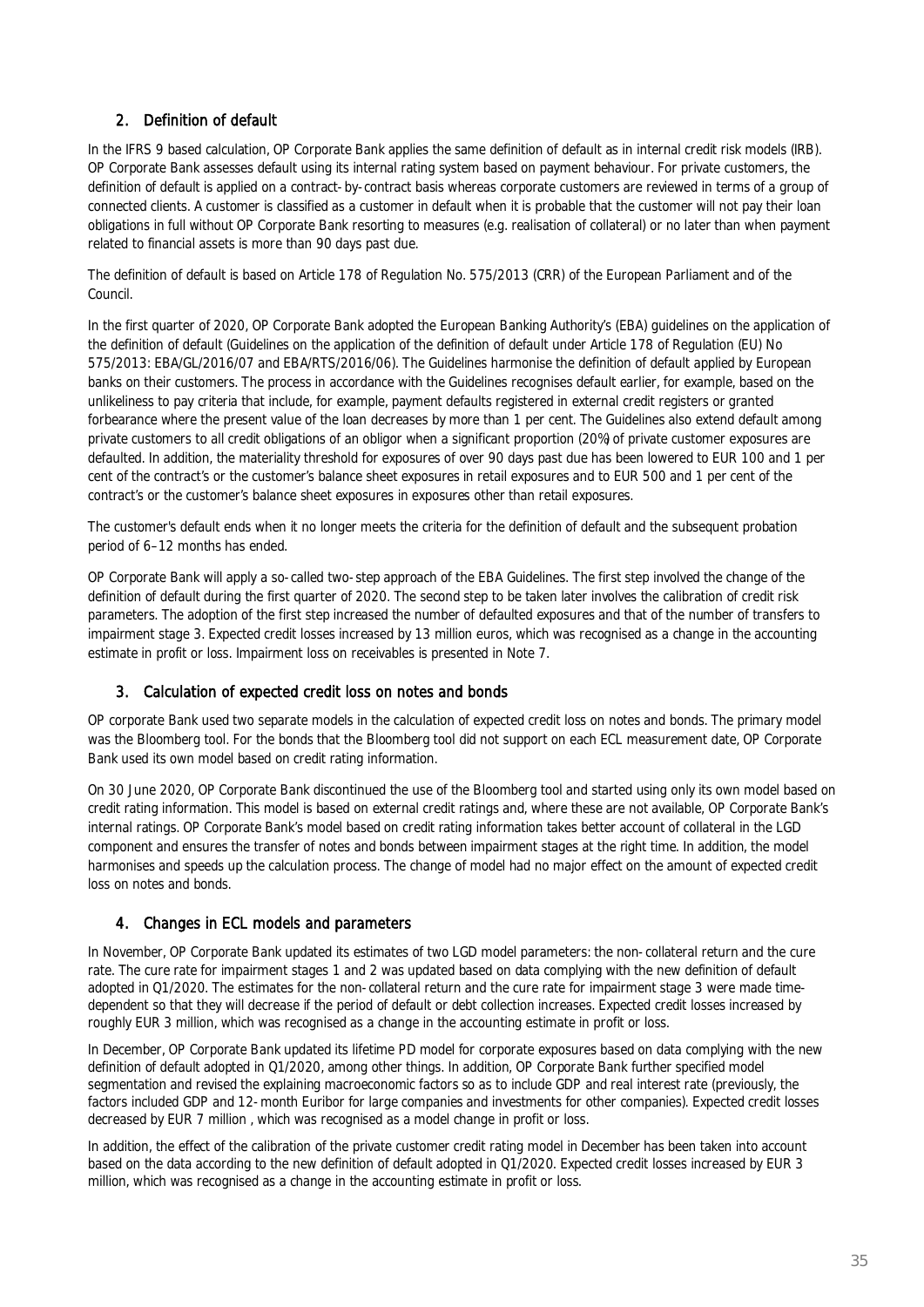## Note 2. Net interest income

|                                                  | $Q1 - 4$<br>2020 | $Q1 - 4$<br>2019 | Q4    | 04<br>2019     |
|--------------------------------------------------|------------------|------------------|-------|----------------|
| <b>EUR million</b><br>Interest income            |                  |                  | 2020  |                |
| Receivables from credit institutions             |                  |                  |       |                |
| Interest                                         | 29               | 17               | 9     | 4              |
| Negative interest                                | 56               | 11               | 23    | $\mathbf{1}$   |
| Total                                            | 85               | 27               | 32    | 6              |
| Receivables from customers                       |                  |                  |       |                |
| Loans                                            | 361              | 346              | 90    | 92             |
| Finance lease receivables                        | 37               | 31               | 9     | 8              |
| Impaired loans and other commitments             | 0                | 0                |       | $\mathbf 0$    |
| Negative interest                                | 27               | 15               | 8     | 4              |
| Total                                            | 425              | 392              | 107   | 104            |
| Notes and bonds                                  |                  |                  |       |                |
| Measured at fair value through profit or loss    | 0                | 1                | 0     | 0              |
| At fair value through other comprehensive income | 62               | 81               | 14    | 19             |
| Amortised cost                                   | 0                | 0                | 0     |                |
| Total                                            | 62               | 81               | 14    | 19             |
| Derivative contracts                             |                  |                  |       |                |
| Fair value hedge                                 | -99              | $-109$           | $-27$ | -30            |
| Cash flow hedge                                  |                  | 0                |       |                |
| Ineffective portion of cash flow hedge           |                  | 0                |       | 0              |
| Other                                            | 4                | 6                | 1     | 2              |
| Total                                            | $-94$            | $-103$           | $-26$ | $-29$          |
| Other                                            | 7                | 5                | 2     | 2              |
| <b>Total</b>                                     | 485              | 403              | 129   | 102            |
|                                                  |                  |                  |       |                |
| Interest expenses                                |                  |                  |       |                |
| Liabilities to credit institutions               |                  |                  |       |                |
| Interest                                         | 78               | 88               | 19    | 20             |
| Negative interest                                | 102              | 66               | 34    | 15             |
| Total                                            | 179              | 154              | 53    | 35             |
| Liabilities to customers                         | 9                | 9                | 0     | 0              |
| Notes and bonds issued to the public             | 150              | 171              | 29    | 42             |
| Subordinated liabilities                         |                  |                  |       |                |
| Subordinated loans                               | 4                | 4                | 1     | $\mathbf{1}$   |
| Other                                            | 58               | 45               | 16    | 11             |
| Total                                            | 62               | 49               | 17    | 12             |
| Derivative contracts                             |                  |                  |       |                |
| Cash flow hedge                                  | $-162$           | $-164$           | -41   | -43            |
| Other                                            | $-87$            | $-115$           | $-12$ | $-28$          |
| Total                                            | 249              | $-279$           | $-53$ | $-71$          |
| Other                                            | 5                | 5                | 1     | $\overline{2}$ |
| Total                                            | 156              | 109              | 47    | 20             |
| Net interest income before fair value adjustment |                  |                  |       |                |
| under hedge accounting                           | 329              | 294              | 83    | 82             |
| Hedging derivatives                              | 15               | 14               | $-2$  | $-20$          |
| Value changes of hedged items                    | $-18$            | -13              | 1     | 22             |
| <b>Total</b>                                     | 325              | 295              | 81    | 84             |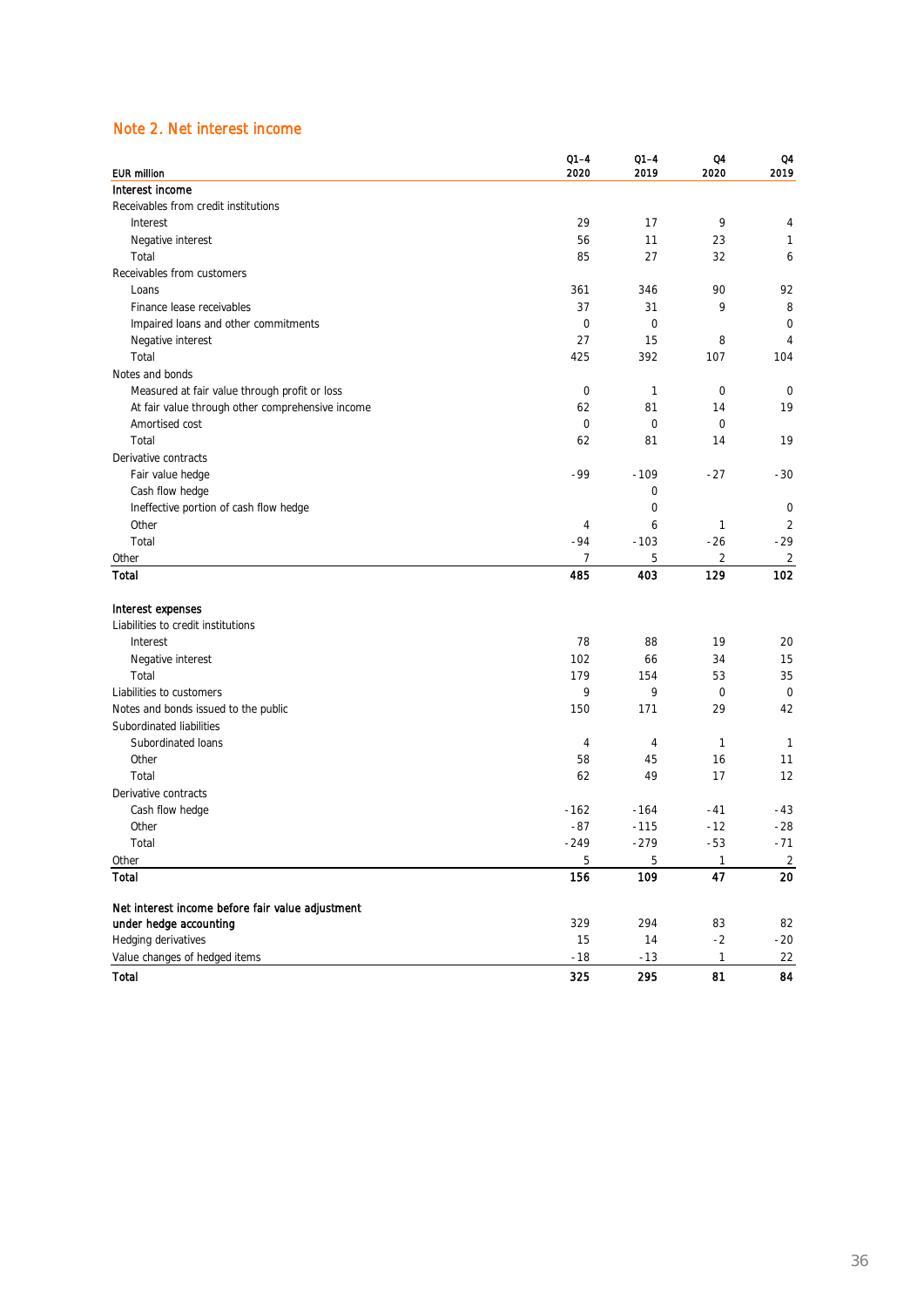## Note 3. Net insurance income

|                                            | $Q1 - 4$ | $Q1 - 4$ | Q4     | Q4     |
|--------------------------------------------|----------|----------|--------|--------|
| <b>EUR million</b>                         | 2020     | 2019     | 2020   | 2019   |
| Net insurance premium revenue              |          |          |        |        |
| Premiums written                           | 1,508    | 1,494    | 260    | 264    |
| Insurance premiums ceded to reinsurers     |          | $-2$     | 3      | $-3$   |
| Change in provision for unearned premiums  | -8       | $-14$    | 127    | 119    |
| Reinsurers' share                          | $-1$     | $\Omega$ | $-11$  | $-7$   |
| Total                                      | 1,506    | 1,478    | 379    | 372    |
| Net non-life insurance claims              |          |          |        |        |
| Claims paid                                | $-954$   | $-1.017$ | $-249$ | $-242$ |
| Insurance claims recovered from reinsurers | 27       | 21       | 11     | 5      |
| Change in provision for unpaid claims      | $-24$    | $-79$    | $-47$  | $-124$ |
| Reinsurers' share                          | 8        | 2        | 4      | $-7$   |
| Total                                      | -943     | $-1,073$ | $-282$ | $-369$ |
| Other non-life insurance items             | -7       | -4       | -5     | 0      |
| Total                                      | 555      | 402      | 93     | 3      |

### Note 4. Net commissions and fees

|                                | Corporate   |             | Other          | Group        | Group          | 04             |
|--------------------------------|-------------|-------------|----------------|--------------|----------------|----------------|
| Q1-4 2020, EUR million         | Banking     | Insurance   | operations     | eliminations | total          | 2020           |
| <b>Commission income</b>       |             |             |                |              |                |                |
| Lending                        | 47          |             | 0              | $-1$         | 46             | 13             |
| Deposits                       | 3           |             | $\mathbf 0$    | $\mathbf 0$  | $\overline{2}$ | $\mathbf{1}$   |
| Payment transfers              | 32          |             | 0              | -8           | 24             | 6              |
| Securities brokerage           | 27          |             |                | $\Omega$     | 27             | $\overline{7}$ |
| Securities issuance            | 11          |             | $\mathbf 0$    | 0            | 11             | 3              |
| Mutual funds                   | $\mathbf 0$ | $\mathbf 0$ | 0              |              | $\Omega$       | $\mathbf 0$    |
| Asset management               | 14          |             |                | 0            | 14             | 4              |
| Legal services                 | $\mathbf 0$ |             |                |              | $\mathbf 0$    | 0              |
| Guarantees                     | 12          |             | $\mathbf 0$    | 0            | 12             | 3              |
| Insurance operations           |             | 13          |                |              | 13             | 3              |
| Health and wellbeing services  |             | 13          |                | 0            | 12             | 3              |
| Other                          | 0           |             | 0              | 7            | 7              | $\overline{2}$ |
| Total                          | 146         | 25          | 0              | $-3$         | 169            | 47             |
| <b>Commission expenses</b>     |             |             |                |              |                |                |
| Lending                        | 1           |             | 0              |              | 1              | $\mathbf 0$    |
| Payment transfers              | 2           | 1           | 0              | $-1$         | 2              | 1              |
| Securities brokerage           | 4           |             | $\Omega$       | 0            | 4              | 1              |
| Securities issuance            | 2           |             | $\Omega$       | 0            | $\overline{2}$ | 1              |
| Mutual funds                   |             | 0           |                |              | 0              | 0              |
| Asset management               | 3           | $\mathbf 0$ | $\mathbf{1}$   |              | 4              | 1              |
| Guarantees                     | 0           |             |                | 0            | $\Omega$       | 0              |
| Insurance operations           |             | 48          |                | 0            | 48             | 12             |
| Health and wellbeing services  |             | 5           |                | 0            | 4              | $\mathbf{1}$   |
| Other*                         | 97          | 0           | 1              | 0            | 97             | 21             |
| Total                          | 110         | 53          | $\overline{2}$ | $-1$         | 164            | 39             |
| Total net commissions and fees | 36          | $-28$       | $-2$           | 1            | 5              | 8              |

\* The item includes EUR 91 million in commission expenses paid to member banks arising from derivatives trading. In October–December, commissions paid totalled EUR 21 million.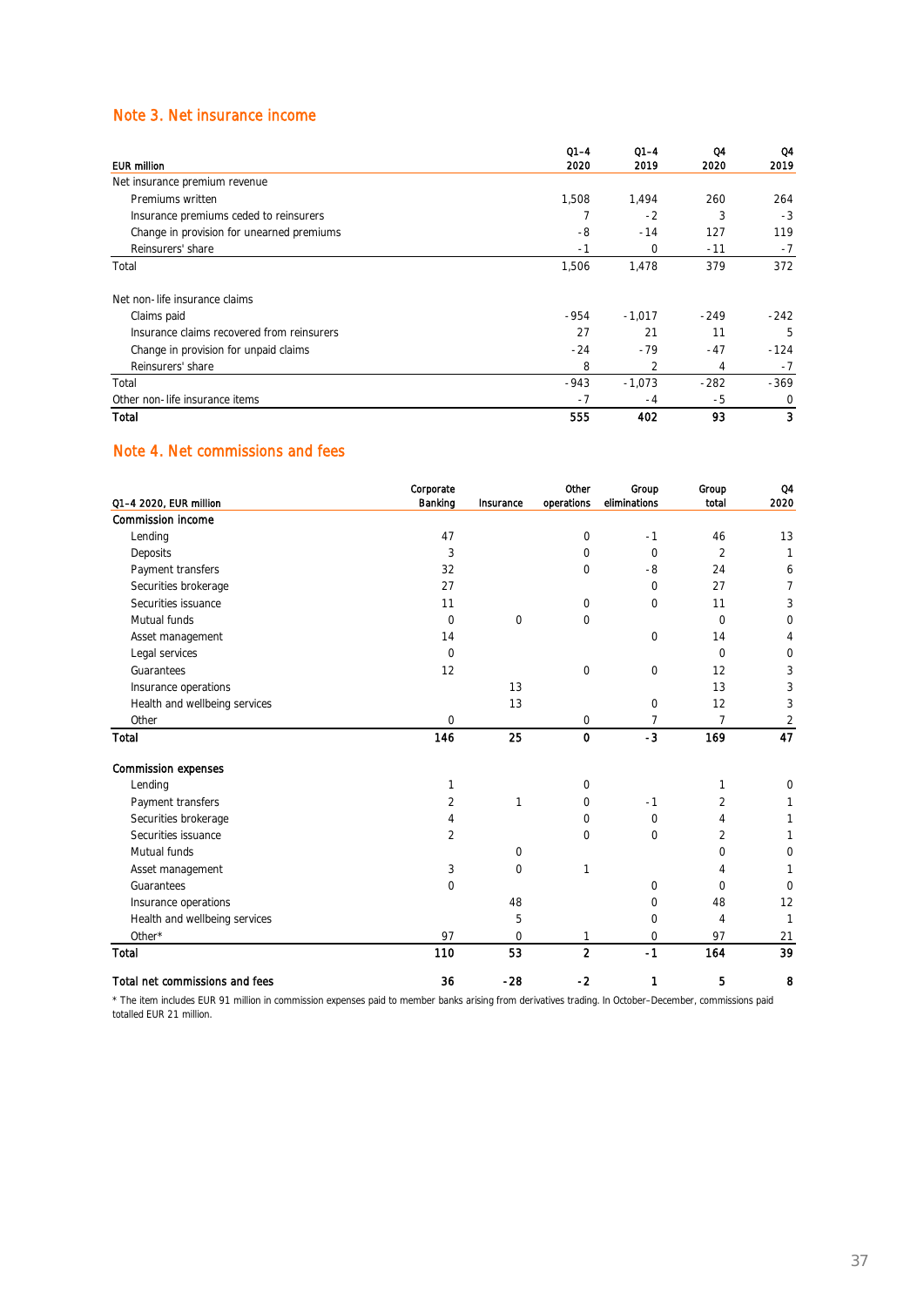|                                | Corporate      |             | Other          | Group        | Group    | Q4             |
|--------------------------------|----------------|-------------|----------------|--------------|----------|----------------|
| Q1-4 2019, EUR million         | Banking        | Insurance   | operations     | eliminations | total    | 2019           |
| <b>Commission income</b>       |                |             |                |              |          |                |
| Lending                        | 46             | 0           | 0              | $-1$         | 45       | 12             |
| Deposits                       | 2              |             | 0              | $\mathbf 0$  | 1        | 0              |
| Payment transfers              | 37             |             | 0              | $-14$        | 23       | 6              |
| Securities brokerage           | 21             |             | 0              | $\mathbf 0$  | 21       | 6              |
| Securities issuance            | 6              |             | 0              | $\mathbf 0$  | 6        | 2              |
| Mutual funds                   | 0              |             | 0              |              | 0        | $\mathbf 0$    |
| Asset management               | 13             |             |                | $\mathbf 0$  | 13       | 4              |
| Legal services                 | $\Omega$       |             |                |              | $\Omega$ | 0              |
| Guarantees                     | 12             |             | 0              | $\mathbf 0$  | 12       | 3              |
| Insurance operations           |                | 13          |                |              | 13       | 3              |
| Health and wellbeing services  |                | 22          |                | $\mathbf 0$  | 21       | 3              |
| Other                          |                |             |                | 13           | 13       | 2              |
| <b>Total</b>                   | 138            | 35          | $\mathbf 0$    | $-2$         | 171      | 42             |
| <b>Commission expenses</b>     |                |             |                |              |          |                |
| Lending                        | 0              |             | 0              |              | 0        | 0              |
| Payment transfers              | $\overline{2}$ | 1           | 0              | $-1$         | 2        | 1              |
| Securities brokerage           | 8              |             | 0              | $\mathbf 0$  | 7        | $\overline{2}$ |
| Securities issuance            | 2              |             | 0              |              | 2        | 0              |
| Asset management               | 3              | $\mathbf 0$ | 1              |              | 4        | 1              |
| Insurance operations           |                | 62          |                |              | 62       | 19             |
| Health and wellbeing services  |                | 8           |                |              | 8        | 2              |
| Other*                         | 113            | 0           | 1              | 0            | 114      | 29             |
| <b>Total</b>                   | 127            | 71          | $\overline{2}$ | $-1$         | 199      | 54             |
| Total net commissions and fees | 11             | $-36$       | $-2$           | $-1$         | $-28$    | $-12$          |

\* The item includes EUR 106 million in commission expenses paid to member banks arising from derivatives trading. In October–December, commissions paid totalled EUR 27 million.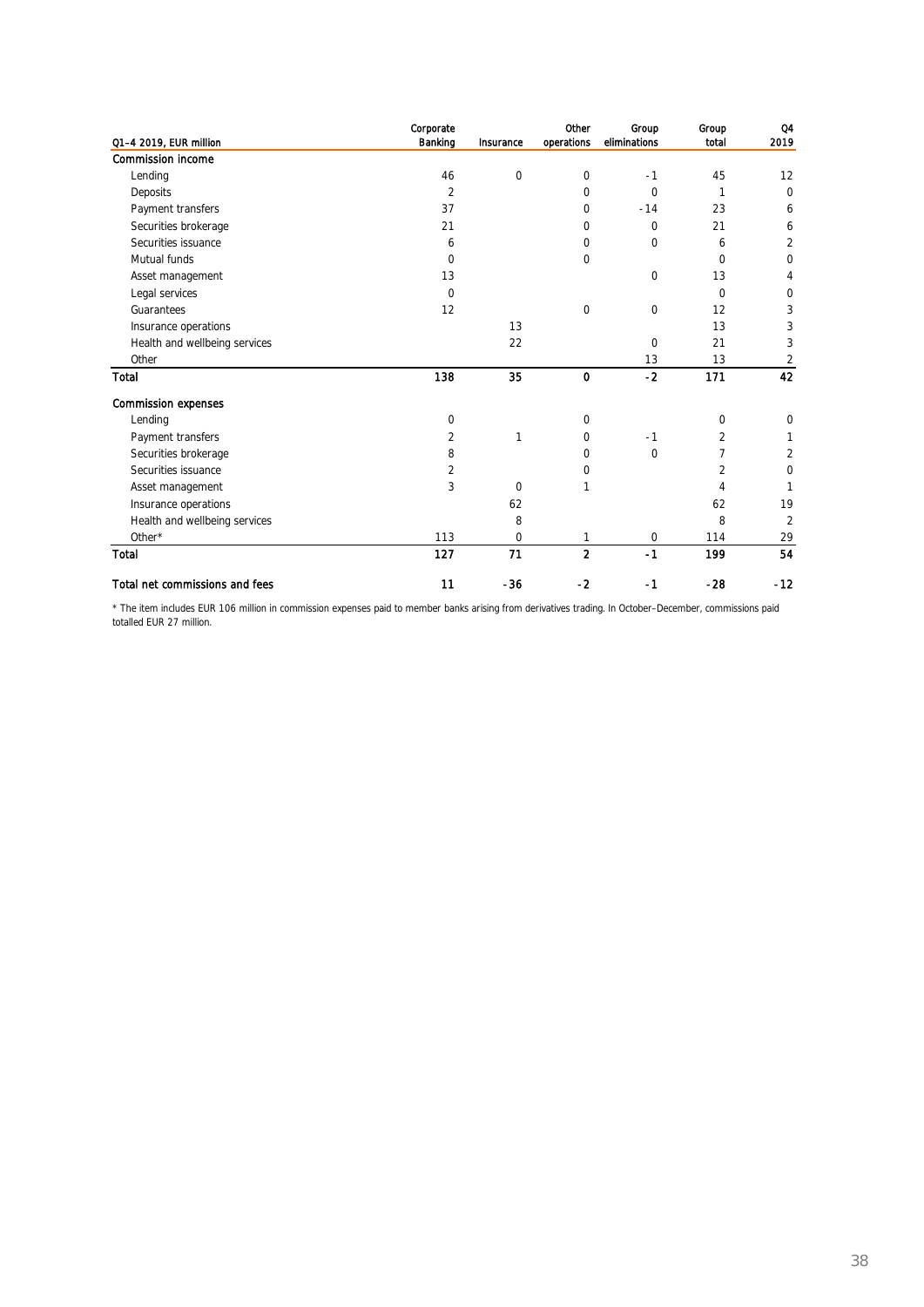## Note 5. Net investment income

| Net income from assets at fair value through other<br>comprehensive income<br>Notes and bonds<br>Interest income<br>27<br>36<br>6<br>8<br>$-3$<br>$-9$<br>$-3$<br>$-5$<br>Other income and expenses<br>11<br>4<br>23<br>Capital gains and losses<br>58<br>$-14$<br>Currency fair value gains and losses<br>3<br>$-7$<br>-6<br>$-2$<br>2<br>Impairment losses and their reversal*<br>4<br>$\mathbf{1}$<br>5<br>19<br>91<br>21<br>Total<br>* Expected credit losses (ECL) on notes and bonds of insurance<br>Net income recognised at fair value through profit or loss<br>Financial assets held for trading<br>Notes and bonds<br>0<br>Interest income and expenses<br>4<br>6<br>2<br>$\overline{c}$<br>$\overline{2}$<br>$-1$<br>-8<br>Fair value gains and losses<br>$\overline{c}$<br>Total<br>6<br>4<br>-6<br>Shares and participations<br>Fair value gains and losses<br>-3<br>$-4$<br>-5<br>-6<br>9<br>5<br>3<br>Dividend income and share of profits<br>4<br>5<br>0<br>0<br>Total<br>$-1$<br>Derivatives<br>$-9$<br>9<br>11<br>Interest income and expenses<br>8<br>199<br>248<br>Fair value gains and losses<br>102<br>184<br>208<br>259<br>93<br>192<br>Total<br>96<br>184<br><b>Total</b><br>219<br>264<br>Financial assets that must be measured at fair value through profit or loss<br>Notes and bonds<br>$\overline{2}$<br>$\mathbf 0$<br>Interest income<br>2<br>$\mathbf{1}$<br>3<br>$-3$<br>0<br>Fair value gains and losses<br>$-4$<br>5<br>Total<br>$-0$<br>1<br>$-3$<br>Shares and participations<br>Fair value gains and losses<br>85<br>30<br>$-1$<br>30<br>16<br>27<br>5<br>Dividend income and share of profits<br>4<br>Total<br>15<br>112<br>33<br>35<br>19<br>112<br>31<br><b>Total</b><br>34<br>Total net income from financial assets recognised at<br>238<br>375<br>129<br>fair value through profit or loss<br>216 | <b>EUR million</b> | $Q1 - 4$<br>2020 | $Q1 - 4$<br>2019 | Q4<br>2020 | Q4<br>2019 |
|-------------------------------------------------------------------------------------------------------------------------------------------------------------------------------------------------------------------------------------------------------------------------------------------------------------------------------------------------------------------------------------------------------------------------------------------------------------------------------------------------------------------------------------------------------------------------------------------------------------------------------------------------------------------------------------------------------------------------------------------------------------------------------------------------------------------------------------------------------------------------------------------------------------------------------------------------------------------------------------------------------------------------------------------------------------------------------------------------------------------------------------------------------------------------------------------------------------------------------------------------------------------------------------------------------------------------------------------------------------------------------------------------------------------------------------------------------------------------------------------------------------------------------------------------------------------------------------------------------------------------------------------------------------------------------------------------------------------------------------------------------------------------------------------------------------------------------------------------|--------------------|------------------|------------------|------------|------------|
|                                                                                                                                                                                                                                                                                                                                                                                                                                                                                                                                                                                                                                                                                                                                                                                                                                                                                                                                                                                                                                                                                                                                                                                                                                                                                                                                                                                                                                                                                                                                                                                                                                                                                                                                                                                                                                                 |                    |                  |                  |            |            |
|                                                                                                                                                                                                                                                                                                                                                                                                                                                                                                                                                                                                                                                                                                                                                                                                                                                                                                                                                                                                                                                                                                                                                                                                                                                                                                                                                                                                                                                                                                                                                                                                                                                                                                                                                                                                                                                 |                    |                  |                  |            |            |
|                                                                                                                                                                                                                                                                                                                                                                                                                                                                                                                                                                                                                                                                                                                                                                                                                                                                                                                                                                                                                                                                                                                                                                                                                                                                                                                                                                                                                                                                                                                                                                                                                                                                                                                                                                                                                                                 |                    |                  |                  |            |            |
|                                                                                                                                                                                                                                                                                                                                                                                                                                                                                                                                                                                                                                                                                                                                                                                                                                                                                                                                                                                                                                                                                                                                                                                                                                                                                                                                                                                                                                                                                                                                                                                                                                                                                                                                                                                                                                                 |                    |                  |                  |            |            |
|                                                                                                                                                                                                                                                                                                                                                                                                                                                                                                                                                                                                                                                                                                                                                                                                                                                                                                                                                                                                                                                                                                                                                                                                                                                                                                                                                                                                                                                                                                                                                                                                                                                                                                                                                                                                                                                 |                    |                  |                  |            |            |
|                                                                                                                                                                                                                                                                                                                                                                                                                                                                                                                                                                                                                                                                                                                                                                                                                                                                                                                                                                                                                                                                                                                                                                                                                                                                                                                                                                                                                                                                                                                                                                                                                                                                                                                                                                                                                                                 |                    |                  |                  |            |            |
|                                                                                                                                                                                                                                                                                                                                                                                                                                                                                                                                                                                                                                                                                                                                                                                                                                                                                                                                                                                                                                                                                                                                                                                                                                                                                                                                                                                                                                                                                                                                                                                                                                                                                                                                                                                                                                                 |                    |                  |                  |            |            |
|                                                                                                                                                                                                                                                                                                                                                                                                                                                                                                                                                                                                                                                                                                                                                                                                                                                                                                                                                                                                                                                                                                                                                                                                                                                                                                                                                                                                                                                                                                                                                                                                                                                                                                                                                                                                                                                 |                    |                  |                  |            |            |
|                                                                                                                                                                                                                                                                                                                                                                                                                                                                                                                                                                                                                                                                                                                                                                                                                                                                                                                                                                                                                                                                                                                                                                                                                                                                                                                                                                                                                                                                                                                                                                                                                                                                                                                                                                                                                                                 |                    |                  |                  |            |            |
|                                                                                                                                                                                                                                                                                                                                                                                                                                                                                                                                                                                                                                                                                                                                                                                                                                                                                                                                                                                                                                                                                                                                                                                                                                                                                                                                                                                                                                                                                                                                                                                                                                                                                                                                                                                                                                                 |                    |                  |                  |            |            |
|                                                                                                                                                                                                                                                                                                                                                                                                                                                                                                                                                                                                                                                                                                                                                                                                                                                                                                                                                                                                                                                                                                                                                                                                                                                                                                                                                                                                                                                                                                                                                                                                                                                                                                                                                                                                                                                 |                    |                  |                  |            |            |
|                                                                                                                                                                                                                                                                                                                                                                                                                                                                                                                                                                                                                                                                                                                                                                                                                                                                                                                                                                                                                                                                                                                                                                                                                                                                                                                                                                                                                                                                                                                                                                                                                                                                                                                                                                                                                                                 |                    |                  |                  |            |            |
|                                                                                                                                                                                                                                                                                                                                                                                                                                                                                                                                                                                                                                                                                                                                                                                                                                                                                                                                                                                                                                                                                                                                                                                                                                                                                                                                                                                                                                                                                                                                                                                                                                                                                                                                                                                                                                                 |                    |                  |                  |            |            |
|                                                                                                                                                                                                                                                                                                                                                                                                                                                                                                                                                                                                                                                                                                                                                                                                                                                                                                                                                                                                                                                                                                                                                                                                                                                                                                                                                                                                                                                                                                                                                                                                                                                                                                                                                                                                                                                 |                    |                  |                  |            |            |
|                                                                                                                                                                                                                                                                                                                                                                                                                                                                                                                                                                                                                                                                                                                                                                                                                                                                                                                                                                                                                                                                                                                                                                                                                                                                                                                                                                                                                                                                                                                                                                                                                                                                                                                                                                                                                                                 |                    |                  |                  |            |            |
|                                                                                                                                                                                                                                                                                                                                                                                                                                                                                                                                                                                                                                                                                                                                                                                                                                                                                                                                                                                                                                                                                                                                                                                                                                                                                                                                                                                                                                                                                                                                                                                                                                                                                                                                                                                                                                                 |                    |                  |                  |            |            |
|                                                                                                                                                                                                                                                                                                                                                                                                                                                                                                                                                                                                                                                                                                                                                                                                                                                                                                                                                                                                                                                                                                                                                                                                                                                                                                                                                                                                                                                                                                                                                                                                                                                                                                                                                                                                                                                 |                    |                  |                  |            |            |
|                                                                                                                                                                                                                                                                                                                                                                                                                                                                                                                                                                                                                                                                                                                                                                                                                                                                                                                                                                                                                                                                                                                                                                                                                                                                                                                                                                                                                                                                                                                                                                                                                                                                                                                                                                                                                                                 |                    |                  |                  |            |            |
|                                                                                                                                                                                                                                                                                                                                                                                                                                                                                                                                                                                                                                                                                                                                                                                                                                                                                                                                                                                                                                                                                                                                                                                                                                                                                                                                                                                                                                                                                                                                                                                                                                                                                                                                                                                                                                                 |                    |                  |                  |            |            |
|                                                                                                                                                                                                                                                                                                                                                                                                                                                                                                                                                                                                                                                                                                                                                                                                                                                                                                                                                                                                                                                                                                                                                                                                                                                                                                                                                                                                                                                                                                                                                                                                                                                                                                                                                                                                                                                 |                    |                  |                  |            |            |
|                                                                                                                                                                                                                                                                                                                                                                                                                                                                                                                                                                                                                                                                                                                                                                                                                                                                                                                                                                                                                                                                                                                                                                                                                                                                                                                                                                                                                                                                                                                                                                                                                                                                                                                                                                                                                                                 |                    |                  |                  |            |            |
|                                                                                                                                                                                                                                                                                                                                                                                                                                                                                                                                                                                                                                                                                                                                                                                                                                                                                                                                                                                                                                                                                                                                                                                                                                                                                                                                                                                                                                                                                                                                                                                                                                                                                                                                                                                                                                                 |                    |                  |                  |            |            |
|                                                                                                                                                                                                                                                                                                                                                                                                                                                                                                                                                                                                                                                                                                                                                                                                                                                                                                                                                                                                                                                                                                                                                                                                                                                                                                                                                                                                                                                                                                                                                                                                                                                                                                                                                                                                                                                 |                    |                  |                  |            |            |
|                                                                                                                                                                                                                                                                                                                                                                                                                                                                                                                                                                                                                                                                                                                                                                                                                                                                                                                                                                                                                                                                                                                                                                                                                                                                                                                                                                                                                                                                                                                                                                                                                                                                                                                                                                                                                                                 |                    |                  |                  |            |            |
|                                                                                                                                                                                                                                                                                                                                                                                                                                                                                                                                                                                                                                                                                                                                                                                                                                                                                                                                                                                                                                                                                                                                                                                                                                                                                                                                                                                                                                                                                                                                                                                                                                                                                                                                                                                                                                                 |                    |                  |                  |            |            |
|                                                                                                                                                                                                                                                                                                                                                                                                                                                                                                                                                                                                                                                                                                                                                                                                                                                                                                                                                                                                                                                                                                                                                                                                                                                                                                                                                                                                                                                                                                                                                                                                                                                                                                                                                                                                                                                 |                    |                  |                  |            |            |
|                                                                                                                                                                                                                                                                                                                                                                                                                                                                                                                                                                                                                                                                                                                                                                                                                                                                                                                                                                                                                                                                                                                                                                                                                                                                                                                                                                                                                                                                                                                                                                                                                                                                                                                                                                                                                                                 |                    |                  |                  |            |            |
|                                                                                                                                                                                                                                                                                                                                                                                                                                                                                                                                                                                                                                                                                                                                                                                                                                                                                                                                                                                                                                                                                                                                                                                                                                                                                                                                                                                                                                                                                                                                                                                                                                                                                                                                                                                                                                                 |                    |                  |                  |            |            |
|                                                                                                                                                                                                                                                                                                                                                                                                                                                                                                                                                                                                                                                                                                                                                                                                                                                                                                                                                                                                                                                                                                                                                                                                                                                                                                                                                                                                                                                                                                                                                                                                                                                                                                                                                                                                                                                 |                    |                  |                  |            |            |
|                                                                                                                                                                                                                                                                                                                                                                                                                                                                                                                                                                                                                                                                                                                                                                                                                                                                                                                                                                                                                                                                                                                                                                                                                                                                                                                                                                                                                                                                                                                                                                                                                                                                                                                                                                                                                                                 |                    |                  |                  |            |            |
|                                                                                                                                                                                                                                                                                                                                                                                                                                                                                                                                                                                                                                                                                                                                                                                                                                                                                                                                                                                                                                                                                                                                                                                                                                                                                                                                                                                                                                                                                                                                                                                                                                                                                                                                                                                                                                                 |                    |                  |                  |            |            |
|                                                                                                                                                                                                                                                                                                                                                                                                                                                                                                                                                                                                                                                                                                                                                                                                                                                                                                                                                                                                                                                                                                                                                                                                                                                                                                                                                                                                                                                                                                                                                                                                                                                                                                                                                                                                                                                 |                    |                  |                  |            |            |
|                                                                                                                                                                                                                                                                                                                                                                                                                                                                                                                                                                                                                                                                                                                                                                                                                                                                                                                                                                                                                                                                                                                                                                                                                                                                                                                                                                                                                                                                                                                                                                                                                                                                                                                                                                                                                                                 |                    |                  |                  |            |            |
|                                                                                                                                                                                                                                                                                                                                                                                                                                                                                                                                                                                                                                                                                                                                                                                                                                                                                                                                                                                                                                                                                                                                                                                                                                                                                                                                                                                                                                                                                                                                                                                                                                                                                                                                                                                                                                                 |                    |                  |                  |            |            |
|                                                                                                                                                                                                                                                                                                                                                                                                                                                                                                                                                                                                                                                                                                                                                                                                                                                                                                                                                                                                                                                                                                                                                                                                                                                                                                                                                                                                                                                                                                                                                                                                                                                                                                                                                                                                                                                 |                    |                  |                  |            |            |
|                                                                                                                                                                                                                                                                                                                                                                                                                                                                                                                                                                                                                                                                                                                                                                                                                                                                                                                                                                                                                                                                                                                                                                                                                                                                                                                                                                                                                                                                                                                                                                                                                                                                                                                                                                                                                                                 |                    |                  |                  |            |            |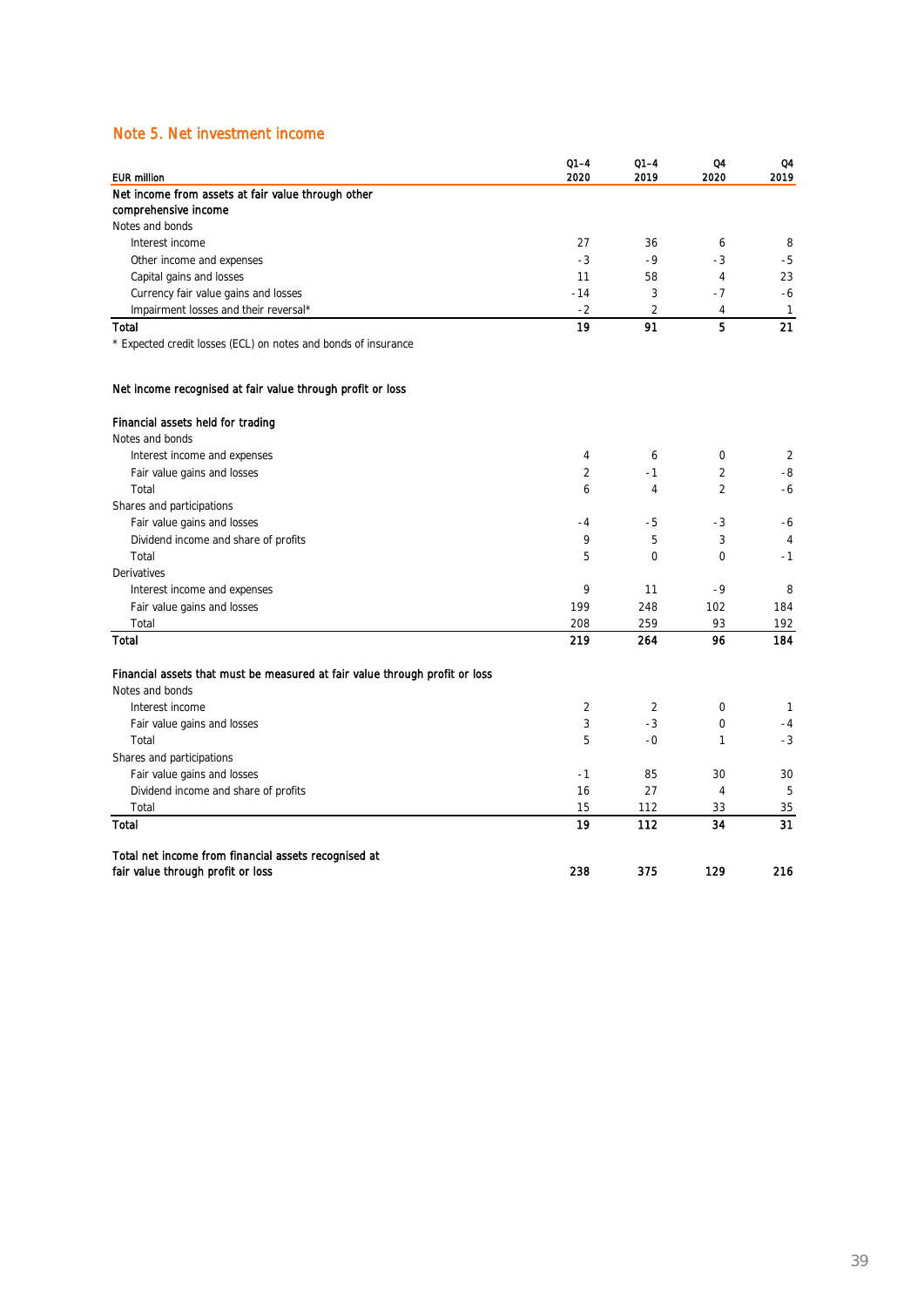| Net income from investment property                              |                |                |       |          |
|------------------------------------------------------------------|----------------|----------------|-------|----------|
| Rental income                                                    | 26             | 27             | 8     | 7        |
| Fair value gains and losses                                      | $-7$           | 3              | $-12$ | $-5$     |
| Maintenance charges and expenses                                 | $-26$          | $-19$          | -6    | -6       |
| Other                                                            | 1              | $-4$           | 0     | $-1$     |
| Net income from investment property total                        | $-5$           | $\overline{7}$ | $-10$ | $-4$     |
| Net income from loans and receivables measured at amortised cost |                |                |       |          |
| Loans and receivables                                            |                |                |       |          |
| Interest income                                                  | 5              | 5              | 1     |          |
| Interest expenses                                                | $-4$           | $-1$           | $-2$  | 0        |
| Impairment losses and their reversal                             | 0              | $-2$           | 0     | $-1$     |
| Loans and receivables total                                      | $\mathbf 0$    | 3              | $-1$  | $\Omega$ |
| Non-life insurance                                               |                |                |       |          |
| Unwinding of discount, Non-life Insurance                        | $-21$          | $-27$          | $-5$  | $-6$     |
| <b>Associated companies</b>                                      |                |                |       |          |
| Consolidated using the equity method                             | 2              | 1              | 1     | 0        |
| Total                                                            | $\overline{2}$ | 1              | 1     | $\Omega$ |
| Total net investment income                                      | 233            | 450            | 119   | 227      |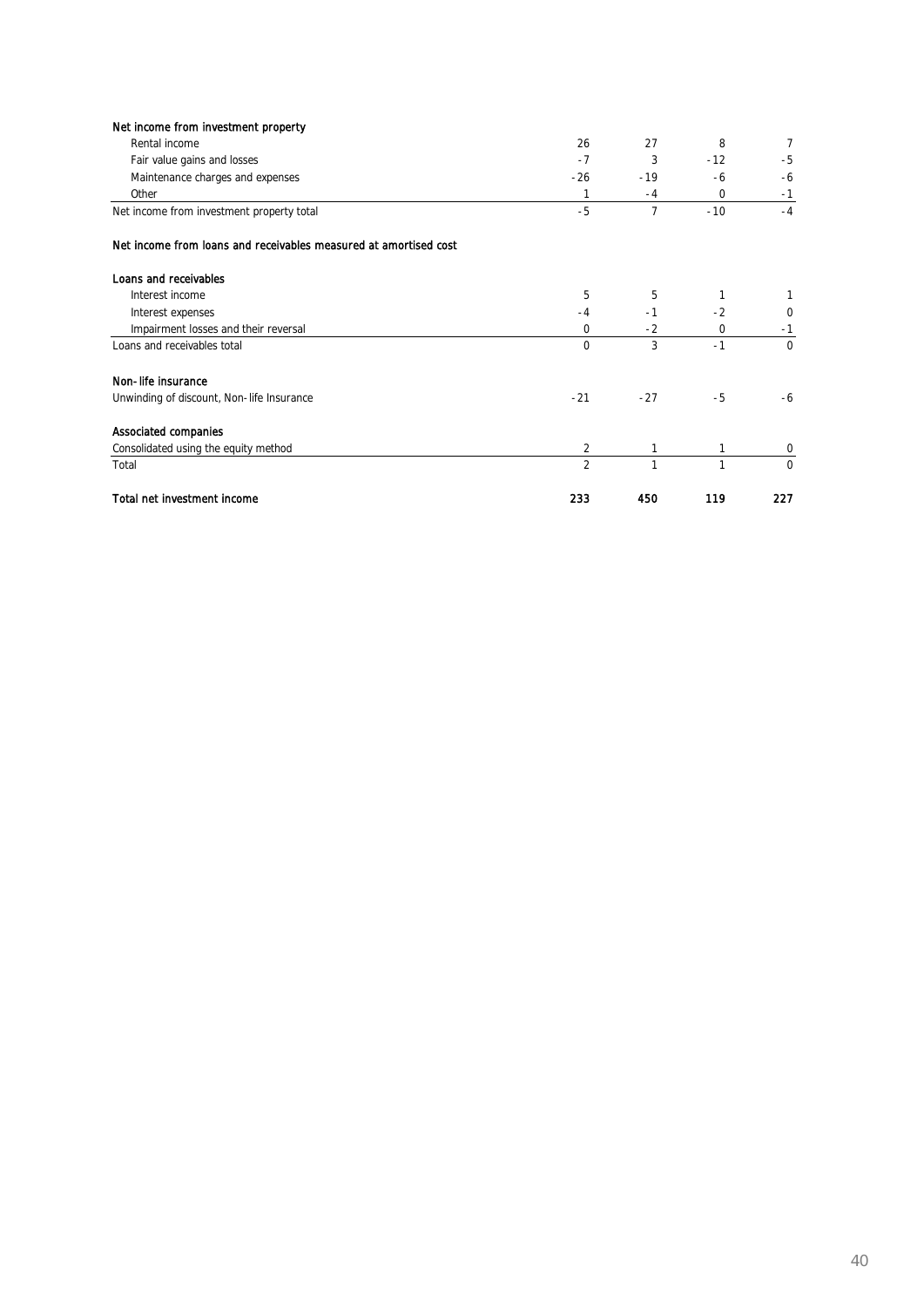## Note 6. Other operating expenses

|                                    | $Q1 - 4$    | $Q1 - 4$ | Q4   | Q4          |
|------------------------------------|-------------|----------|------|-------------|
| <b>EUR million</b>                 | 2020        | 2019     | 2020 | 2019        |
| <b>ICT</b> costs                   |             |          |      |             |
| Production                         | 174         | 137      | 44   | 36          |
| Development                        | 34          | 67       | 8    | 17          |
| <b>Buildings</b>                   | $\mathbf 0$ |          | $-2$ | 2           |
| Government charges and audit fees* | 52          | 40       | 11   | 9           |
| Purchased services                 | 34          | 34       | 9    | 8           |
| Data communications                | 10          | 10       | 2    | 2           |
| Marketing                          | 11          | 13       | 4    | 4           |
| Corporate social responsibility    | 3           | 2        | ◀    | $\mathbf 0$ |
| Insurance and security costs       | 3           | 4        | ◢    |             |
| Other                              | 72          | 72       | 20   | 19          |
| Total                              | 393         | 386      | 98   | 99          |

\* Include EUR 26 million in service charges paid to OP Cooperative. In October–December, the share of the internal service charges was EUR 7 million.

#### Development costs

|                                                 | $Q1 - 4$ | $Q1 - 4$ | Q4       | Q4       |
|-------------------------------------------------|----------|----------|----------|----------|
| <b>EUR million</b>                              | 2020     | 2019     | 2020     | 2019     |
| ICT development costs                           | 34       | 67       | 8        | 17       |
| Share of own work                               | 0        |          | $\Omega$ | $\Omega$ |
| Total development costs in the income statement | 34       | 68       | 8        | 18       |
| Capitalised ICT costs                           | 36       | 38       | 8        | 12       |
| Capitalised share of own work                   |          | 0        |          | $\Omega$ |
| Total capitalised development costs             | 36       | 38       | 8        | 12       |
| <b>Total development costs</b>                  | 70       | 106      | 16       | 30       |
| Depreciation/amortisation and impairment loss   | 37       | 49       | 9        | 22       |

## Note 7. Impairment losses on receivables

| <b>EUR million</b>                                                                         | $Q1 - 4$<br>2020 | $Q1 - 4$<br>2019 | Ω4<br>2020 | Q4<br>2019 |
|--------------------------------------------------------------------------------------------|------------------|------------------|------------|------------|
| Receivables written down as loan and quarantee losses                                      | -55              | -4               | -3         | $-1$       |
| Recoveries of receivables written down<br>Expected credit losses (ECL) on receivables from |                  |                  |            |            |
| customers and off-balance-sheet items                                                      |                  | -47              | 15         | -40        |
| Expected credit losses (ECL) on notes and bonds*                                           |                  |                  |            |            |
| Total                                                                                      | -53              | -51              |            | -40        |

\* The expected credit losses on notes and bonds in insurance operations are presented in net investment income.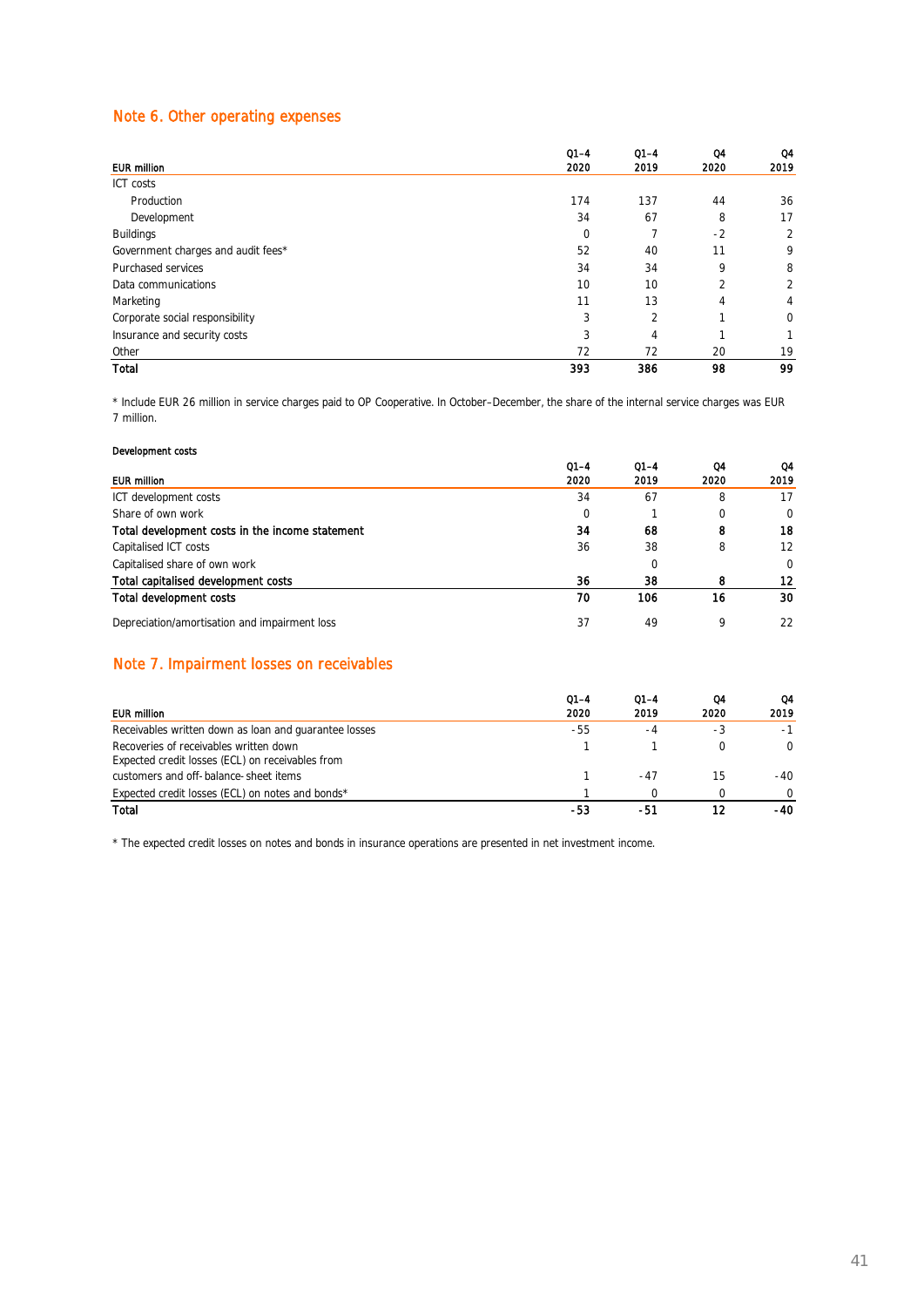#### Credit risk exposures and related loss allowance

Exposures within the scope of accounting for expected credit losses by impairment stage 31 December 2020

|                                                                           |         |                         |                     |       |         | Total    |
|---------------------------------------------------------------------------|---------|-------------------------|---------------------|-------|---------|----------|
| <b>Exposures</b>                                                          | Stage 1 | Stage 2                 |                     |       | Stage 3 | exposure |
| <b>EUR million</b>                                                        |         | Not more<br>than 30 DPD | More than<br>30 DPD | Total |         |          |
| Receivables from customers (gross)                                        |         |                         |                     |       |         |          |
| Corporate Banking                                                         | 23,609  | 1.190                   | 156                 | 1,346 | 499     | 25,454   |
| Total                                                                     | 23,609  | 1,190                   | 156                 | 1,346 | 499     | 25,454   |
| Off-balance-sheet limits                                                  |         |                         |                     |       |         |          |
| Corporate Banking                                                         | 4,048   | 377                     | 69                  | 446   | 65      | 4,558    |
| <b>Total</b>                                                              | 4,048   | 377                     | 69                  | 446   | 65      | 4,558    |
| Other off-balance-sheet commitments                                       |         |                         |                     |       |         |          |
| Corporate Banking                                                         | 6.267   | 262                     |                     | 262   | 99      | 6,628    |
| Total                                                                     | 6,267   | 262                     |                     | 262   | 99      | 6,628    |
| Notes and bonds                                                           |         |                         |                     |       |         |          |
| Other Operations                                                          | 13.141  | 50                      |                     | 50    |         | 13,191   |
| Insurance                                                                 | 2.349   | 30                      |                     | 30    | 9       | 2,388    |
| <b>Total</b>                                                              | 15,490  | 80                      |                     | 80    | 9       | 15,579   |
| Total exposures within the scope of accounting for expected credit losses | 49,413  | 1,909                   | 225                 | 2,135 | 671     | 52,219   |

#### Loss allowance by impairment stage 31 December 2020

| On-balance-sheet exposures and related off-balance-sheet limits* | Stage 1 |                         | Stage 2             |       | Stage 3 | <b>Total loss</b><br>allowance |
|------------------------------------------------------------------|---------|-------------------------|---------------------|-------|---------|--------------------------------|
| <b>EUR million</b>                                               |         | Not more<br>than 30 DPD | More than<br>30 DPD | Total |         |                                |
| Receivables from customers                                       |         |                         |                     |       |         |                                |
| Corporate Banking                                                | $-25$   | $-28$                   | $-1$                | $-29$ | $-227$  | $-281$                         |
| <b>Total</b>                                                     | $-25$   | $-28$                   | $-1$                | $-29$ | $-227$  | $-281$                         |
| Other off-balance-sheet commitments**                            |         |                         |                     |       |         |                                |
| Corporate Banking                                                | $-12$   | $-1$                    |                     | $-1$  | $-14$   | $-27$                          |
| <b>Total</b>                                                     | $-12$   | $-1$                    |                     | $-1$  | $-14$   | $-27$                          |
| Notes and bonds****                                              |         |                         |                     |       |         |                                |
| Other Operations                                                 | $-1$    | $-1$                    |                     | $-1$  |         | $-2$                           |
| Insurance                                                        | $-3$    | $-1$                    |                     | $-1$  | $-3$    | $-7$                           |
| <b>Total notes and bonds</b>                                     | $-4$    | $-2$                    |                     | $-2$  | $-3$    | $-10$                          |
| <b>Total</b>                                                     | $-41$   | $-31$                   | -1                  | $-32$ | $-245$  | $-318$                         |

\* Loss allowance is recognised as one component to deduct the balance sheet item.

\*\* Loss allowance is recognised in provisions and other liabilities in the balance sheet.

\*\*\* Loss allowance is recognised in the fair value reserve in other comprehensive income.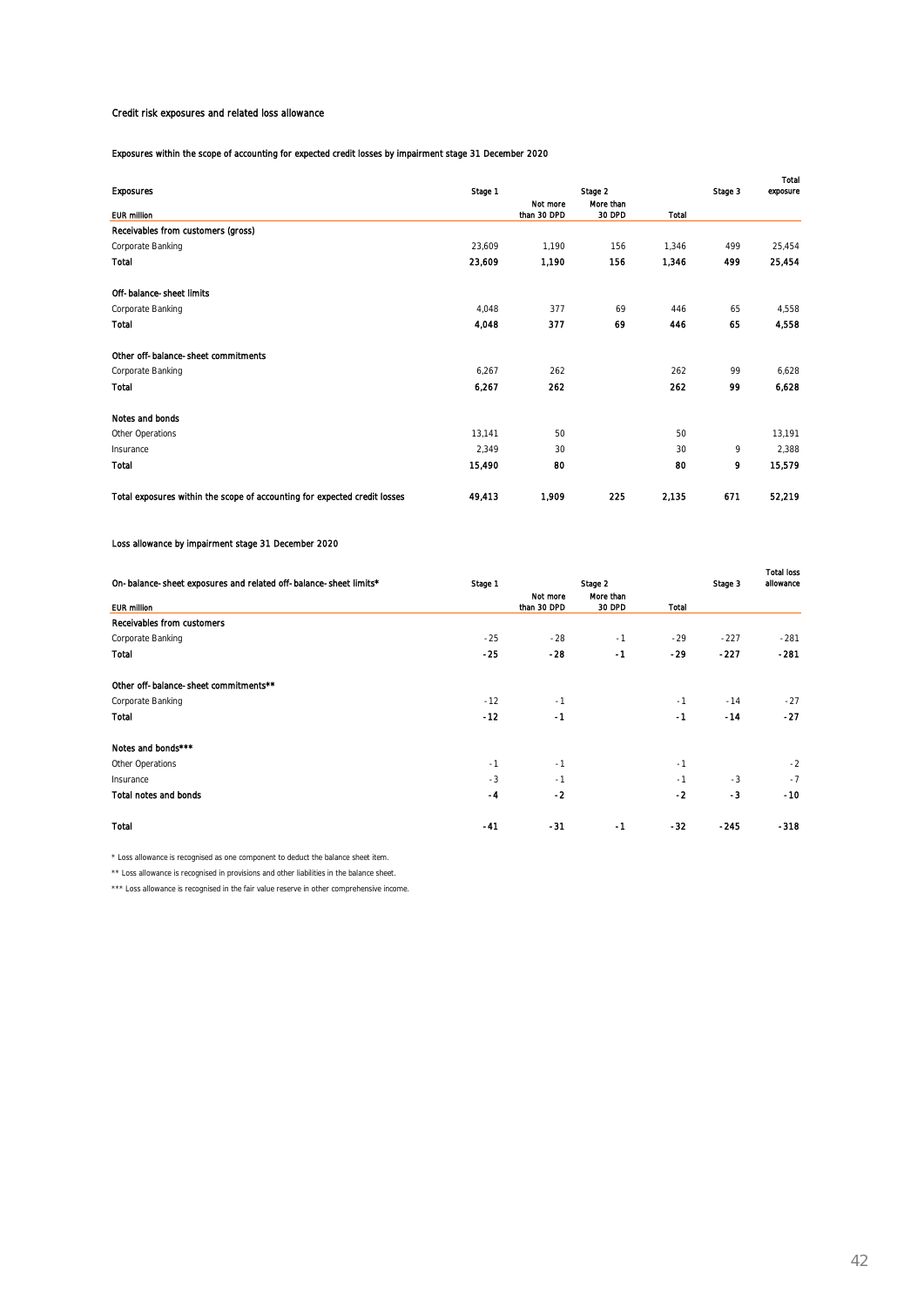The table below shows a summary of loss allowance relative to the exposure amount by impairment stage. The coverage ratio describes the ratio of loss allowance to exposure amount.

| Summary and key indicators 31 December 2020                                    |          |                         | Stage 2             |              | Stage 3   | Total    |
|--------------------------------------------------------------------------------|----------|-------------------------|---------------------|--------------|-----------|----------|
|                                                                                |          | Not more<br>than 30 DPD | More than<br>30 DPD | <b>Total</b> |           |          |
| Receivables from customers: on-balance-sheet and off-balance-sheet items       |          |                         |                     |              |           |          |
| Corporate Banking                                                              | 33.923   | 1.829                   | 225                 | 2.054        | 663       | 36,640   |
| Loss allowance                                                                 |          |                         |                     |              |           |          |
| Corporate Banking                                                              | $-37$    | $-29$                   | $-1$                | $-30$        | $-242$    | $-309$   |
| Coverage ratio, %                                                              |          |                         |                     |              |           |          |
| Corporate Banking                                                              | $-0.11%$ | $-1.59%$                | $-0.55%$            | $-1.48%$     | $-36.48%$ | $-0.84%$ |
| Receivables from customers; total on-balance-sheet and off-balance-sheet items | 33.923   | 1.829                   | 225                 | 2,054        | 663       | 36,640   |
| <b>Total loss allowance</b>                                                    | $-37$    | $-29$                   | $-1$                | $-30$        | $-242$    | -309     |
| Total coverage ratio, %                                                        | $-0.11%$ | $-1.59%$                | $-0.55%$            | $-1.48%$     | $-36.48%$ | $-0.84%$ |
| Carrying amount, notes and bonds                                               |          |                         |                     |              |           |          |
| Other Operations                                                               | 13,141   | 50                      |                     | 50           |           | 13,191   |
| Insurance                                                                      | 2.349    | 30                      |                     | 30           | 9         | 2,388    |
| Loss allowance                                                                 |          |                         |                     |              |           |          |
| Other Operations                                                               | $-1$     | $-1$                    |                     | $-1$         |           | $-2$     |
| Insurance                                                                      | $-3$     | $-1$                    |                     | $-1$         | $-3$      | $-7$     |
| Coverage ratio, %                                                              |          |                         |                     |              |           |          |
| Other Operations                                                               | $-0.01%$ | $-1.34%$                |                     | $-1.34%$     |           | $-0.02%$ |
| Insurance                                                                      | $-0.13%$ | $-3.90%$                |                     | $-3.90%$     | $-36.16%$ | $-0.31%$ |
| <b>Total notes and bonds</b>                                                   | 15,490   | 80                      |                     | 80           | 9         | 15,579   |
| <b>Total loss allowance</b>                                                    | $-4$     | $-2$                    |                     | $-2$         | $-3$      | $-10$    |
| Total coverage ratio, %                                                        | $-0.03%$ | $-2.30%$                |                     | $-2.30%$     | $-36.16%$ | $-0.06%$ |

Exposures within the scope of accounting for expected credit losses by impairment stage 31 December 2019

|                                                                           |         |             |           |              |         | Total    |
|---------------------------------------------------------------------------|---------|-------------|-----------|--------------|---------|----------|
| <b>Exposures</b>                                                          | Stage 1 |             | Stage 2   |              | Stage 3 | exposure |
|                                                                           |         | Not more    | More than |              |         |          |
| <b>EUR million</b>                                                        |         | than 30 DPD | 30 DPD    | <b>Total</b> |         |          |
| Receivables from customers (gross)                                        |         |             |           |              |         |          |
| Corporate Banking                                                         | 25,103  | 1,388       | 306       | 1,693        | 384     | 27,180   |
| <b>Total</b>                                                              | 25,103  | 1,388       | 306       | 1,693        | 384     | 27,180   |
| Off-balance-sheet limits                                                  |         |             |           |              |         |          |
| Corporate Banking                                                         | 4,674   | 318         | 151       | 470          | 60      | 5,204    |
| <b>Total</b>                                                              | 4,674   | 318         | 151       | 470          | 60      | 5,204    |
| Other off-balance-sheet commitments                                       |         |             |           |              |         |          |
| Corporate Banking                                                         | 7,011   | 1,216       |           | 1,216        | 70      | 8,297    |
| <b>Total</b>                                                              | 7.011   | 1,216       |           | 1,216        | 70      | 8,297    |
| Notes and bonds                                                           |         |             |           |              |         |          |
| Other Operations                                                          | 12.259  | 93          |           | 93           |         | 12,352   |
| Insurance                                                                 | 1.990   | 2           |           | 2            | 5       | 1,998    |
| <b>Total</b>                                                              | 14,250  | 95          |           | 95           | 5       | 14,350   |
| Total exposures within the scope of accounting for expected credit losses | 51,038  | 3,017       | 457       | 3,474        | 519     | 55,031   |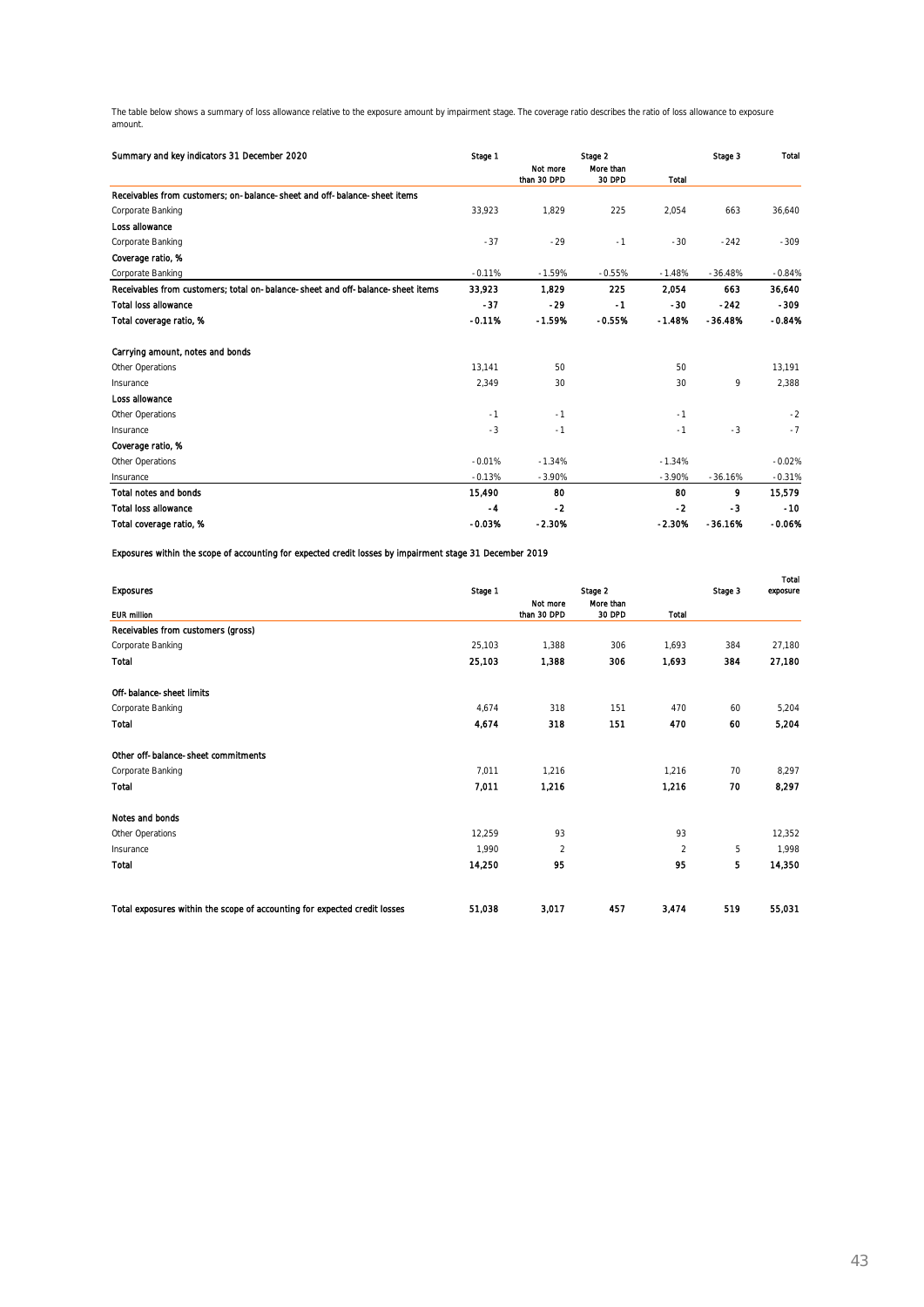#### Loss allowance by impairment stage 31 December 2019

|                                                                  |         |             |           |              |         | <b>Total loss</b> |
|------------------------------------------------------------------|---------|-------------|-----------|--------------|---------|-------------------|
| On-balance-sheet exposures and related off-balance-sheet limits* | Stage 1 |             | Stage 2   |              | Stage 3 | allowance         |
|                                                                  |         | Not more    | More than |              |         |                   |
| <b>EUR million</b>                                               |         | than 30 DPD | 30 DPD    | <b>Total</b> |         |                   |
| <b>Receivables from customers</b>                                |         |             |           |              |         |                   |
| Corporate Banking                                                | $-25$   | $-18$       | $-3$      | $-21$        | $-248$  | $-294$            |
| <b>Total</b>                                                     | $-25$   | $-18$       | $-3$      | $-21$        | $-248$  | $-294$            |
| Other off-balance-sheet commitments**                            |         |             |           |              |         |                   |
| Corporate Banking                                                | $-2$    | $-4$        |           | $-4$         | $-10$   | $-16$             |
| <b>Total</b>                                                     | $-2$    | $-4$        |           | $-4$         | $-10$   | $-16$             |
| Notes and bonds***                                               |         |             |           |              |         |                   |
| Other Operations                                                 | $-2$    | $-1$        |           | $-1$         |         | $-3$              |
| Insurance                                                        | $-2$    | 0           |           | $\Omega$     | $-3$    | $-5$              |
| <b>Total notes and bonds</b>                                     | $-4$    | $-1$        |           | $-1$         | $-3$    | -8                |
| <b>Total</b>                                                     | $-31$   | $-24$       | $-3$      | $-27$        | $-260$  | $-318$            |

\* Loss allowance is recognised as one component to deduct the balance sheet item.

\*\* Loss allowance is recognised in provisions and other liabilities in the balance sheet.

\*\*\* Loss allowance is recognised in the fair value reserve in other comprehensive income.

The table below shows a summary of loss allowance relative to the exposure amount by impairment stage. The coverage ratio describes the ratio of loss allowance to exposure amount.

| Summary and key indicators 31 December 2019                                    | Stage 1  | Stage 2                 |                     |                | Stage 3   | Total    |
|--------------------------------------------------------------------------------|----------|-------------------------|---------------------|----------------|-----------|----------|
|                                                                                |          | Not more<br>than 30 DPD | More than<br>30 DPD | <b>Total</b>   |           |          |
| Receivables from customers: on-balance-sheet and off-balance-sheet items       |          |                         |                     |                |           |          |
| Corporate Banking                                                              | 36,788   | 2,922                   | 457                 | 3,379          | 514       | 40,681   |
| Loss allowance                                                                 |          |                         |                     |                |           |          |
| Corporate Banking                                                              | $-27$    | $-22$                   | $-3$                | $-26$          | $-258$    | $-310$   |
| Coverage ratio, %                                                              |          |                         |                     |                |           |          |
| Corporate Banking                                                              | $-0.07%$ | $-0.77%$                | $-0.71%$            | $-0.76%$       | $-50.12%$ | $-0.76%$ |
| Receivables from customers; total on-balance-sheet and off-balance-sheet items | 36.788   | 2,922                   | 457                 | 3.379          | 514       | 40,681   |
| <b>Total loss allowance</b>                                                    | -27      | $-22$                   | -3                  | -26            | $-258$    | $-310$   |
| Total coverage ratio, %                                                        | $-0.07%$ | $-0.77%$                | $-0.71%$            | $-0.76%$       | $-50.12%$ | $-0.76%$ |
| Carrying amount, notes and bonds                                               |          |                         |                     |                |           |          |
| Other Operations                                                               | 12,259   | 93                      |                     | 93             |           | 12,352   |
| Insurance                                                                      | 1.990    | 2                       |                     | $\overline{2}$ | 5         | 1,998    |
| Loss allowance                                                                 |          |                         |                     |                |           |          |
| Other Operations                                                               | $-2$     | $-1$                    |                     | $-1$           |           | $-3$     |
| Insurance                                                                      | $-2$     | 0                       |                     | 0              | $-3$      | $-5$     |
| Coverage ratio, %                                                              |          |                         |                     |                |           |          |
| Other Operations                                                               | $-0.02%$ | $-0.81%$                |                     | $-0.81%$       |           | $-0.02%$ |
| Insurance                                                                      | $-0.09%$ | $-18.51%$               |                     | $-18.51%$      | $-53.78%$ | $-0.24%$ |
| <b>Total notes and bonds</b>                                                   | 14,250   | 95                      |                     | 95             | 5         | 14,350   |
| <b>Total loss allowance</b>                                                    | $-4$     | $-1$                    |                     | $-1$           | $-3$      | -8       |
| Total coverage ratio, %                                                        | $-0.03%$ | $-1.18X$                |                     | $-1.18%$       | $-53.78%$ | $-0.06%$ |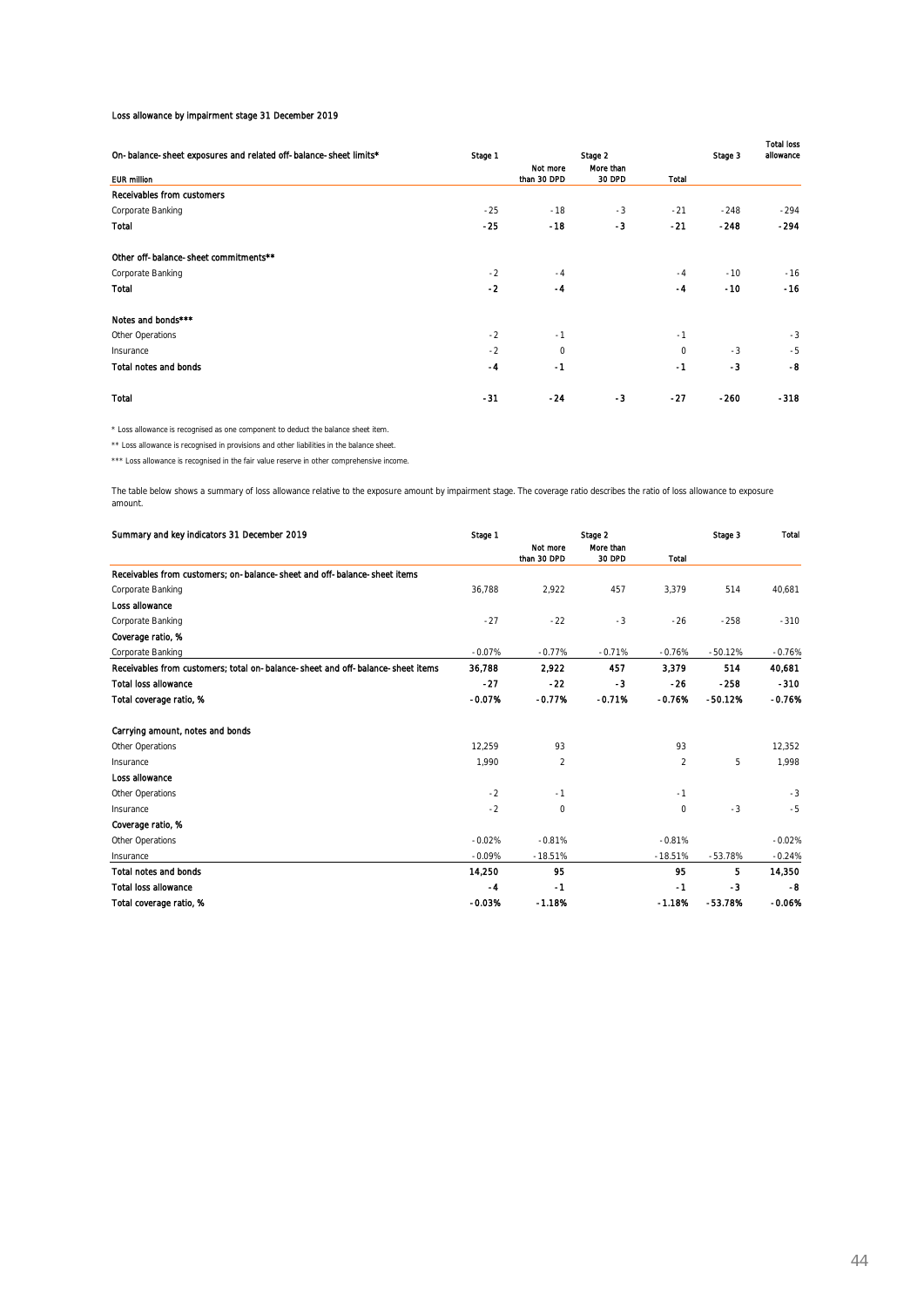The following flow statements shows the changes in loss allowance by impairment stage during 2020

| Receivables from customers and off-balance-sheet items, EUR million | Stage 1     | Stage 2  | Stage 3  | Total |
|---------------------------------------------------------------------|-------------|----------|----------|-------|
|                                                                     | 12 months   | Lifetime | Lifetime |       |
| Loss allowance 1 January 2020                                       | 27          | 26       | 257      | 310   |
| Transfers from Stage 1 to Stage 2                                   | $-1$        |          |          | 6     |
| Transfers from Stage 1 to Stage 3                                   | $-1$        |          | 29       | 28    |
| Transfers from Stage 2 to Stage 1                                   | $\mathbf 0$ | $-3$     |          | $-3$  |
| Transfers from Stage 2 to Stage 3                                   |             | $-4$     | 28       | 24    |
| Transfers from Stage 3 to Stage 2                                   |             | $\Omega$ | $-3$     | $-2$  |
| Transfers from Stage 3 to Stage 1                                   | $\mathbf 0$ |          | 0        | 0     |
| Increases due to origination and acquisition                        | 16          |          | 4        | 27    |
| Decreases due to derecognition                                      | $-6$        | -6       | $-32$    | $-44$ |
| Changes in risk parameters (net)                                    | 7           | 5        | $-7$     | 5     |
| Changes due to update in the methodology for estimation (net)       | $-5$        | $-2$     |          | $-7$  |
| Decrease in allowance account due to write-offs                     |             |          | $-33$    | $-33$ |
| Net change in expected credit losses                                | 10          | 4        | $-14$    | -1    |
| Loss allowance 31 December 2020                                     | 37          | 29       | 243      | 309   |
| Net change in expected credit losses Q4 2020                        | -6          | -5       | -4       | -14   |

#### Effect of the application of the new definition of default

OP Corporate Bank will apply a so-called Two-Step Approach to the definition of default based on the EBA's guidelines. The first step involved the change of the definition of default during the first quarter of 2020. The second step to be taken involves the calibration of credit risk parameters. The adoption of the first step increased the number of defaulted contracts and that of the number of transfers to Stage 3. Expected credit losses increased by EUR 13 million in the first quarter.

The second step taken in the fourth quarter involved taking account of the effect of the calibration of the credit rating model for private customers so as to comply with the new definition of default. This increased ECL by EUR 3 million, which is presented as a change in risk parameters.

In the fourth quarter, OP Corporate Bank also updated its estimates of two LGD model parameters: the non-collateral return and the cure rate. The cure rate for impairment stages 1 and 2 was updated based on data complying with the new definition of default. The estimates for the non-collateral return and the cure rate for impairment stage 3 were made timedependent so that they will decrease if the period of default or debt collection increases. ECL increased by approximately EUR 3 million; it is presented as a change in risk parameters.

Furthermore, in the fourth quarter, OP Corporate Bank updated its lifetime PD model for corporate exposures based on data complying with the new definition of default, among other things. In addition, OP Corporate Bank further specified model segmentation and revised the explaining macroeconomic factors so as to include GDP and real interest rate (previously GDP and 12-month Euribor for large companies and investments for other companies). ECL decreased by EUR 7 million; it is presented as a change in model assumptions and methodology.

#### COVID-19 pandemic

To prevent the significant economic effects caused by the COVID-19 pandemic, the EU member states have implemented a variety of financial support measures. On 2 April 2020, the European Banking Authority (EBA) published clarification to relief on processing payment moratoria due to the COVID-19 pandemic in the capital requirements regulation for applying, for example, to forborne exposures and default (EBA/GL/2020/02 "Guidelines on legislative and non-legislative moratoria on loan payments applied in the light of the COVID-19 crisis"). On 7 July 2020, the EBA also published a report on the implementation of selected COVID-19 policies (EBA/REP/2020/19). However, the relief applies to legislative payment moratorium or payment moratorium jointly agreed within the banking sector that have not been carried out in Finland. In Finland, the financial support measures for lending consist of raising the Finnvera's (Government guarantee institution) financing authorisation to EUR 12 billion. Consequently, SMEs can apply for working capital backed up by a quarantee from Finnvera to get through the coronavirus crisis.

Finnvera's guarantees affect the LDG component in ECL measurement, thus reducing the ECL amount.

OP Corporate Bank independently provides its customers with the opportunity to get a repayment holiday for corporate loans. Changes in repayment schedules are evaluated on a case-by-case basis. In addition, guarantees provided by Finnvera will be used extensively. In loan modifications, forborne loans and customers in default are identified according to the normal set of instructions. During the coronavirus crisis, most of the repayment holidays have been granted to private customers and to SME customers.

In the ECL measurement, the Covid-19 crisis has been taken into account by updating macroeconomic factors on a quarterly basis. When the crisis began in the first quarter, a larger weight was given to the downside scenario; downside 40%, baseline 50% and upside 10%. The situation stabilised in the second quarter, after which the scenario weights have been normal; downside 20%, baseline 60% and upside 20%. For example, GDP growth for 2021 is predicted to be from 0.5% to 5.4% in different scenarios, and that for 2022 is predicted to be from 0.5% to 3.4% in different scenarios. The unemployment rate for 2021 is predicted to be from 7.7% to 8.7% in different scenarios, and that for 2022 is predicted to be from 6.9% to 8.3% in different scenarios.

The effect of the COVID-19 crisis on growth in expected credit loss during 2020 totalled approximately EUR 17 million. This was reflected in the transfer of contracts from impairment stages 1 and 2 to impairment stages 2 and 3, and in growth in risk parameters, especially in PD. Uncertainty still exists related to the economic development caused by the COVID-19 crisis.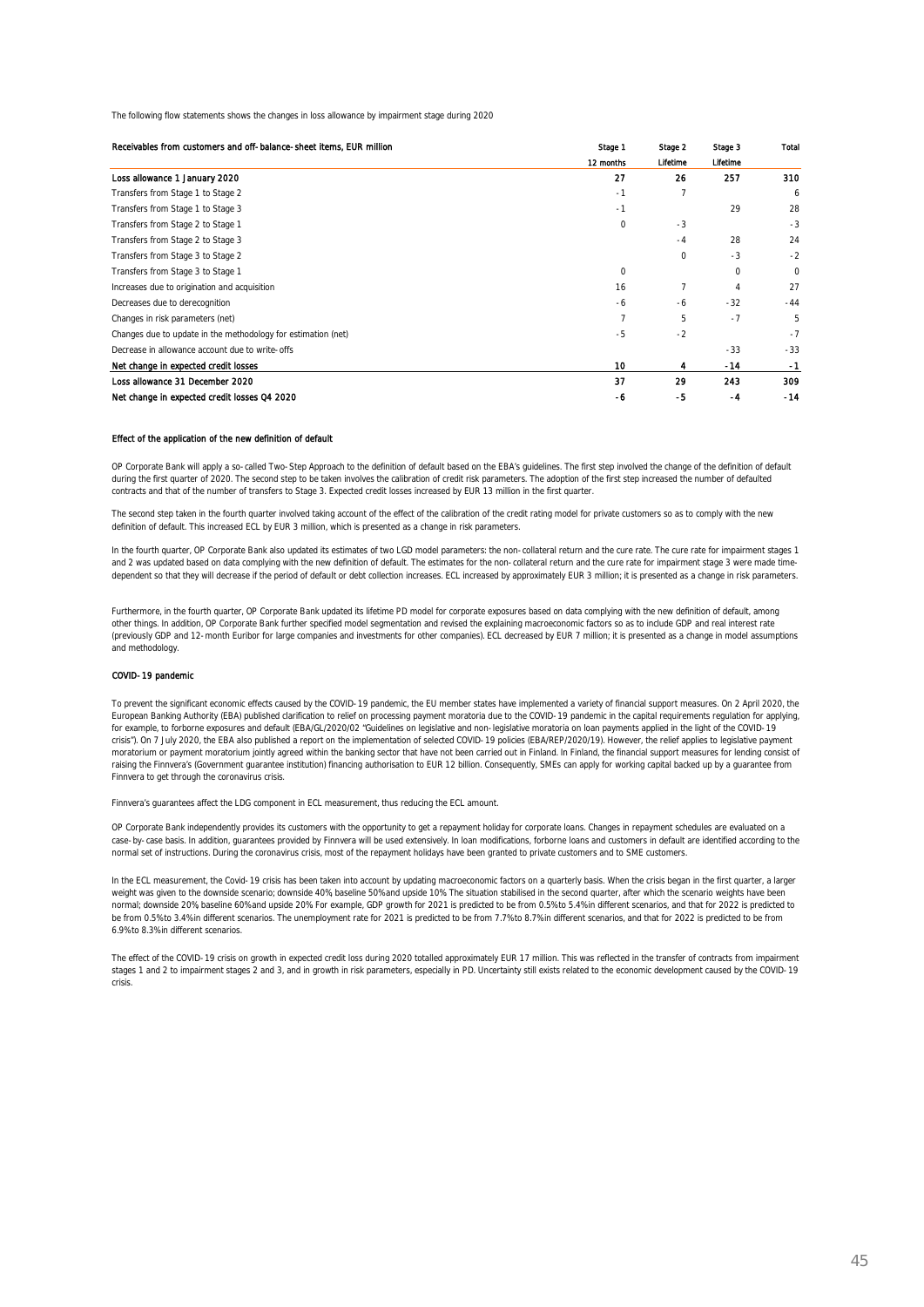| Notes and bonds, EUR million                                  | Stage 1   | Stage 2         | Stage 3  | Total    |
|---------------------------------------------------------------|-----------|-----------------|----------|----------|
|                                                               | 12 months | <b>Lifetime</b> | Lifetime |          |
| Loss allowance 1 January 2020                                 |           |                 | 3        |          |
| Transfers from Stage 1 to Stage 2                             | $\Omega$  |                 |          |          |
| Transfers from Stage 1 to Stage 3                             | $\Omega$  |                 | 0        | 0        |
| Transfers from Stage 3 to Stage 1                             | $\Omega$  |                 | 0        | 0        |
| Increases due to origination and acquisition                  |           | 0               |          | 3        |
| Decreases due to derecognition                                | $-1$      | $-1$            | 0        | $-2$     |
| Changes in risk parameters (net)                              | 0         | 0               | 0        | 0        |
| Changes due to update in the methodology for estimation (net) | 0         |                 |          | $\Omega$ |
| Net change in expected credit losses                          |           |                 | o        |          |
| Loss allowance 31 December 2020                               | 5         | 2               | 3        | 10       |
| Net change in expected credit losses Q4 2020                  |           |                 |          |          |

The table below shows the change in loss allowance by impairment stage during 2019

| Receivables from customers and off-balance-sheet items. EUR million | Stage 1     | Stage 2  | Stage 3  | Total          |
|---------------------------------------------------------------------|-------------|----------|----------|----------------|
|                                                                     | 12 months   | Lifetime | Lifetime |                |
| Loss allowance 1 January 2019                                       | 27          | 30       | 207      | 263            |
| Transfers from Stage 1 to Stage 2                                   | $-1$        | 9        |          | 8              |
| Transfers from Stage 1 to Stage 3                                   | $-4$        |          |          | 3              |
| Transfers from Stage 2 to Stage 1                                   | $\mathbf 0$ | $-3$     |          | $-3$           |
| Transfers from Stage 2 to Stage 3                                   |             | $-7$     | 9        | $\overline{c}$ |
| Transfers from Stage 3 to Stage 2                                   |             | $\Omega$ | $-2$     | $-2$           |
| Transfers from Stage 3 to Stage 1                                   | $\mathbf 0$ |          | $-1$     | $-1$           |
| Increases due to origination and acquisition                        | 8           | 4        | 6        | 19             |
| Decreases due to derecognition                                      | $-4$        | $-4$     | $-7$     | $-14$          |
| Changes in risk parameters (net)                                    | $\mathbf 0$ | $-4$     | 40       | 37             |
| Decrease in allowance account due to write-offs                     |             |          | $-2$     | $-2$           |
| Net change in expected credit losses                                | 0           | $-4$     | 51       | 47             |
| Loss allowance 31 December 2019                                     | 27          | 26       | 257      | 310            |
| Net change in expected credit losses Q4 2019                        | 5           | 4        | 1        | 9              |

| Notes and bonds, EUR million                                  | Stage 1   | Stage 2  | Stage 3  | Total |
|---------------------------------------------------------------|-----------|----------|----------|-------|
|                                                               | 12 months | Lifetime | Lifetime |       |
| Loss allowance 1 January 2019                                 | 4         | 2        | 2        | 9     |
| Transfers from Stage 1 to Stage 2                             | $\Omega$  |          |          |       |
| Transfers from Stage 1 to Stage 3                             | $\Omega$  |          |          |       |
| Transfers from Stage 2 to Stage 1                             | $\Omega$  | $-1$     |          | -1    |
| Transfers from Stage 3 to Stage 2                             |           |          |          |       |
| Transfers from Stage 3 to Stage 1                             | 0         |          | 0        | 0     |
| Increases due to origination and acquisition                  |           | 0        | $\Omega$ |       |
| Decreases due to derecognition                                | $-2$      | $-1$     | $\Omega$ | $-3$  |
| Changes in risk parameters (net)                              | $-1$      | 0        | 0        | 0     |
| Changes due to update in the methodology for estimation (net) | 0         |          |          | 0     |
| Net change in expected credit losses                          |           | -1       |          | $-1$  |
| Loss allowance 31 December 2019                               |           |          | 3        | 8     |
| Net change in expected credit losses Q4 2019                  |           | -1       | -2       | -2    |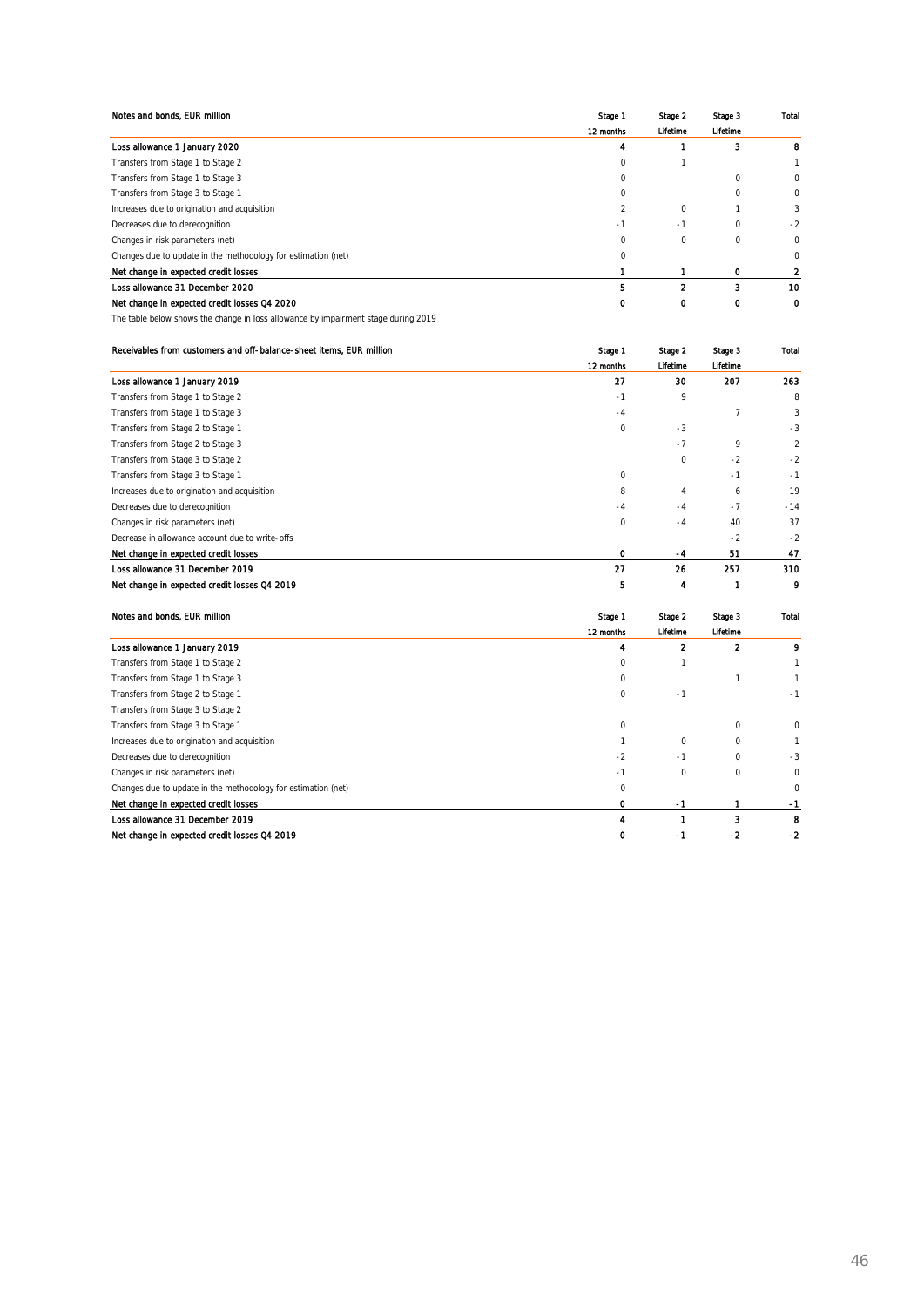### Note 8. Insurance liabilities

|                                                                              | 31 Dec | 31 Dec |
|------------------------------------------------------------------------------|--------|--------|
| <b>EUR million</b>                                                           | 2020   | 2019   |
| Provision for unpaid claims                                                  |        |        |
| Provision for unpaid claims for annuities                                    | 1.596  | 1,571  |
| Other provision for unpaid claims                                            | 1.121  | 1,101  |
| Reserve for decreased discount rate (value of hedges of insurance liability) | 16     | $-22$  |
| Total                                                                        | 2.733  | 2,650  |
| Provisions for unearned premiums                                             | 593    | 584    |
| Total                                                                        | 3,326  | 3.234  |

### Note 9. Debt securities issued to the public

|                                              | 31 Dec | 31 Dec |
|----------------------------------------------|--------|--------|
| <b>EUR million</b>                           | 2020   | 2019   |
| Bonds                                        | 12,666 | 11,955 |
| Subordinated bonds (SNP)                     | 1.689  | 1.156  |
| Other                                        |        |        |
| Certificates of deposit                      | 273    |        |
| Commercial paper                             | 7.347  | 9,716  |
| Included in own portfolio in trading $(-)^*$ | $-72$  | $-101$ |
| Total debt securities issued to the public   | 21,903 | 22.726 |

\*Own bonds held by OP Corporate Bank Group have been set off against liabilities.

#### Note 10. Fair value reserve after income tax

#### Fair value through other comprehensive income

| <b>EUR million</b>                              | Notes and bonds | Shares and participations<br>(overlay approach) | Cash flow<br>hedging | Total    |
|-------------------------------------------------|-----------------|-------------------------------------------------|----------------------|----------|
| Opening balance 1 January 2019                  |                 | -15                                             | o                    | $-12$    |
| Fair value changes                              | 52              | 41                                              | C                    | 93       |
| Capital gains transferred to income statement   | -17             | 12                                              |                      | $-4$     |
| Impairment loss transferred to income statement |                 | 13                                              |                      | 13       |
| Transfers to net interest income                |                 |                                                 |                      | $\Omega$ |
| Deferred tax                                    | $-7$            | $-13$                                           |                      | $-20$    |
| Closing balance 31 December 2019                | 31              | 38                                              |                      | 70       |

#### Fair value through other comprehensive income

|                                                 |                 | Shares and participations | Cash flow |       |
|-------------------------------------------------|-----------------|---------------------------|-----------|-------|
| <b>EUR million</b>                              | Notes and bonds | (overlay approach)        | hedging   | Total |
| Opening balance 1 January 2020                  | 31              | 38                        |           | 70    |
| Fair value changes                              | 65              |                           |           | 68    |
| Capital gains transferred to income statement   | -5              |                           |           | $-4$  |
| Impairment loss transferred to income statement |                 |                           |           | 5.    |
| Deferred tax                                    | $-12$           | - 1                       |           | $-14$ |
| Closing balance 31 December 2020                | 79              |                           |           | 125   |

The fair value reserve before tax amounted to EUR 156 million at the end of the reporting period and the related deferred tax liability was EUR 31 million. At the end of 2019, the fair value reserve totalled EUR 87 million and the related deferred tax liability was EUR 17 million. During the reporting period, positive mark-to-market valuations of equity instruments in the fair value reserve totalled EUR 61 million (51) and negative mark-to-market valuations EUR 6 million (3), owing to the application of the overlay approach. The loss allowance on notes and bonds recognised at fair value through other comprehensive income totalled EUR –1 million (2) in the fair value reserve during the reporting period.

The negative fair value reserve may recover by means of asset appreciation, capital losses and recognised impairments.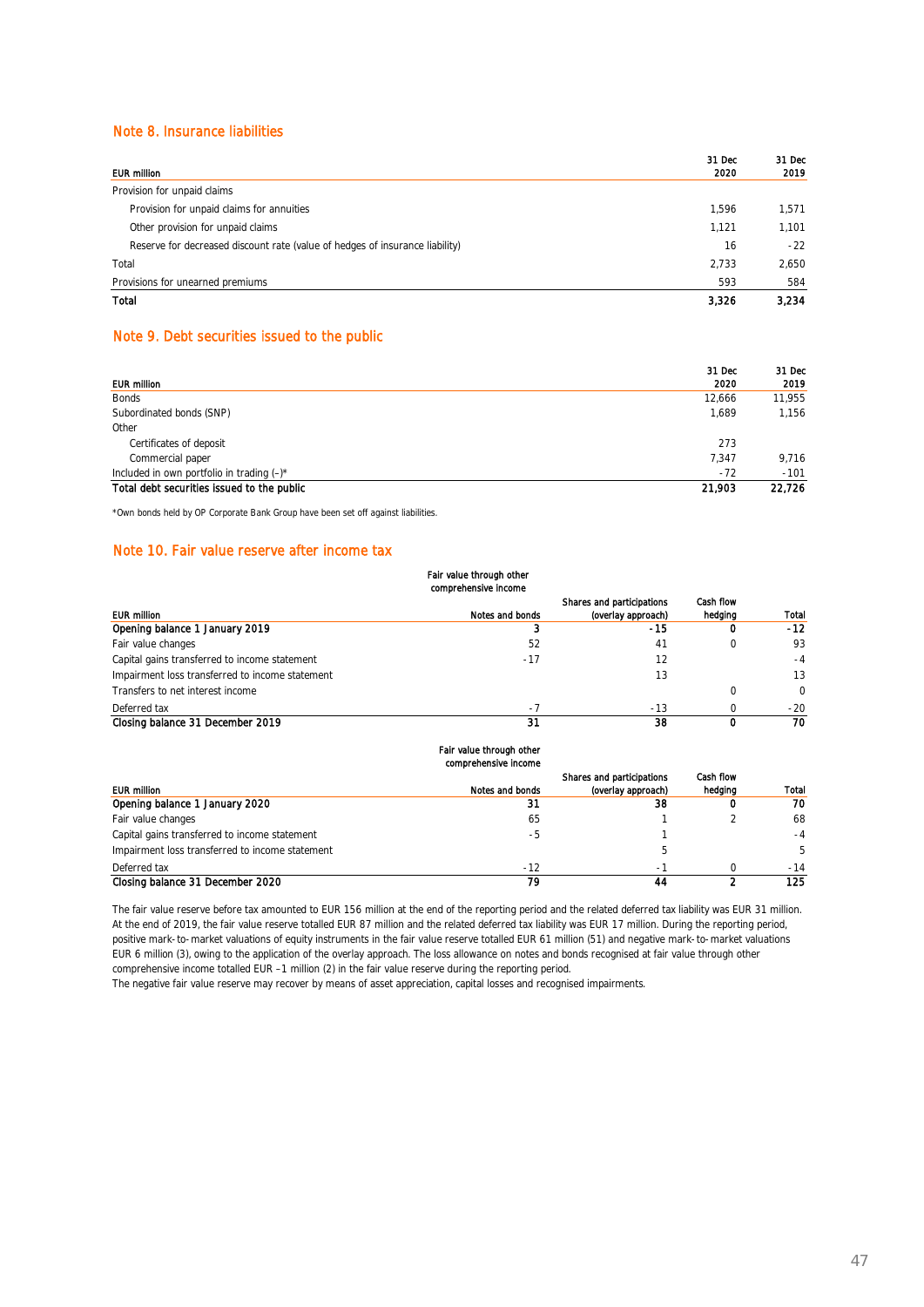### Note 11. Collateral given

|                                                    | 31 Dec | 31 Dec |
|----------------------------------------------------|--------|--------|
| <b>EUR million</b>                                 | 2020   | 2019   |
| Given on behalf of own liabilities and commitments |        |        |
| Pledges                                            | 39     | 79     |
| Others                                             | 9.710  | 3,496  |
| Total collateral given*                            | 9.749  | 3,575  |
| Secured derivative liabilities                     | 1.078  | 1,098  |
| Other secured liabilities                          | 8,046  | 2,093  |
| Total                                              | 9,124  | 3.191  |

\* In addition, bonds with a book value of EUR 5.3 billion have been pledged in the central bank, of which EUR 1.5 billion in intraday settlement collateral. Given that the bonds are available for withdrawal without the central bank's advance permission, they are not presented in the table above.

#### Note 12. Classification of financial assets and liabilities

#### Fair value through profit or loss

| <b>Assets, EUR million</b>           | <b>Amortised cost</b> | <b>Fair value</b><br>through other<br>comprehen-<br>sive income | Financial<br>assets held<br>for trading | Must be<br>measured at fair<br>value through<br>profit or loss | Hedaina<br>derivatives | Carrying<br>amount total |
|--------------------------------------|-----------------------|-----------------------------------------------------------------|-----------------------------------------|----------------------------------------------------------------|------------------------|--------------------------|
| Cash and cash equivalents            | 21.764                |                                                                 |                                         |                                                                |                        | 21.764                   |
| Receivables from credit institutions | 11.252                |                                                                 |                                         |                                                                |                        | 11.252                   |
| Derivative contracts                 |                       |                                                                 | 5.161                                   |                                                                | 209                    | 5.370                    |
| Receivables from customers           | 24.485                |                                                                 |                                         |                                                                |                        | 24.485                   |
| Notes and bonds                      | 814                   | 16.052                                                          | 332                                     | 24                                                             |                        | 17.222                   |
| Equity instruments                   |                       | 0                                                               | 19                                      | 775                                                            |                        | 794                      |
| Other financial assets               | 1.839                 |                                                                 |                                         |                                                                |                        | 1,839                    |
| <b>Financial assets</b>              |                       |                                                                 |                                         |                                                                |                        | 82.726                   |
| Other than financial instruments     |                       |                                                                 |                                         |                                                                |                        | 1.265                    |
| Total 31 December 2020               | 60.154                | 16.052                                                          | 5.511                                   | 799                                                            | 209                    | 83.991                   |

|                                      |                | <b>Fair value</b><br>through other<br>comprehen- | Financial<br>assets held | Must be<br>measured at fair<br>value through | Hedging     | Carrying     |
|--------------------------------------|----------------|--------------------------------------------------|--------------------------|----------------------------------------------|-------------|--------------|
| Assets, EUR million                  | Amortised cost | sive income                                      | for trading              | profit or loss                               | derivatives | amount total |
| Cash and cash equivalents            | 11.914         |                                                  |                          |                                              |             | 11.914       |
| Receivables from credit institutions | 9,126          |                                                  |                          |                                              |             | 9.126        |
| Derivative contracts                 |                |                                                  | 4.407                    |                                              | 468         | 4.874        |
| Receivables from customers           | 23.829         |                                                  |                          |                                              |             | 23.829       |
| Notes and bonds                      |                | 14.899                                           | 1.033                    | 42                                           |             | 15.975       |
| Equity instruments                   |                | 0                                                | 23                       | 694                                          |             | 717          |
| Other financial assets               | 1.393          |                                                  |                          |                                              |             | 1.393        |
| <b>Financial assets</b>              |                |                                                  |                          |                                              |             | 67.828       |
| Other than financial instruments     |                |                                                  |                          |                                              |             | 1.297        |
| Total 31 December 2019               | 46.262         | 14.899                                           | 5,463                    | 737                                          | 468         | 69.126       |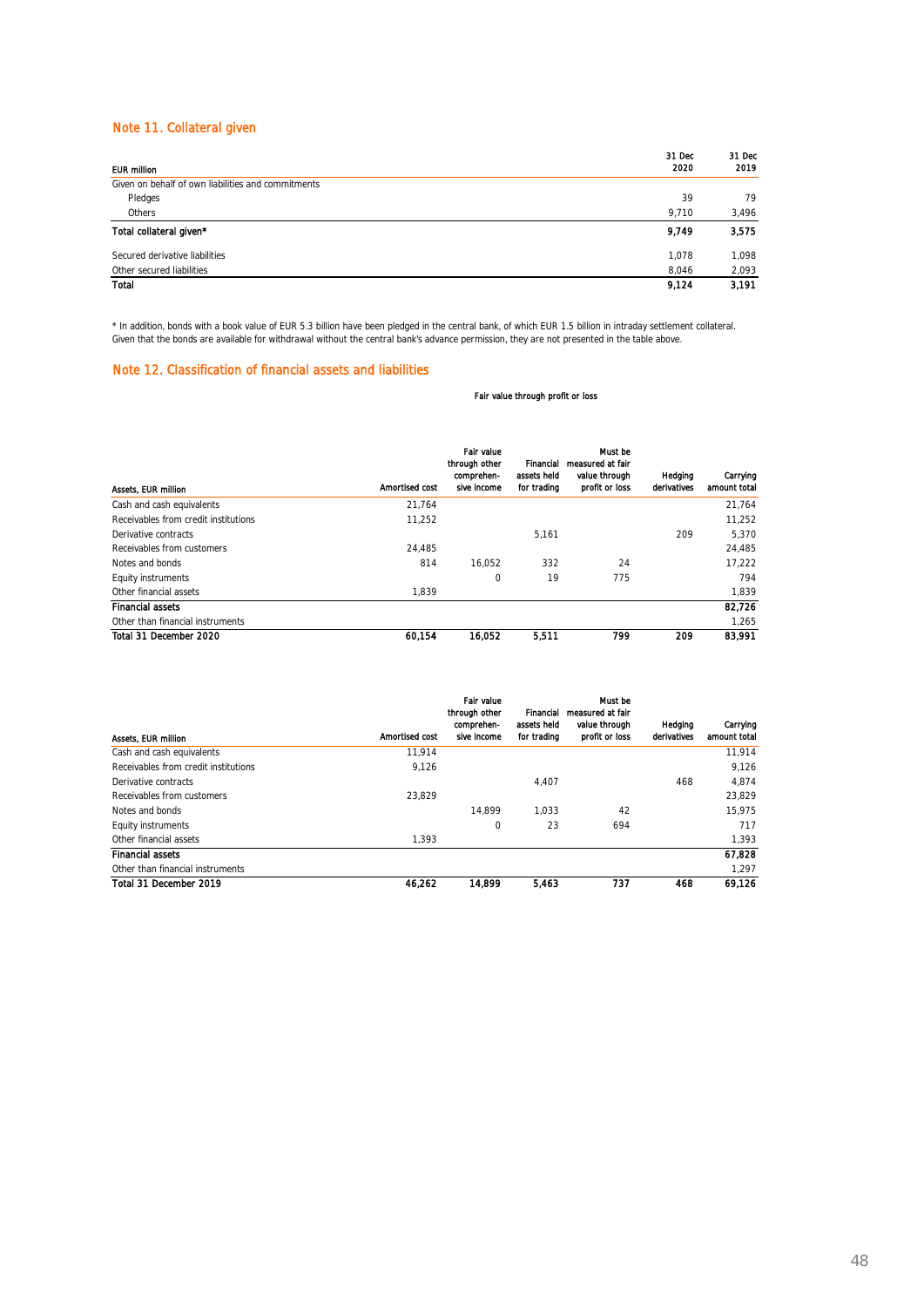| Liabilities. EUR million             | <b>Financial liabilities</b><br>at fair value through<br>profit or loss | <b>Other liabilities</b> | Hedging<br>derivatives | Carrying<br>amount total |
|--------------------------------------|-------------------------------------------------------------------------|--------------------------|------------------------|--------------------------|
| Liabilities to credit institutions   |                                                                         | 28.888                   |                        | 28.888                   |
| Derivative contracts                 | 4.070                                                                   |                          | 195                    | 4.265                    |
| Liabilities to customers             |                                                                         | 15.894                   |                        | 15.894                   |
| Insurance liabilities                |                                                                         | 3.326                    |                        | 3.326                    |
| Debt securities issued to the public |                                                                         | 21.903                   |                        | 21.903                   |
| Subordinated loans                   |                                                                         | 2.444                    |                        | 2.444                    |
| Other financial liabilities          |                                                                         | 1.803                    |                        | 1,803                    |
| <b>Financial liabilities</b>         |                                                                         |                          |                        | 78.522                   |
| Other than financial liabilities     |                                                                         |                          |                        | 672                      |
| Total 31 December 2020               | 4,070                                                                   | 74.257                   | 195                    | 79.194                   |

| Liabilities, EUR million             | <b>Financial liabilities</b><br>at fair value through<br>profit or loss | <b>Other liabilities</b> | <b>Hedging</b><br>derivatives | Carrying<br>amount total |
|--------------------------------------|-------------------------------------------------------------------------|--------------------------|-------------------------------|--------------------------|
| Liabilities to credit institutions   |                                                                         | 15.334                   |                               | 15.334                   |
| Derivative contracts                 | 3.683                                                                   |                          | 199                           | 3.882                    |
| Liabilities to customers             |                                                                         | 15.503                   |                               | 15,503                   |
| Insurance liabilities                |                                                                         | 3.234                    |                               | 3.234                    |
| Debt securities issued to the public |                                                                         | 22.726                   |                               | 22.726                   |
| Subordinated loans                   |                                                                         | 1.474                    |                               | 1.474                    |
| Other financial liabilities          |                                                                         | 1,991                    |                               | 1,991                    |
| <b>Financial liabilities</b>         |                                                                         |                          |                               | 64.143                   |
| Other than financial liabilities     |                                                                         |                          |                               | 609                      |
| Total 31 December 2019               | 3,683                                                                   | 60.260                   | 199                           | 64.752                   |

Bonds included in debt securities issued to the public are carried at amortised cost. On 31 December 2020, the fair value of these debt instruments was approximately EUR 303 million (232) higher than their carrying amount, based on information available in markets and employing commonly used valuation techniques. Subordinated liabilities are carried at amortised cost. Their fair values are higher than their amortised costs, but determining reliable fair values involves uncertainty.

#### Note 13. Recurring fair value measurements by valuation technique

| Fair value of assets on 31 December 2020, EUR million | Level 1     | Level 2  | Level 3 | Total    |
|-------------------------------------------------------|-------------|----------|---------|----------|
| Recognised at fair value through profit or loss       |             |          |         |          |
| <b>Equity instruments</b>                             | 377         | 95       | 321     | 794      |
| Debt instruments                                      | 65          | 38       | 253     | 356      |
| Derivative financial instruments                      | $\mathbf 0$ | 5,309    | 61      | 5,370    |
| Fair value through other comprehensive income         |             |          |         |          |
| <b>Equity instruments</b>                             |             | 0        |         | 0        |
| Debt instruments                                      | 14,219      | 1,536    | 297     | 16,052   |
| <b>Total financial instruments</b>                    | 14,661      | 6,978    | 933     | 22.572   |
| Investment property                                   |             |          | 306     | 306      |
| Total                                                 | 14,661      | 6,978    | 1,238   | 22,878   |
| Fair value of assets on 31 December 2019, EUR million | Level 1     | Level 2  | Level 3 | Total    |
| Recognised at fair value through profit or loss       |             |          |         |          |
| Equity instruments                                    | 334         | 58       | 325     | 717      |
| Debt instruments                                      | 484         | 82       | 510     | 1,076    |
| Derivative financial instruments                      | 11          | 4,789    | 74      | 4,874    |
| Fair value through other comprehensive income         |             |          |         |          |
| Equity instruments                                    |             | $\Omega$ |         | $\Omega$ |
| Debt instruments                                      | 12,470      | 1,556    | 874     | 14,899   |
| <b>Total financial instruments</b>                    | 13,299      | 6,485    | 1,783   | 21,566   |
| Investment property                                   |             |          | 339     | 339      |
| <b>Total</b>                                          | 13,299      | 6,485    | 2,121   | 21,905   |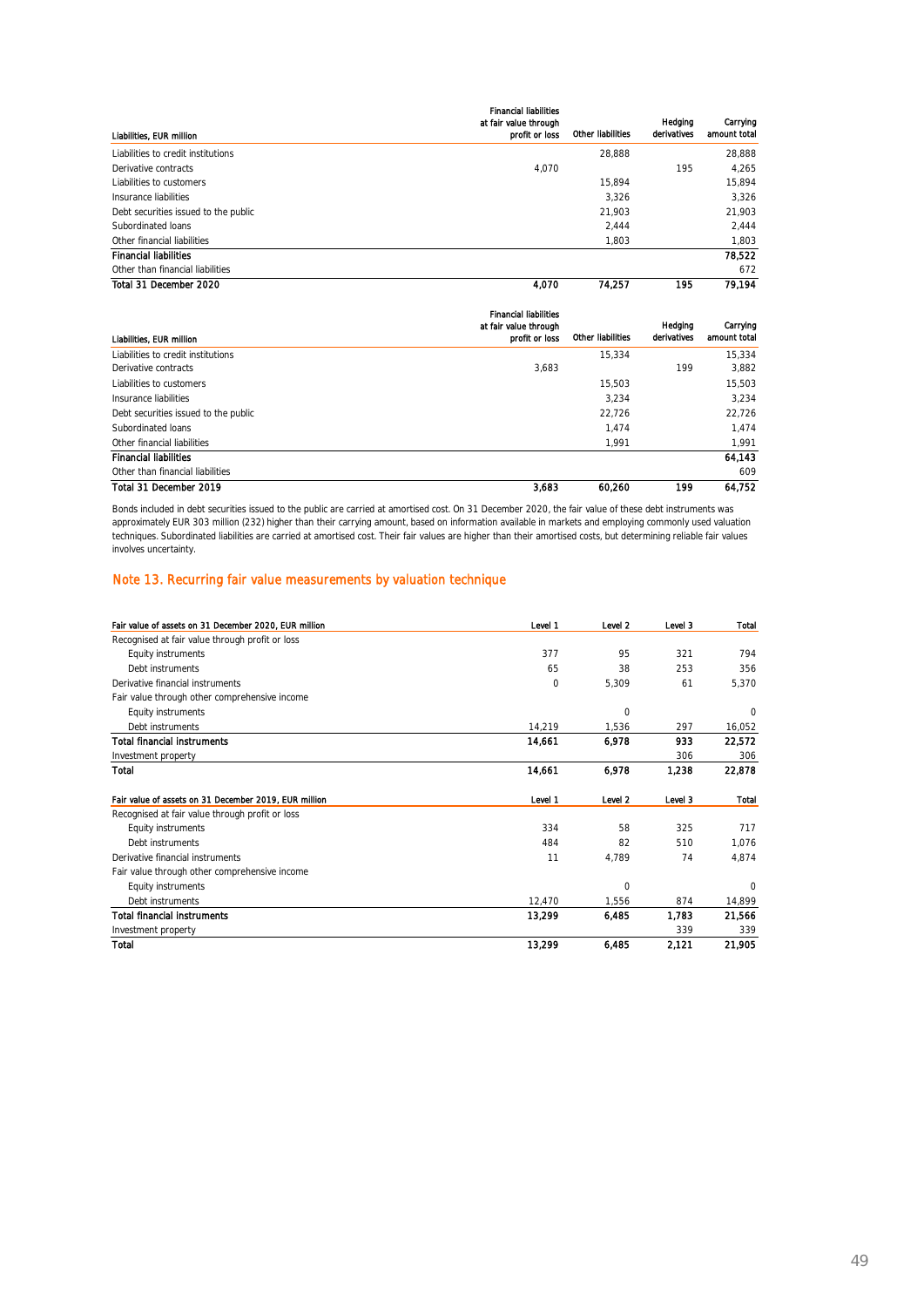| Fair value of liabilities on 31 December 2020, EUR million | Level 1  | Level 2 | Level 3 | Total    |
|------------------------------------------------------------|----------|---------|---------|----------|
| Recognised at fair value through profit or loss            |          |         |         |          |
| Other                                                      |          | 0       |         | $\Omega$ |
| Derivative financial instruments                           | $\Omega$ | 4.222   | 42      | 4,265    |
| Total                                                      | 0        | 4.223   | 42      | 4.265    |
| Fair value of Ilabilities on 31 December 2019, EUR million | Level 1  | Level 2 | Level 3 | Total    |
| Recognised at fair value through profit or loss            |          |         |         |          |
| Other                                                      |          | 12      |         | 12       |
| Derivative financial instruments                           | 9        | 3.841   | 32      | 3,882    |
| Total                                                      | 9        | 3.853   | 32      | 3.894    |

#### Level 1: Quoted prices in active markets

This level includes equities listed on major stock exchanges, quoted debt instruments issued by companies, governments and financial institutions, as well as exchange-traded derivatives. The fair value of these instruments is determined on the basis of the quotes in active markets.

#### Level 2: Valuation techniques using observable inputs

Valuation techniques based on observable input parameters. The fair value of the instruments included within this level means value derived from the market price of a financial instrument's components or similar financial instruments; or value which can be determined using commonly used valuation models and techniques if the inputs significant to the fair value measurement are based on observable market data. This hierarchy level includes the majority of OP Corporate Bank Group's OTC derivatives and quoted debt instruments issued by companies, governments and financial institutions which have not been included in Level 1.

#### Level 3: Valuation techniques using unobservable inputs

Valuation techniques whose input parameters involve uncertainty. The fair value determination of the instruments included within this level contains inputs not based on observable market data (unobservable inputs). Level 3 also includes bonds for which there is little, if any, market activity on the valuation date. This level includes the most complex OTC derivatives and derivatives with a long maturity for which the Group had to extrapolate the market data used in their value measurement, as well as certain private equity investments, and illiquid bonds, structured bonds, including securitised bonds and structured debt securities, and hedge funds. Level 3 fair value is based on pricing information from a third party.

#### Transfers between levels of the fair value hierarchy

Transfers between the levels of the fair value hierarchy are considered to take place on the date when an event causes such transfer or when circumstances change. Transfers between the levels are mainly due to the number of available market quotes.

#### Reconciliation of Level 3 items

#### Specification of financial assets and liabilities

| Financial assets, EUR million                    | <b>Financial assets</b><br>at fair value<br>through profit or loss | <b>Derivative</b><br>contracts | <b>Fair value</b><br>through other<br>comprehen-<br>sive income | <b>Total assets</b> |
|--------------------------------------------------|--------------------------------------------------------------------|--------------------------------|-----------------------------------------------------------------|---------------------|
| Opening balance 1 January 2020                   | 834                                                                | 74                             | 875                                                             | 1.783               |
| Total gains/losses in profit or loss             | $-507$                                                             | $-13$                          | $\Omega$                                                        | $-520$              |
| Total gains/losses in other comprehensive income |                                                                    |                                | 0                                                               | $\Omega$            |
| Purchases                                        | 59                                                                 |                                |                                                                 | 60                  |
| Sales                                            | $-43$                                                              |                                | $-3$                                                            | $-46$               |
| Transfers into Level 3                           | 232                                                                |                                | $-499$                                                          | $-267$              |
| Transfers out of Level 3                         |                                                                    |                                | $-77$                                                           | $-77$               |
| Closing balance 31 December 2020                 | 574                                                                | 61                             | 297                                                             | 933                 |

|                                      | Derivative |                             |
|--------------------------------------|------------|-----------------------------|
| Financial liabilities, EUR million   |            | contracts Total liabilities |
| Opening balance 1 January 2020       |            | 32                          |
| Total gains/losses in profit or loss |            |                             |
| Closing balance 31 December 2020     | 42         | 42                          |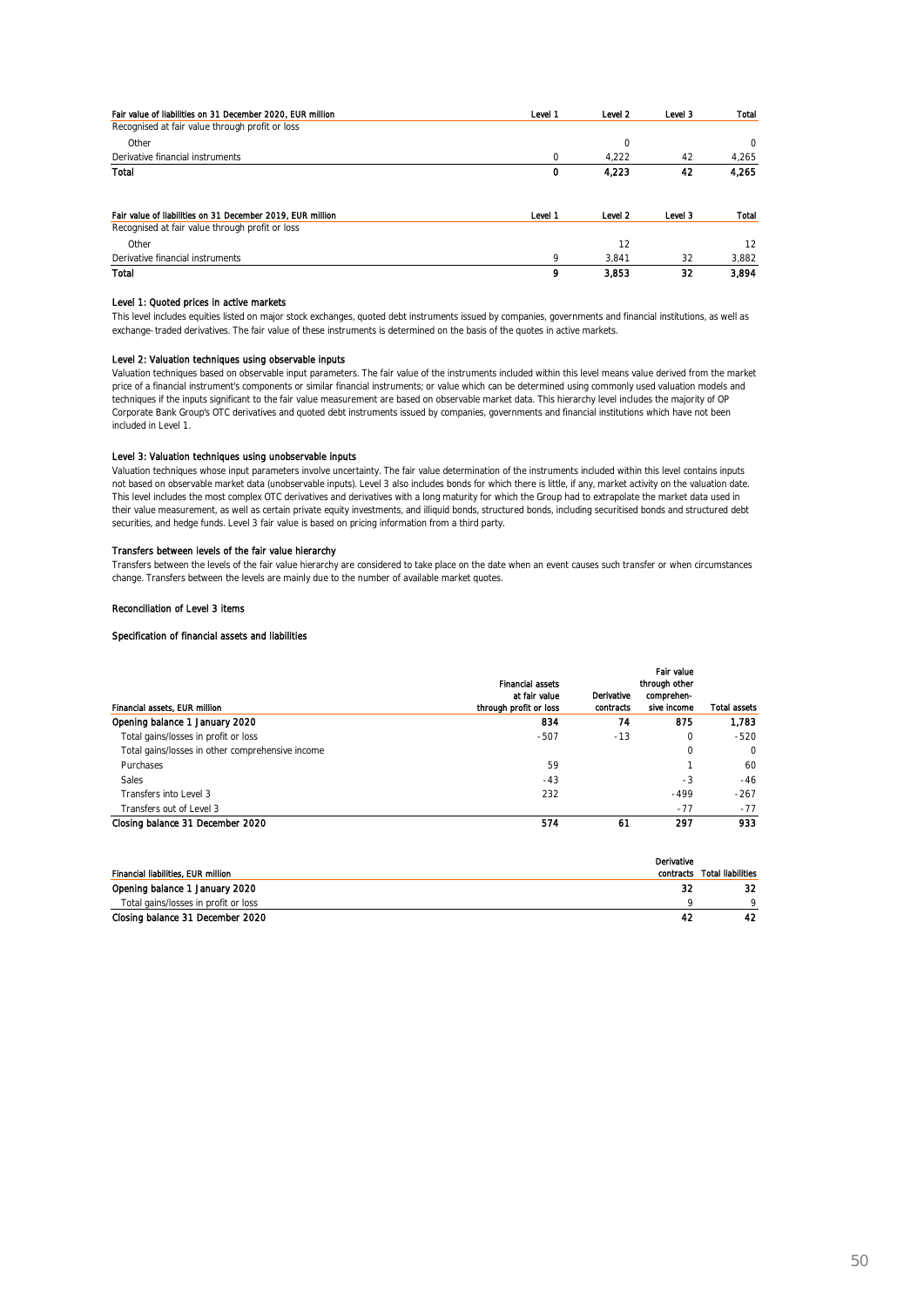#### Total gains/losses included in profit or loss by item for the financial year on 31 December 2020

|                               |                     |                |                | Total gains/   |
|-------------------------------|---------------------|----------------|----------------|----------------|
|                               |                     |                |                | losses for the |
|                               |                     |                |                | financial year |
|                               |                     |                |                | included in    |
|                               |                     |                |                | profit or loss |
|                               |                     |                | Statement of   | for            |
|                               |                     |                | comprehensive  | assets/        |
|                               |                     |                | income/        | liabilities    |
|                               | <b>Net interest</b> | Net investment | Change in fair | held at year-  |
|                               |                     |                |                |                |
| <b>EUR million</b>            | Income              | income         | value reserve  | end            |
| Realised net gains (losses)   | $-497$              | $-11$          | 0              | $-507$         |
| Unrealised net gains (losses) | $-22$               |                | 0              | $-22$          |

Derivatives included in Level 3 comprise structured derivatives for customer needs, whose market risk is covered by a corresponding derivatives contract. The uncovered market risk does not have any effect on earnings. Level 3 derivatives relate to structured bonds issued by OP Corporate Bank, whose return is determined by the value performance of an embedded derivative instrument. The fair value change of these embedded derivatives is not presented in the above table. In addition, long-maturity derivatives have been included in Level 3 for which the Group had to extrapolate the market data used in their value measurement.

#### Changes in the levels of hierarchy

No major changes occurred in valuation techniques in 2020.

#### Note 14. Off-balance-sheet commitments

|                                                      | 31 Dec | 31 Dec |
|------------------------------------------------------|--------|--------|
| <b>EUR million</b>                                   | 2020   | 2019   |
| Guarantees                                           | 447    | 550    |
| Other guarantee liabilities                          | 1.539  | 1.882  |
| Loan commitments                                     | 5.364  | 5.146  |
| Commitments related to short-term trade transactions | 227    | 315    |
| Other $*$                                            | 676    | 699    |
| Total off-balance-sheet commitments                  | 8.254  | 8.593  |

\* Of which Non-life Insurance commitments to private equity funds amount to EUR 174 million (194).

#### Note 15. Derivative contracts

#### Total derivatives 31 December 2020

| <b>EUR million</b>                  | Nominal values/residual maturity |               |          | Fair values* |               |             |
|-------------------------------------|----------------------------------|---------------|----------|--------------|---------------|-------------|
|                                     | <1 year                          | 1-5 vears     | >5 years | <b>Total</b> | <b>Assets</b> | Liabilities |
| Interest rate derivatives           | 44.980                           | 82.907        | 93.570   | 221.457      | 4.168         | 2.948       |
| Cleared by the central counterparty | 9.805                            | 42.800        | 48.980   | 101.586      | 19            | 21          |
| Settled-to-market (STM)             | 6.579                            | 27.094        | 35.623   | 69.296       | 14            | 16          |
| Collateralised-to-market (CTM)      | 3.226                            | 15.706        | 13.357   | 32.290       | 5             | 5           |
| Currency derivatives                | 48.909                           | 4.121         | 1.880    | 54.910       | 1.032         | 1.067       |
| Equity and index-linked derivatives |                                  | $\mathcal{P}$ |          |              | 0             |             |
| Credit derivatives                  | 90                               | 82            |          | 172          |               | $\Omega$    |
| Other derivatives                   | 133                              | 458           | 11       | 602          | 52            | 28          |
| <b>Total derivatives</b>            | 94.112                           | 87.570        | 95,462   | 277.144      | 5.253         | 4.042       |

#### Total derivatives 31 December 2019

| <b>EUR million</b>                  | Nominal values/residual maturity |           |          | Fair values* |               |                    |
|-------------------------------------|----------------------------------|-----------|----------|--------------|---------------|--------------------|
|                                     | ≺1 vear                          | 1-5 years | >5 years | Total        | <b>Assets</b> | <b>Liabilities</b> |
| Interest rate derivatives           | 47.526                           | 87.484    | 86.157   | 221.167      | 3.198         | 2.506              |
| Cleared by the central counterparty | 10.791                           | 36.126    | 42.208   | 89.126       | 52            | 53                 |
| Currency derivatives                | 45.365                           | 6.954     | 2.414    | 54.733       | 1.250         | 972                |
| Equity and index-linked derivatives |                                  |           |          |              | $\Omega$      |                    |
| Credit derivatives                  | 59                               | 892       | 112      | 1.063        | 14            | 12                 |
| Other derivatives                   | 233                              | 435       | 18       | 686          | 68            | 38                 |
| <b>Total derivatives</b>            | 93.185                           | 95.766    | 88.701   | 277.652      | 4.530         | 3.529              |

\* The fair values include accrued interest that is, excluding other than those held-for-trading derivatives, presented in the balance sheet in other assets or provisions and other liabilities. In addition, the fair value of derivatives for central counterparty clearing is offset in the balance sheet.